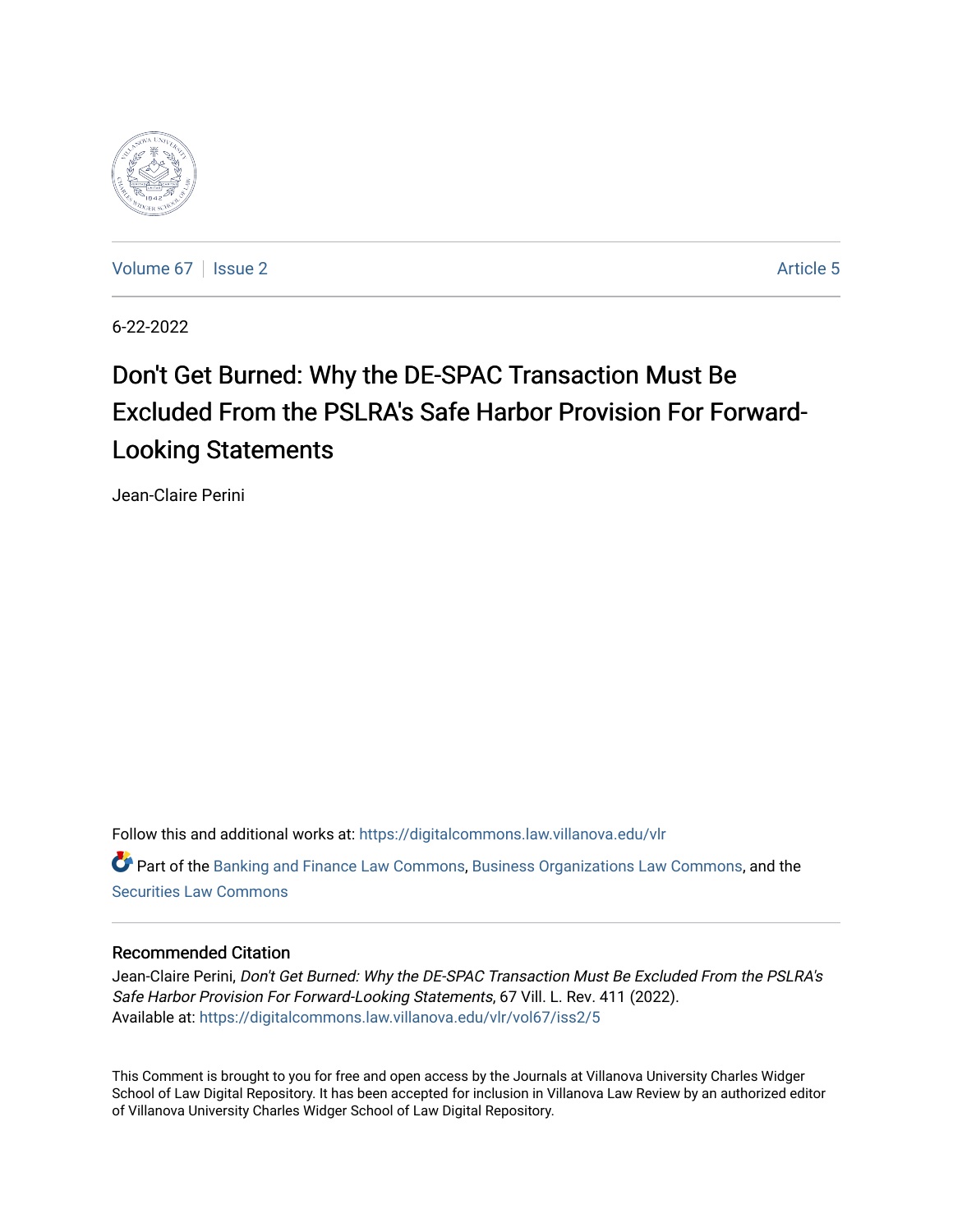# 2022]

# Comment

# DON'T GET BURNED: WHY THE DE-SPAC TRANSACTION MUST BE EXCLUDED FROM THE PSLRA'S SAFE HARBOR PROVISION FOR FORWARD-LOOKING STATEMENTS

### JEAN-CLAIRE PERINI\*

### I. STOKING THE FLAMES: AN INTRODUCTION

Sound the alarm, the markets are  $HOT<sup>11</sup>$  The initial public offering (IPO) market is having a major moment; companies are racing to bring their organizations public, and investors are quickly jumping on board.2 In 2021, the market saw major household companies enter the public arena, including the likes of Airbnb, Robinhood, and DoorDash.3 But this was just the ignition point; the IPO market saw a "record-breaking" 1,000 deals in 2021, the IPOs strongest year in history.<sup>4</sup> Within this IPO boom, Wall Street saw investors "flock" to special purpose acquisition companies (SPACs)—an alternative investment vehicle to the traditional IPO—which promise higher returns than traditional IPOs.<sup>5</sup> In 2021, SPACs made up

1. *See* Eric J. Savitz, *Get Ready for a Crazy Wave of IPOs. Here Are the Ones to Watch*, BARRON'S (Aug. 31, 2020), https://www.barrons.com/articles/the-ipo-market-isabout-to-go-crazy-here-are-the-ipos-to-watch-51598658370 [https://perma.cc/ 6Q44-5UVY] (explaining that a "flurry" of companies are about to go public and offer their shares for the first time to the public markets).

2. *See id.* (detailing the "flurry" of IPOs entering the public markets following the March 2020 economic downturn).

3. *See id.* (highlighting major companies that went public in 2020); *see also* Margaret Giles, *The Biggest IPOs of 2021*, MORNINGSTAR (Dec. 15, 2021), https:// www.morningstar.com/articles/1072332/the-biggest-ipos-of-2021 [https:// perma.cc/8QKG-GTJC] (explaining that 2021 had a record number of companies go public, due in part to "well-funded startups drum[ming] up investor enthusiasm that led to massive public debuts").

4. *See* Emily Bary, *The Record-Breaking IPO Market in 2021 Masked Some Problems Under the Hood*, MARKETWATCH (Dec. 24, 2021, 7:44 AM), https:// www.marketwatch.com/story/there-were-1-000-ipos-in-2021-for-the-first-time-butthere-may-be-some-problems-under-the-hood-11640115839 [https://perma.cc/ 4VHC-7D9X]. The market saw over 1,000 offerings listed by the end of December and a record \$315 billion raised. *See id.*

5. *See* Alexander Osipovich & Dave Michaels, *Investors Flock to SPACs, Where Risks Lurk and Track Records Are Poor*, WALL ST. J. (Nov. 13, 2020, 5:28 PM), https:// www.wsj.com/articles/investors-flock-to-spacs-where-risks-lurk-and-track-records-

(411)

<sup>\*</sup> J.D. Candidate, 2023, Villanova University Charles Widger School of Law; B.A., 2018, George Washington University. This Comment is dedicated to my family, Nolan, Steve, Karen, and Alex, who constantly support my dreams and encourage me to achieve all my goals. I would also like to thank Professor Jennifer O'Hare whose constant support and encouragement made this Comment possible. Additionally, thank you to the members of the *Villanova Law Review* for their hard work and feedback throughout the writing process.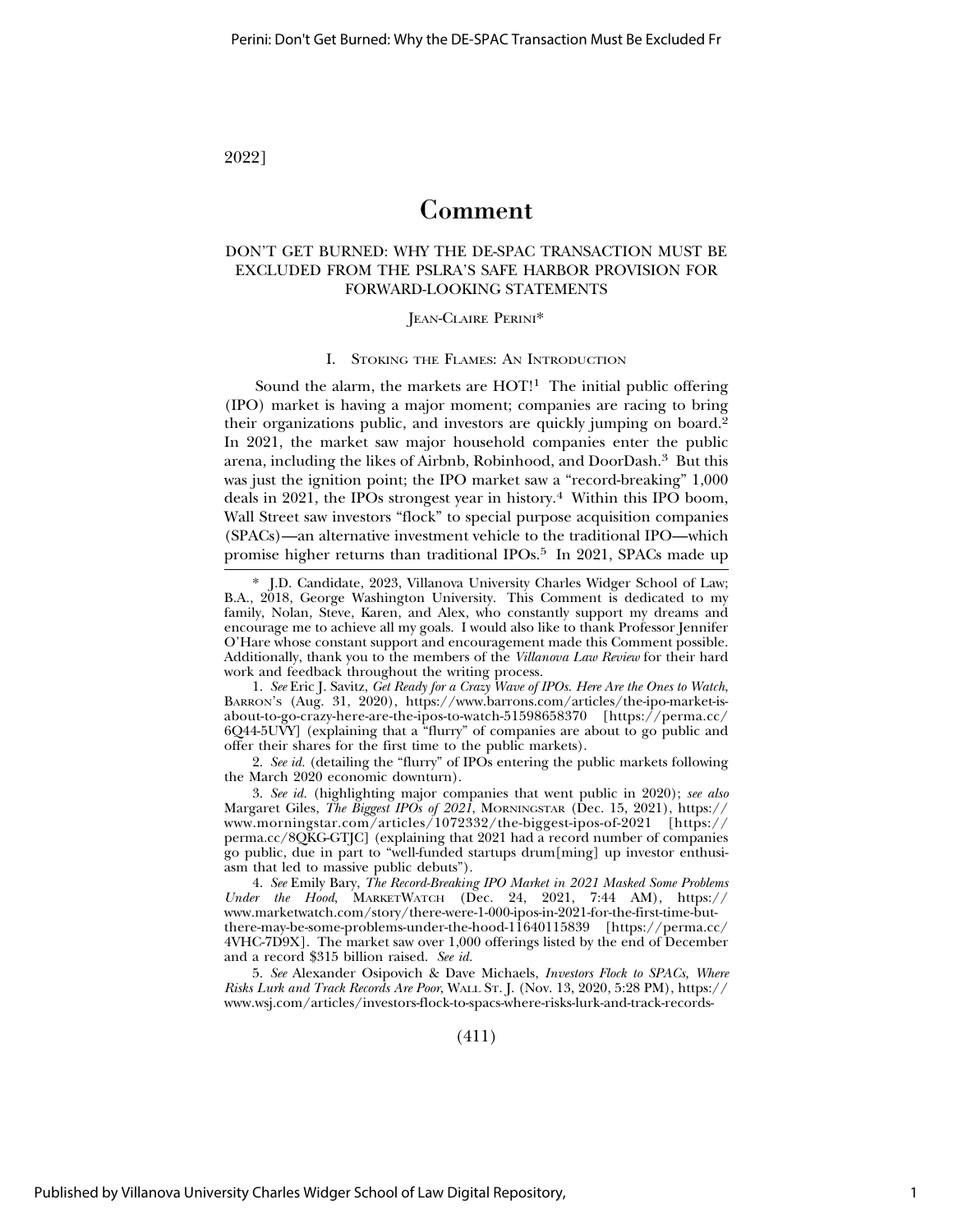more than half of all IPO debuts—out of 1,000 IPO offerings, 606 were SPACs.6 This SPAC explosion has been dubbed "spectacular" and the "gateway to alternative investments" for unsophisticated investors, despite concerns that these investment vehicles skimp on investor protections usually found in traditional IPOs.7

So, what is a SPAC, and why are they so popular? First, a brief explanation of the traditional IPO transaction: to start, a private operating company—with commercial operations and assets—announces that it wants to go public.8 The company then files a registration statement with the U.S. Securities and Exchange Commission (SEC).<sup>9</sup> The registration statement includes the company's prospectus; this document presents disclosures about the company's financial condition, the IPO terms, and other company insights.10 The SEC staff then reviews the registration statement, including the prospectus, to ensure that it complies with federal securities law requirements.11 The SEC maintains that the review is not a guarantee that a company's disclosures are complete or accurate, though the process often results in changes to the prospectus to comply with the applicable

6. *See* Bary, *supra* note 4 (noting that out of the 606 SPACs offered in 2021, 298 were offered in the first quarter of the year).

7. Camila Domonoske, *The Spectacular Rise of SPACs: The Backwards IPO That's Taking Over Wall Street*, NPR (Dec. 29, 2020, 5:00 AM), https://www.npr.org/2020/ 12/29/949257672/the-spectacular-rise-of-spacs-the-backwards-ipo-thats-takingover-wall-street [https://perma.cc/4CWG-92AM]; *see also* Shuli Ren, *SPACs Are Hot Because They Are the 'Poor Man's Private Equity Funds'*, BLOOMBERG BUSINESSWEEK (March 2, 2021, 5:00 AM), https://www.bloomberg.com/news/articles/2021-03- 02/why-spacs-are-so-popular-they-re-the-poor-man-s-private-equity-funds [https:// perma.cc/D36Q-AP3V] (asserting that SPACs appeal to the masses because they allow unsophisticated investors to invest in "hot" companies before they go to the public market, which is normally reserved for wealthy individuals and companies);

*see also* Osipovich & Michaels, *supra* note 5 (explaining that companies turn to SPACs because the investment vehicle is subject to less safeguards than the traditional IPO; specifically, SPACs allow companies to make growth and future earnings projections with significantly lower liability risks than traditional IPOs).

8. *See* SEC OFF. OF INV. EDUC. & ADVOC., INVESTOR BULLETIN: INVESTING IN AN IPO 1 (Feb. 25, 2013) [hereinafter INVESTOR BULLETIN], https://www.sec.gov/ files/ipo-investorbulletin.pdf [https://perma.cc/F8RW-H22J] (defining "initial public offering" as the first time a private company offers shares of capital stock to the general public for purchase).

9. *See id.* (explaining that an offering is registered when a company files a registration statement with the SEC, normally a Form S-1, which includes the company's prospectus).

10. *See id.* (explaining that the prospectus document contains information about the company's financial condition, management, the IPO terms, as well as a description of the company and its business).

11. *See id.* (elucidating that the review process is focused on finding disclosures that violate SEC rules and applicable accounting standards, or that are materially deficient because they lack sufficient explanation of clarity).

are-poor-11605263402 [https://perma.cc/7RGR-R49D] (explaining that individual investors turn to SPACs to invest in startups from "buzzy sectors," such as cannabis and electric vehicles, despite a lack of investor protections found in traditional IPOs).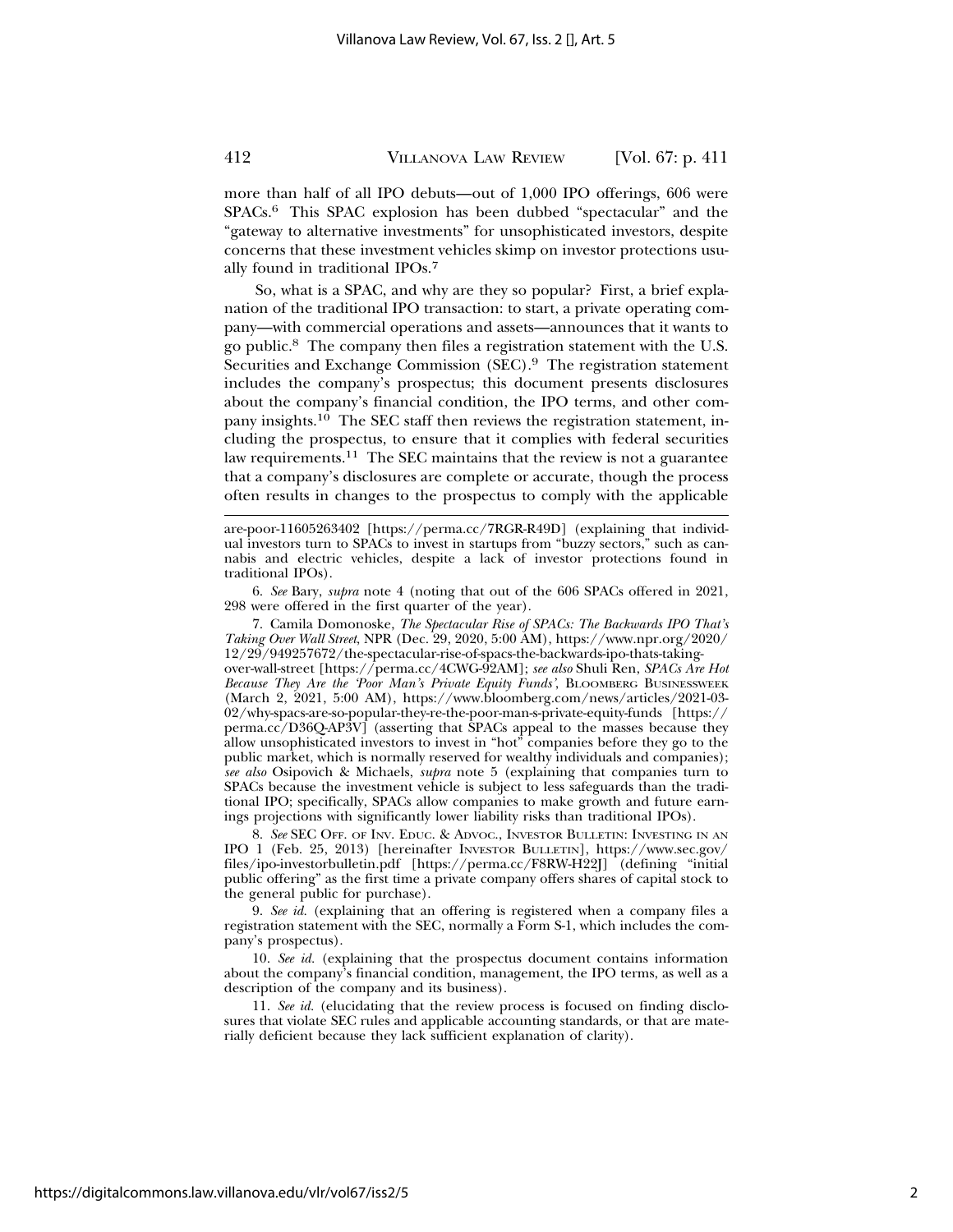disclosure requirements.12 Once the company has addressed compliance concerns, the SEC will declare the registration statement effective, allowing the IPO to proceed.<sup>13</sup> The company then attempts to solicit investors using the prospectus, which investors rely on to determine whether the offering is a good investment.<sup>14</sup>

A SPAC flips the traditional IPO process around and provides a much faster option for companies to go public than a traditional IPO.15 At its IPO, SPACs are shell companies—entities with no commercial operations.16 Unlike companies participating in traditional IPOs, SPACs do not have to disclose historical financial results or non-cash assets in the IPO.17 Consequently, the SPAC's registration statements mainly include "boilerplate" language and biographies from the sponsors—i.e., the SPAC managers and founders—in their registration statement.18 This allows the

13. *See id.* (explaining that the staff will not declare a registration statement effective if the staff believes the statement is incomplete or inaccurate in any respect).

14. *See id.* (providing that "it is important [for investors] to read the prospectus because it provides information regarding the terms of the securities being offered as well as disclosure regarding the company's business, financial condition, management and other matters that are key to deciding whether the offering is a good investment").

15. *See* Ramey Lane & Brenda Lenahan, *Special Purpose Acquisition Companies: An Introduction*, HARV. L. SCH. F. ON CORP. GOVERNANCE (July 6, 2018), https:// corpgov.law.harvard.edu/2018/07/06/special-purpose-acquisition-companies-anintroduction/ [https://perma.cc/VP4U-LFNS] (explaining that SPAC financial statement and disclosures in the IPO registration statement are short compared to the traditional IPO, meaning they can be prepared and reviewed by the SEC in a much shorter time frame); *see also* Daniele D'Alvia & Milos Vulanovic, *A Rethinking of U.S. Forward Looking Statements in SPACs*, FORDHAM J. CORP. & FIN. L. BLOG (July 13, 2021), https://news.law.fordham.edu/jcfl/2021/07/13/a-rethinking-of-u-s-forward-looking-statements-in-spacs/ [https://perma.cc/9ZKN-GHRK] (positing that the SPAC transaction "reverses the normal IPO procedure," as it is composed of investors seeking an operating company instead of an operating company seeking investors, as in a traditional IPO).

16. *See* SEC Off. of Inv. Educ. & Advoc., *What You Need to Know About SPACs – Updated Investor Bulletin,* U.S. SEC (May 25, 2021), https://www.sec.gov/oiea/investor-alerts-and-bulletins/what-you-need-know-about-spacs-investor-bulletin [https:// perma.cc/2D4Y-YHTM] [hereinafter *What You Need to Know About SPACs*] (explaining that a SPAC goes through an IPO as a company without any underlying operations or assets other than cash, whereas a traditional IPO entails an operating company with a business operations and diverse assets).

17. *See* Lane & Lenahan, *supra* note 15 (providing that the SEC review process typically takes eight weeks to complete because the registration statements are very short and staff comments are typically light).

18. *See id.*

<sup>12.</sup> *See id.* (clarifying that the registration statement review process does not claim to certify the completeness or accuracy of the statements made within the documents, nor does the staff seek to evaluate the merits of the IPO or the appropriateness for investors). The onus is on the company to provide complete and accurate disclosures to investors. *See id.* (explaining that the company and those who assist it in preparing the registration documents are responsible for the information provided within).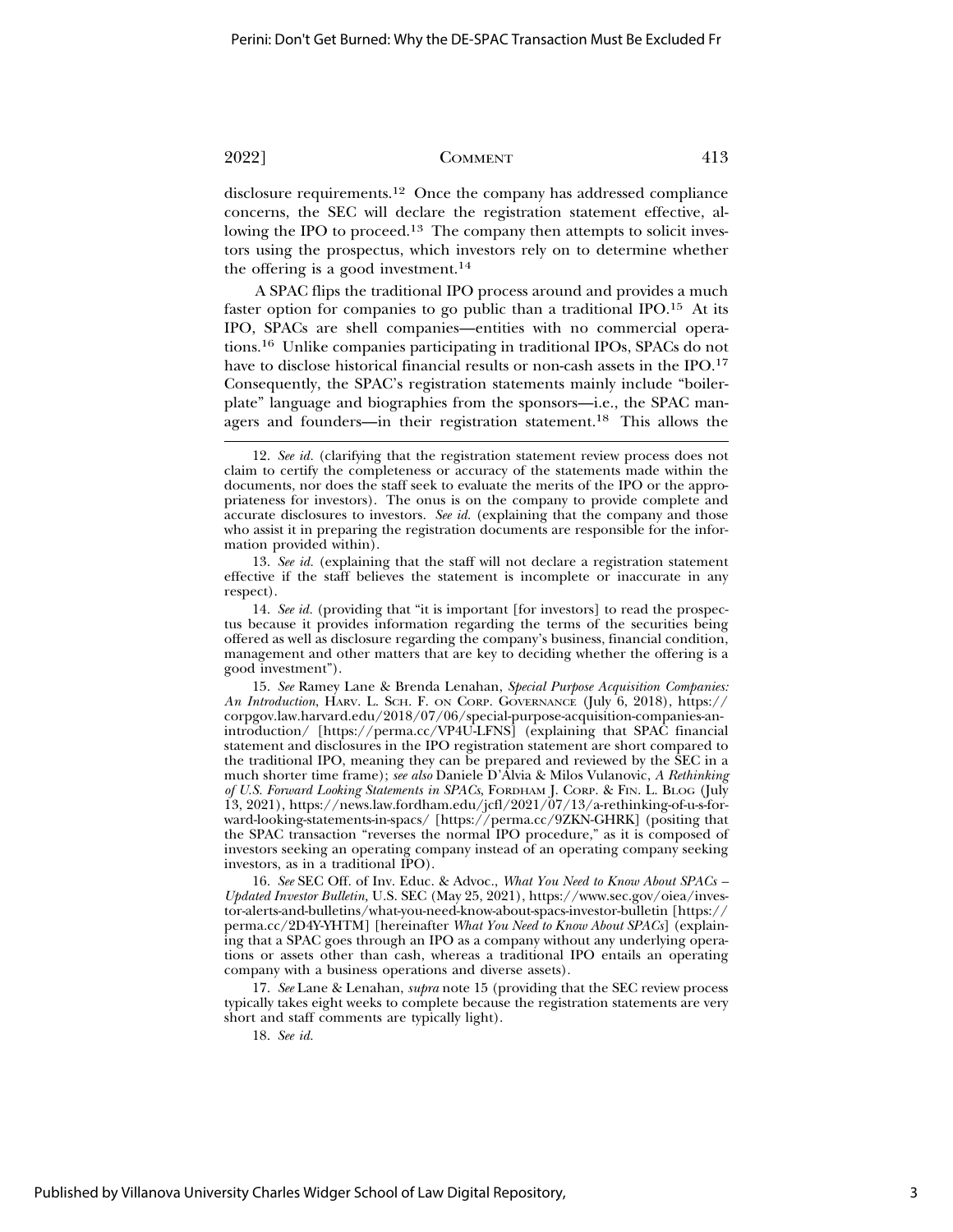SEC to conduct a quicker review of the SPAC's registration documents, but it also forces investors to rely on the SPAC sponsors to sell them on the merits of investing in the SPAC.19

Once the sponsors have identified a private operating company (the "target company") with which to merge, the SPAC sponsors and target company leadership will negotiate the necessary terms to complete a merger, referred to as the "business combination."20 After the parties have agreed upon the terms of the business combination, the SPAC's sponsors make an official merger announcement to the public and the SPAC's shareholders.<sup>21</sup> Following the announcement, the SPAC is required to either hold a shareholder vote to approve the merger or provide a tender offer.22 If the merger is approved by the shareholders, the SPAC and the target company will complete the merger resulting in a publiclytraded operating company.23 This process is referred to as the "de-SPAC transaction."24

The de-SPAC transaction amalgamates several elements of a public offering with aspects not typically found in a traditional IPO, including required redemption offers for the SPAC's shareholders and a limited time frame to consummate a merger with a target company.<sup>25</sup> As in a traditional IPO, the de-SPAC transaction—rather than the SPAC IPO—

22. *See id.* (explaining that at this stage, the shareholders are given the option to sell back their SPAC shares in exchange for their *pro rata* share).

23. *See id.* (establishing that the business combination cannot be completed unless the following requirements are met: the proposed terms are approved by shareholders; the financing conditions are satisfied; and the acquisition agreement terms are met).

24. *See id.* (defining "de-SPAC transaction" as the receipt of shareholder approval, the satisfaction of relevant conditions, and the consummation of the merger between the SPAC and target company resulting in a publicly traded operating company). Typically, the de-SPAC transaction requires a majority of SPAC shareholders to give approval. *See* Bruce A. Ericson, Ari M. Berman & Stephen B. Amdur, *The SPAC Explosion: Beware the Litigation and Enforcement Risk*, HARV. L. SCH. F. ON CORP. GOVERNANCE (Jan. 14, 2021), https://corpgov.law.harvard.edu/2021/ 01/14/the-spac-explosion-beware-the-litigation-and-enforcement-risk/ [https:// perma.cc/Z9VB-BY5D].

25. *See* Ramey Layne, Brenda Lenahan & Sarah Morgan, *Update on Special Purpose Acquisition Companies*, HARV. L. SCH. F. ON CORP. GOVERNANCE (Aug. 17, 2021), https://corpgov.law.harvard.edu/2020/08/17/update-on-special-purpose-acquisition-companies/ [https://perma.cc/DUA7-N4V5] (noting that compared to the traditional IPO, the de-SPAC transaction allows special considerations for investors, including: "limited recourse to the SPAC's IPO proceeds if the transaction

<sup>19.</sup> *See id.* (emphasizing the need for investors at the IPO stage to evaluate the background of a SPAC's sponsors before investing because the investment vehicle lacks an operating history, as compared to a traditional IPO).

<sup>20.</sup> *See id.* (providing that the initial business combination is normally structured as a reverse merger where the private operating company merges into the SPAC).

<sup>21.</sup> *See* Lane & Lenahan, *supra* note 15 (explaining that once terms have been agreed upon, the SPAC may seek additional financing through a private equity in public equity (PIPE) commitment, after which an announcement about the terms of the merger and the additional financing will be released).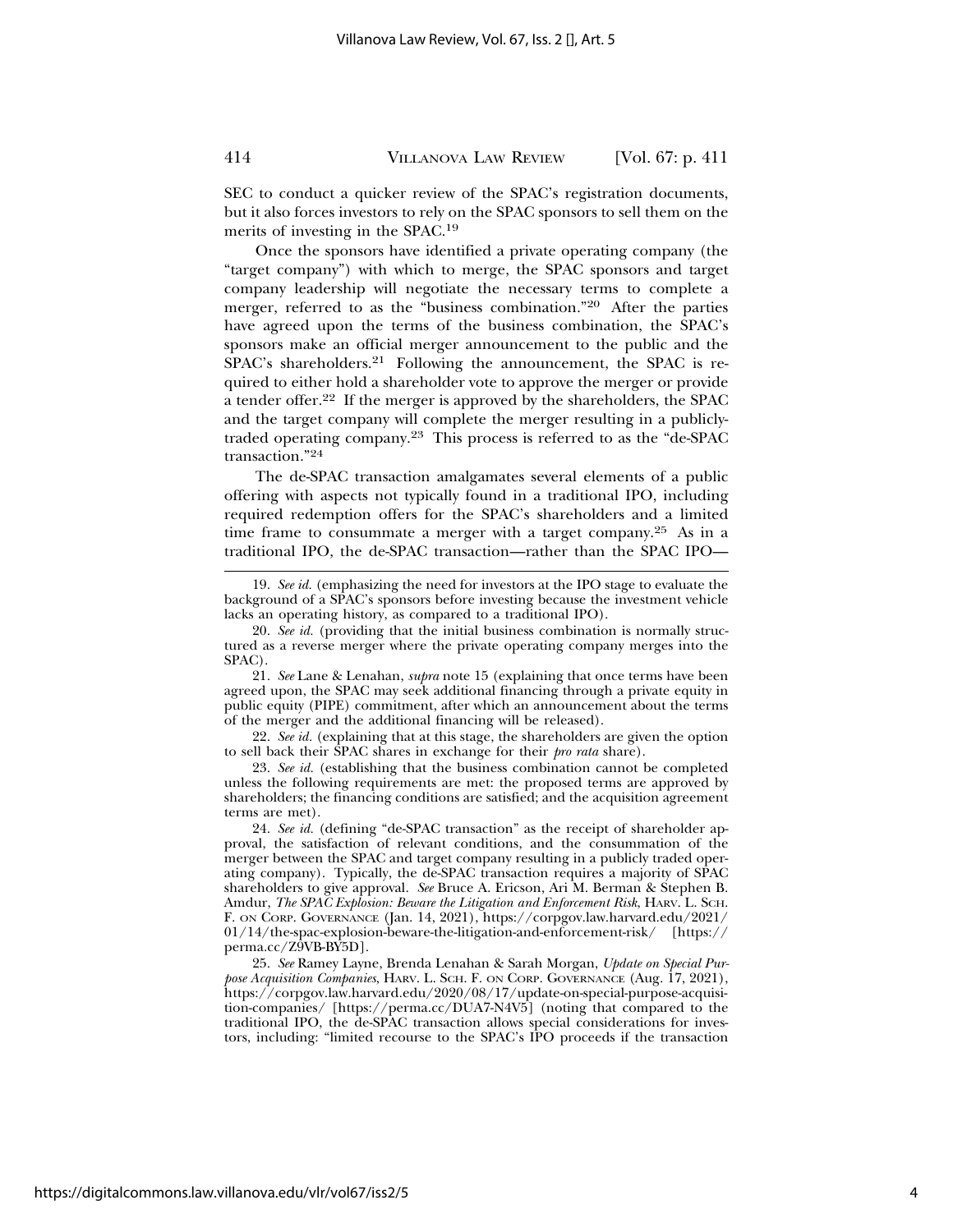brings a private operating company public; in other words, the public has the first opportunity to purchase the company's securities in the de-SPAC transaction.26 The SEC allows SPACs to include forward-looking statements in their proxy statements during the de-SPAC transaction; however, traditional IPOs are barred from doing so.27 These forward-looking statements are predictions about the future economic performance of a company, such as a company's expected future profits and other financial projections.28 Due to the highly "speculative" nature of these statements, they are subject to extensive regulation by the Private Securities Litigation Reform Act (PSLRA) and other securities laws.29

Certain groups argue that, as it stands, forward-looking statements made during the de-SPAC transaction fall within the protections of the PSLRA's safe harbor provision for forward-looking statements, which provides liability protection for certain companies that make projections that turn out to be false.<sup>30</sup> According to proponents of this idea, the safe harbor's protections make SPAC sponsors "comfortable" with presenting financial projections in the prospectus documents where a traditional IPO would not.<sup>31</sup> However, recent comments by John Coates, the SEC's for-

does not close; the requirement for the SPAC to make redemption offers to its common shareholders; and the SPAC's outside date").

26. *See* John Coates, *SPACs, IPOs and Liability Risk under the Securities Laws*, U.S. SEC (Apr. 8, 2021), https://www.sec.gov/news/public-statement/spacs-ipos-liability-risk-under-securities-laws [https://perma.cc/FTS4-3H52] (explaining that a SPAC's IPO is not usually regarded as the transaction that brings a private operating company public, instead the investment community recognizes the de-SPAC transaction as the real IPO of the SPAC process).

27. *See* Ericson et al., *supra* note 24 (asserting that, unlike a traditional IPO, the de-SPAC transaction "presents the opportunity for an operating company to speak more directly to the market about its financial prospects"); *see also* D'Alvia & Vulanovic, *supra* note 15 (explaining that SPACs are permitted to provide forwardlooking statements in proxy statements, while IPOs face significant financial repercussions for doing so and are only permitted to share historical financial and business data).

28. *See* Brendan Carroll, Christopher Kercher, Michael Liftik, Ellison Ward Merkel, Andrew Rossman, Robert Schwartz & R. Brian Timmons, *Regulators Create Headwinds for SPACs*, J.D. SUPRA (July 2, 2021), https://www.jdsupra.com/ legalnews/regulators-create-headwinds-for-spacs-3435297/ [https://perma.cc/ 2Q4S-HKJ7] (providing that forward-looking statements are "any statements about the future [of a company,] including expectations for revenue  $\dots$  growth $[$ ,]" which are "particularly important for private businesses whose valuation lies mostly in projected growth").

29. Coates, *supra* note 26 (explaining that forward-looking statements offer both advantages and disadvantages which prompt close regulatory scrutiny and guidance as required by the PSLRA, the Securities Act of 1933 ("Securities Act"), and the Securities and Exchange Act of 1934 ("Exchange Act")).

30. *See* Ericson et al., *supra* note 24 (establishing that financial projections made in the proxy or registration statements of the de-SPAC transaction typically receive protection under the PSLRA's safe harbor provision for forward-looking statements, whereas a traditional IPO does not receive these protections).

31. *See* Coates, *supra* note 26 (exploring commentator's claims that SPACs offer an advantage over traditional IPOs because they fall within the PSLRA's safe harbor, thus exposing the SPAC to lesser securities law liabilities).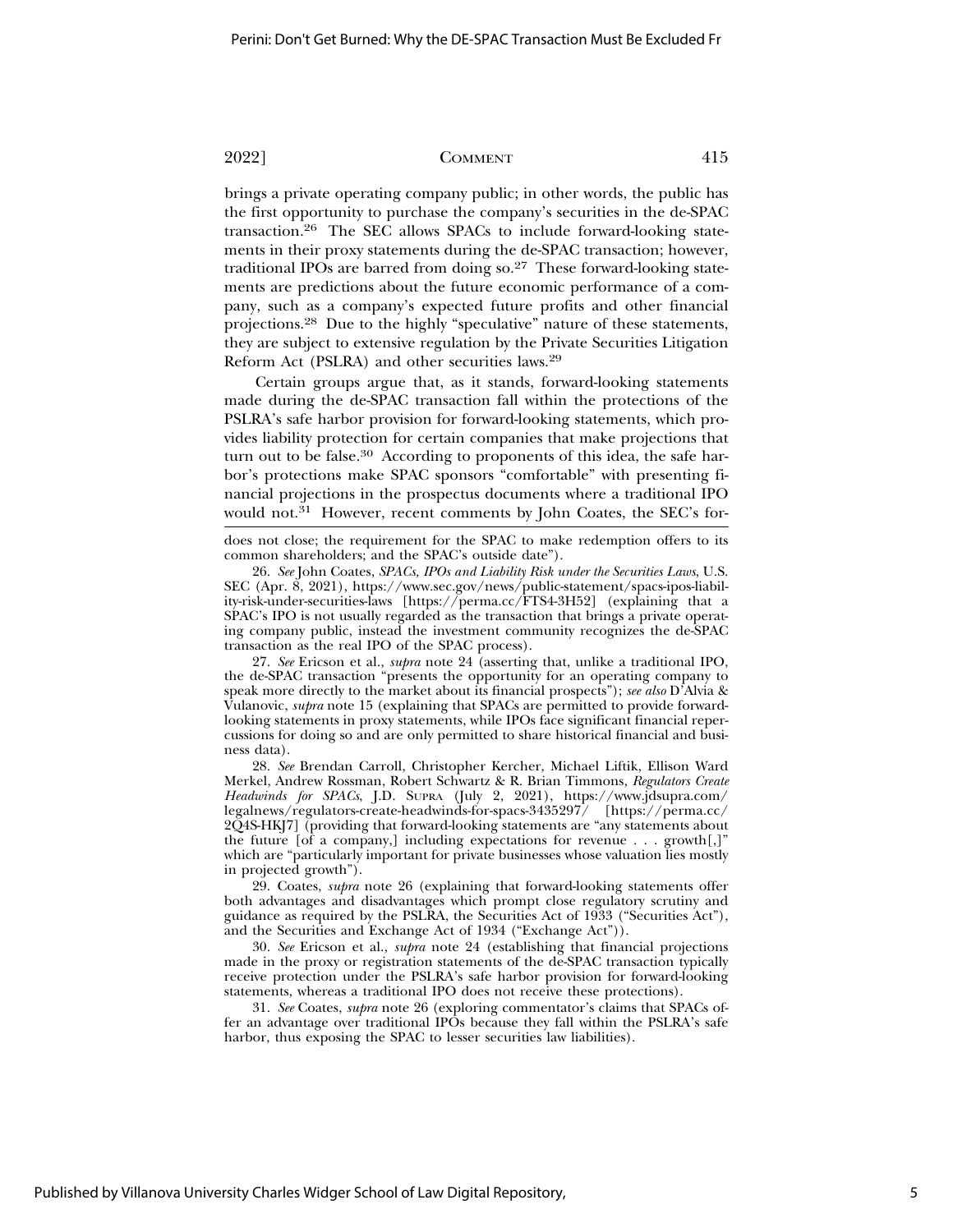mer Acting Director for the Division of Corporation Finance, suggested that this view "raises significant investor protection questions."32 Specifically, Coates pointed to the PSLRA's legislative history, which includes statements indicating that the protections were only meant for "seasoned issuers" with an "established track-record," not unproven entities like those that frequently participate in the de-SPAC transaction.<sup>33</sup>

Congress adopted the PSLRA to address an influx of "frivolous" securities fraud lawsuits in the twentieth century.<sup>34</sup> In response, many businesses turned away from the public markets, instead opting to participate in private transactions.35 This shift had severe ripple effects throughout the economy.36 With the passage of the PSLRA, Congress sought to deter

Are current liability protections for investors voting on or buying shares at the time of a de-SPAC sufficient if some SPAC sponsors or advisors are touting SPACs with vague assurances of lessened liability for disclosures? Do current liability provisions give those involved – such as sponsors, private investors, and target managers – sufficient incentives to do appropriate due diligence on the target and its disclosures to public investors, especially since SPACs are designed not to include a conventional underwriter at the de-SPAC stage? Moreover, is it appropriate that the choice of how to go public may determine or be determined by liability rules?

33. *See id.* (citing Debate in Senate to Override President's Veto, 141 Cong. Rec. S190602 (daily ed. Dec. 21, 1995)) (reflecting statements from Senator Diane Feinstein saying, "The provisions [of the PSLRA] are only available to companies with an established track record" and "I understand the safe harbor does not apply to a new company, but only applies to seasoned issuers").

34. *See* Marilyn F. Johnson, Karen K. Nelson & A. C. Pritchard, *Do the Merits Matter More? The Impact of the Private Securities Litigation Reform Act*, 23 J. L. ECON. & ORG. 627, 627–28 (2007) (explaining that the potential for "enormous" damages encouraged plaintiff's lawyers to bring "frivolous" securities fraud class actions against companies, which were often not based on a sustainable claim). Plaintiff's attorneys would file suits based on generic complaints when a company's projections did not come to fruition. *See id.* (noting that Congress viewed these cases as a dangerous nuisance to economic growth). These suits were filed right after a company's stock price fell, with the hope of finding "a sustainable claim not alleged in the complaint" during discovery. *See id.* (citing H.R. REP. NO. 104-50(1), 104th Cong., 1st Sess. (1995); S. REP. NO. 104-98, 104th Cong., 1st Sess., reprinted in [1995] U.S.C.C.A.N. 679).

35. *See* Laurie Smilan & Nicki Locker, *Saying So Long to State Court Securities Litigation*, HARV. L. SCH. F. ON CORP. GOVERNANCE (Feb. 11, 2019), https:// corpgov.law.harvard.edu/2019/02/11/saying-so-long-to-state-court-securities-litigation/ [https://perma.cc/ET9W-CT4Z] (illustrating the widespread effect that companies' decisions to shift to private transactions over public investments had on the national economy and individual investors by drawing attention to Congress' urgency to pass new legislation to address the problem).

36. *See id.*

<sup>32.</sup> *See id.* (raising investor protection concerns posed by commentator's claims that the safe harbor applies to financial projections made in the de-SPAC transaction's prospectus). Coates posed the following questions and investor protection concerns raised by allowing sponsors to include forward looking statements in the de-SPAC transaction:

*Id*.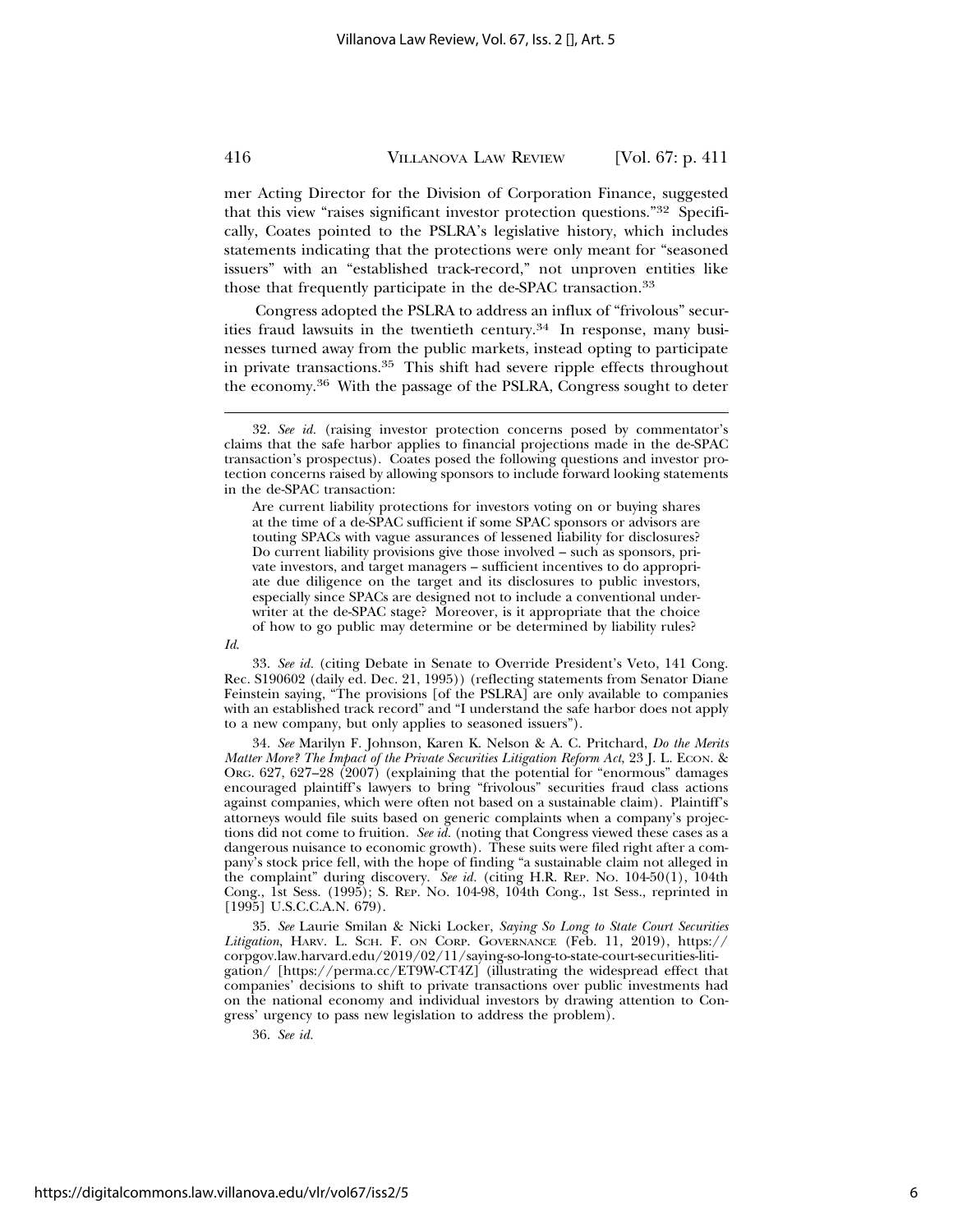these lawsuits and restore confidence in the public markets.37 The PSLRA established a heightened pleading standard for plaintiffs to bring a securities fraud suit, which required a showing of fraudulent intent at the time of the complaint.38 Additionally, the PSLRA created a safe harbor for forward-looking statements made by companies in registration and proxy statements.39 The safe harbor protects certain businesses from civil liability when a qualifying forward-looking statement does not come to fruition.40 A qualifying statement may not be materially false or misleading and must contain adequate cautionary language.41

Despite its broad protections, the safe harbor is limited in its application.42 As indicated by the PSLRA's legislative history, Congress meant the provision to apply to "seasoned issuers" with an "established track record" to ensure that forward-looking statements are supported by data and past performance of a particular company.43 Unlike established public companies, traditional IPOs, blank check companies—not to be confused with

40. *See* 15 U.S.C. § 78u-5(c)(1)(A)–(B). The relevant section of the safe harbor reads as follows:

- (c) (1) [In a private securities fraud suit brought under 10b-5, an issuer] shall not be liable with respect to any forward-looking statement, whether written or oral, *if and to the extent that* —
	- (A) the forward-looking statement is
		- (i) identified as a forward-looking statement, and is accompanied by meaningful cautionary statements identifying important factors that could cause actual results to differ materially from those in the forward-looking statement; or
		- (ii) immaterial; or
	- (B) the plaintiff fails to prove that the forward-looking statement . . . was made with actual knowledge by that person that the statement was false or misleading; . . . .

*Id.* (emphasis added).

41. *Id.*

42. *See* D'Alvia & Vulanovic, *supra* note 15 (establishing that the PSLRA's safe harbor provision only applies to certain types of companies, as it specifically excludes forward-looking statements made by or in connection with blank check companies, penny stock issuers, or IPOs).

43. *See* Coates, *supra* note 26, at n.16. Congress created the safe harbor to "encourage" established, publicly traded, reporting companies to include forwardlooking financial projections and plans within their proxy and registration statements. *See id.*

<sup>37.</sup> *See* Christopher J. Hardy, Comment, *The PSLRA's Heightened Pleading Standard: Does Severe Recklessness Constitute Scienter?*, 35 U.S.F. L. REV. 565, 565–67 (2001) (citing H.R. REP. NO. 104-369, at 32 and 31 (1995) (Conf. Rep.)).

<sup>38.</sup> *See id.* at 567 (establishing that the PSLRA requires plaintiffs to "state with particularity facts giving rise to a strong inference that the defendant acted with the required state of mind"); *see also* 15 U.S.C. § 78u-4(b)(2) (Supp. IV 1998).

<sup>39.</sup> *See generally* 15 U.S.C. § 78u-5(c); *see also* D'Alvia & Vulanovic, *supra* note 15 (explaining that the PSLRA's safe harbor provision for forward-looking statements "modified the qualification[s] for forward-looking statements under Section 11 of the Securities Act of 1933 and Section 10(b) of the Securities Exchange Act of 1934").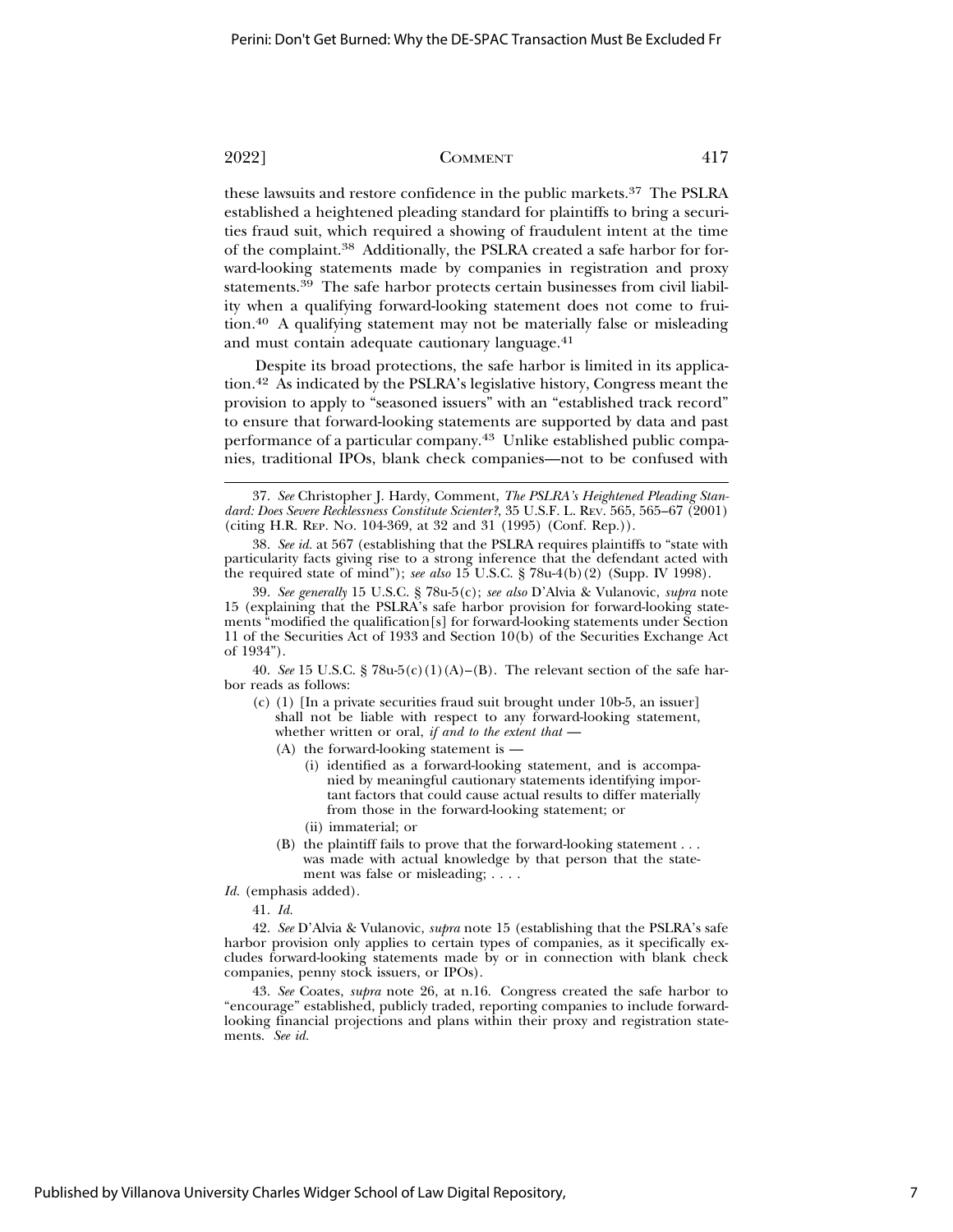SPACs,<sup>44</sup> and penny stock issuers lack the requisite "established track record" that Congress sought to protect.<sup>45</sup> Consequently, the safe harbor expressly excludes, or "carves out," forward-looking statements made by or in connection with penny stock issuers, blank check companies, or traditional IPOs.<sup>46</sup>

Recently, Coates queried whether the de-SPAC transaction should fall within the IPO carve-out of the PSLRA's safe harbor provision.47 The IPO carve-out, unlike the blank check or penny stock issuer carve-outs, is not defined by the PSLRA.48 However, the PSLRA's legislative history indicates that the safe harbor's protections were only meant for "seasoned issuers" with an "established track record," not companies offering securities to the public for the first time.49 As in a traditional IPO, the "economic essence" of the de-SPAC transaction is to bring a private operating company public for the first time.50 In other words, it is the first time the public has the opportunity to review a company's business and financial information to determine if the company is a sound investment.<sup>51</sup> This

46. *See* Private Securities Litigation Reform Act of 1995 §§ 77z–2(b)(1) (B)–(C), 2(b)(2)(D) (prohibiting safe harbor protections for forward-looking statements made in connection with blank check companies, penny stock issuers, and IPOs).

47. *See* Coates, *supra* note 26 (questioning the notion that SPACs, specifically the de-SPAC transaction, are subject to lesser securities law liability than the traditional IPO because the de-SPAC transaction is essentially the initial public offering of a private operating company).

48. *See id.* (explaining that the PSLRA refers to the SEC's rules defining "blank check company" and "penny stock issuer," whereas the Act fails to provide any definition for "initial public offering"). Coates also notes that, for the purposes of the PSLRA, there is no case law or SEC rule that provides a definition for the offerings that fall within this category. *See id.* For the relevant statutory definitions, see *infra* note 141 (providing the definitions for blank check company and penny stock issuer, as defined in the PSLRA).

49. *See* Coates, *supra* note 26.

50. *Id*. (explaining that the generally accepted definition of an "IPO" is when a company initially offers its securities to the public for purchase, and that the de-SPAC transaction is generally understood as the part of the SPAC transaction where a private company first offers its securities to the public for purchase).

51. *Id.*

<sup>44.</sup> Despite their colloquial name, most SPACs do not meet the statutory definition to qualify as a blank check company. *See id.* at n.15 (providing that the PSLRA adopts Rule 419 of the Securities Exchange Act of 1934's definition of blank check company, which limits companies that qualify as blank check companies to those that issue penny stocks; most SPACs do not offer penny stocks, and thus do not qualify as blank check companies for purposes of the safe harbor provision).

<sup>45.</sup> *See* INVESTOR BULLETIN, *supra* note 8, at 2 (noting that the typical company participating in a traditional IPO does not have a prior reporting history, so investors must rely on the information provided within the prospectus); *see* Fidelity Viewpoints, *Trading Penny Stocks*, FIDELITY (May 18, 2021), https:// www.fidelity.com/viewpoints/active-investor/trading-penny-stocks [https:// perma.cc/EGY3-SBHK] (explaining that penny stocks often lack "reliable, readily available information," as they are not required to share the same information as most companies listed on public exchanges).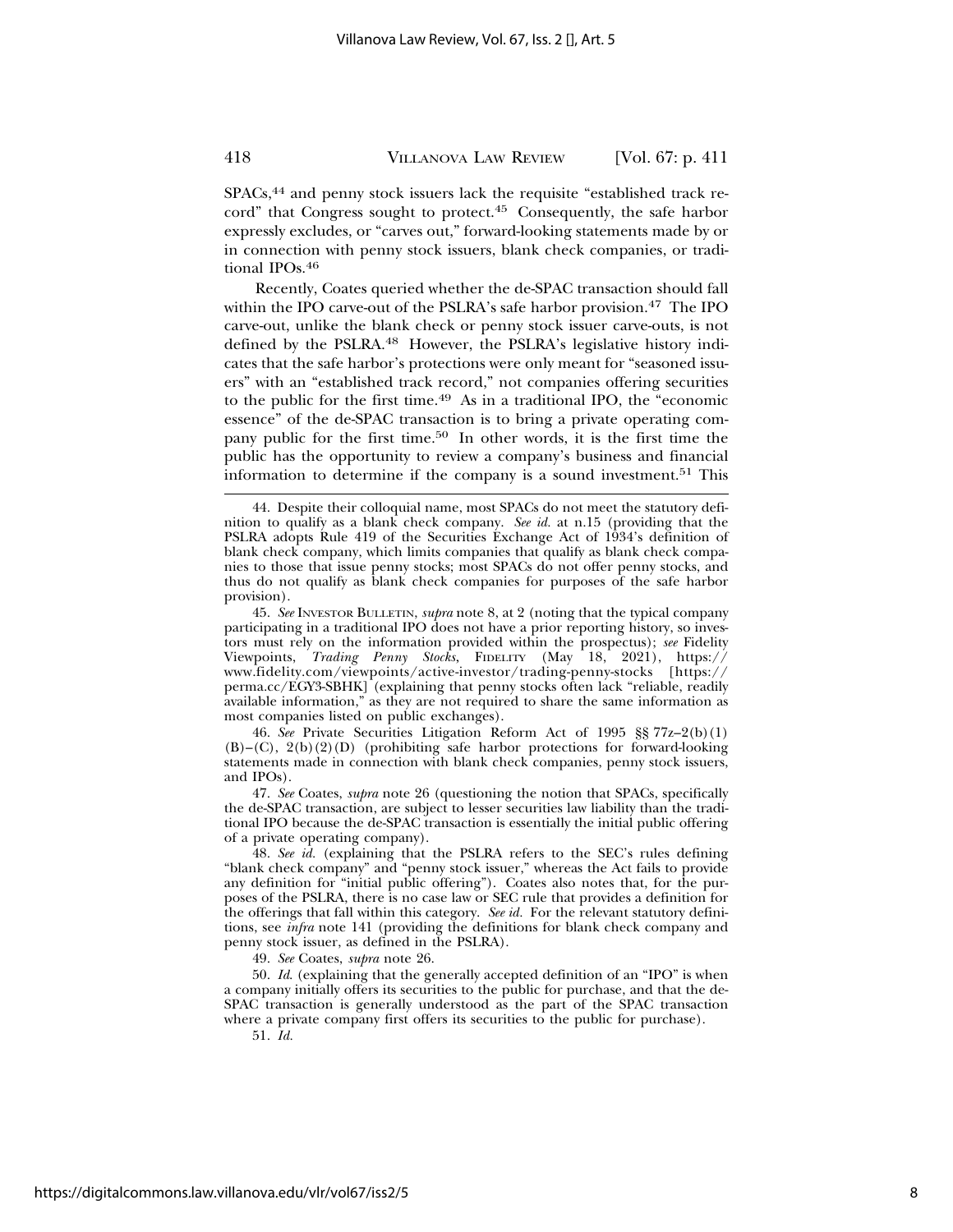raises two questions: does the de-SPAC transaction qualify as a "seasoned issuer" with an "established track record," thus meriting the safe harbor's protection?52 Or, is the de-SPAC transaction too similar to the traditional IPO, and thus too unproven, requiring that it fall within the IPO carveout?53

This Comment argues that despite the apparent differences in their approach, the traditional IPO and de-SPAC transaction share a common purpose and goal: bringing a private operating company's securities to the public market for the first time.<sup>54</sup> This goal requires that the safe harbor's IPO carve-out be interpreted to include the de-SPAC transaction.55 This Comment does not take issue with the current exclusions from the safe harbor provision.<sup>56</sup> Instead, it argues that the de-SPAC transaction's material similarities to the traditional IPO transaction compel inclusion under the safe harbor's IPO carve-out.57 Additionally, this Comment asserts that heightened regulatory oversight and potential liability under federal securities law would deter SPAC sponsors from making overzealous forwardlooking statements.58 Further, this Comment asserts that this heightened regulatory scrutiny will address investor protection issues posed by the de-SPAC transaction—such as investors' reliance on insufficient due diligence and untested statements made by SPAC sponsors.<sup>59</sup>

Part II explores the background and procedures of the SPAC process and the traditional IPO transaction. Additionally, Part II provides the legislative history and purpose of the PSLRA and an exploration of its exclusions. Part III provides a narrative analysis of regulators' responses to the investor protection concerns raised by forward-looking statements made during the de-SPAC transaction. Part IV provides an analysis of the arguments surrounding the inclusion of the de-SPAC transaction within the PSLRA's IPO carve-out. Further, Part IV looks at the similarities between traditional IPOs and de-SPAC transactions, pointing to specific areas where investors are especially vulnerable to overzealous forward-looking statements made by SPAC sponsors in the de-SPAC transaction. Finally, Part V offers a call to action for regulators to intervene and provide inves-

59. *See* Coates, *supra* note 26 (advancing the idea that immediate action is needed to address the loophole created by the PSLRA to protect investors from misleading statements made in conjunction with the de-SPAC transaction).

<sup>52.</sup> *See id.* (questioning whether the PSLRA provides de-SPAC transactions protections from certain liability risks not offered to traditional IPOs).

<sup>53.</sup> *See id.*

<sup>54.</sup> For further development of this argument, see *infra* notes 170–204 and accompanying text (compelling regulators to include de-SPAC transactions within the IPO carve-out of the PSLRA's safe harbor provision).

<sup>55.</sup> *See id.*

<sup>56.</sup> *See id.*

<sup>57.</sup> *See id.*

<sup>58.</sup> *See id.* (establishing that further regulatory oversight of the forward-looking statements made during the de-SPAC transaction would deter overzealous plan sponsors due to potential liability under federal securities laws).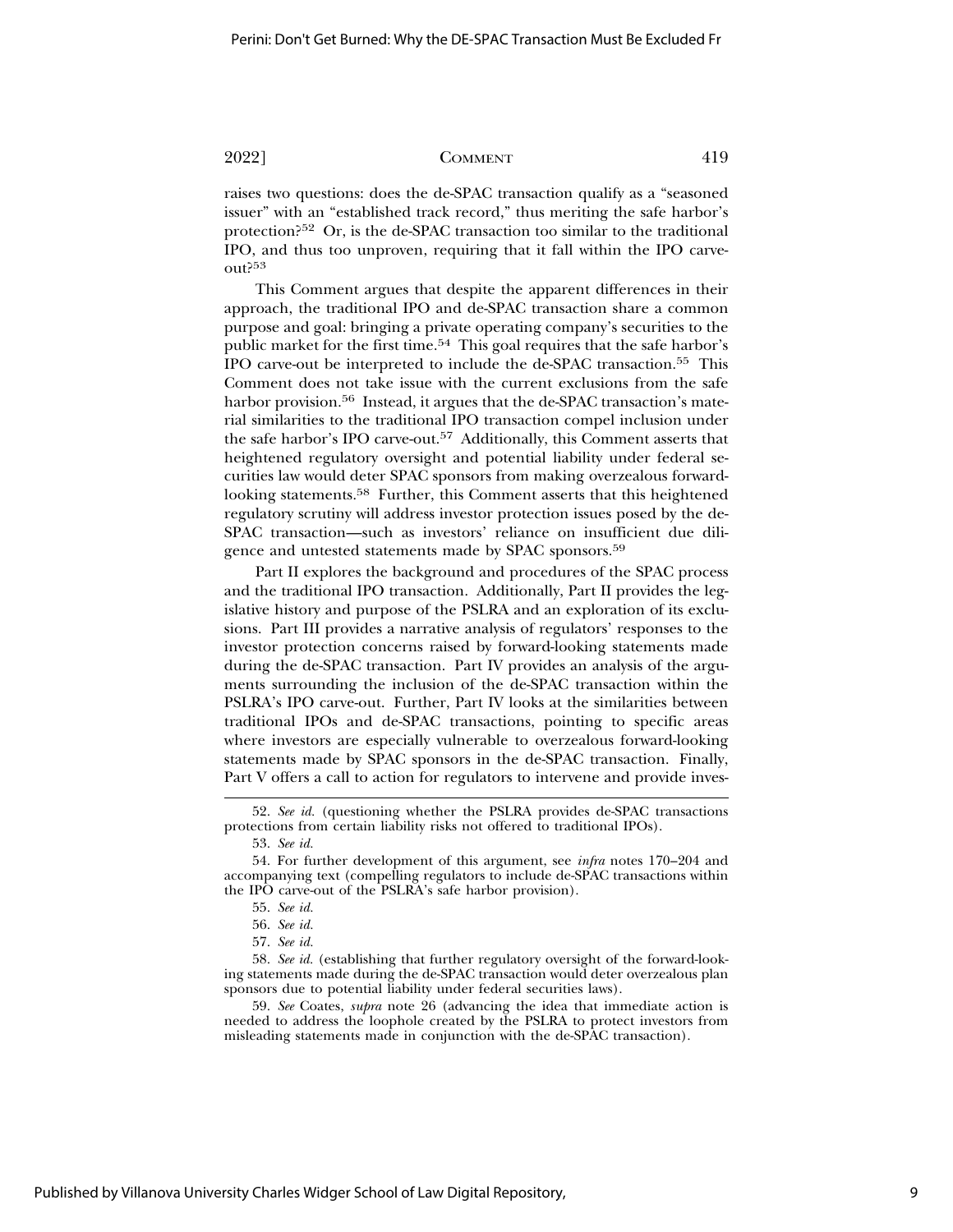tors the necessary protections from these problematic forward-looking statements.

# II. A TINDERBOX: CREATING THE PERFECT CONDITIONS FOR INVESTOR PROTECTION VIOLATIONS

Recently, the investment community saw a flare-up in the number of  $SPACs$  entering the public market.<sup>60</sup> These investment vehicles are often touted as a faster alternative to the traditional IPO, but many are asking, is it really worth the potential risks to investors?61 Proponents of less regulatory oversight for SPACs claim that these investment vehicles offer distinct advantages to the traditional IPO: limited exposure to liability under securities laws for both the SPAC and target company.62 Specifically, proponents suggest that the PSLRA's safe harbor applies to the de-SPAC transactions, thus allowing SPAC sponsors the ability to make financial projections and predictions within proxy statements.63 However, the re-

61. *See* John Lambert, *Why So Many Companies Are Choosing SPACs Over IPOs*, KPMG https://advisory.kpmg.us/articles/2021/why-choosing-spac-over-ipo.html [https://perma.cc/PR7M-4X37] (last visited May 10, 2022) (explaining that one of the main advantages of a SPAC compared to a traditional IPO is faster execution; a de-SPAC transaction typically takes between three and six months, where as an IPO takes between twelve and eighteen months); *see* Coates, *supra* note 26 (outlining potential risks posed to investors by the influx of SPACs to the market, including "risks from fees, conflicts, and sponsor compensation, from celebrity sponsorship and the potential for retail participation drawn by baseless hype, and the sheer amount of capital pouring into the SPACs"); *see also* Noah Buhayar, Tom Maloney & Zija Song, *Wall Street Is Churning Out SPACs at Investors' Peril*, BLOOM-BERG (Nov. 16, 2021), https://www.bloomberg.com/graphics/2021-what-is-a-spacwall-street-investor-risk/ [https://perma.cc/X7P8-J9P4] (supplying critic commentary that the pressure faced by SPAC sponsors to complete a de-SPAC transaction before the deadline to return money to the SPAC's investors means that "desperate" sponsors will partake in riskier mergers).

62. *See* Coates, *supra* note 26 (describing SPAC proponents' argument that SPACs are subject to lesser securities law liability than the traditional IPO, while positing that these claims are unfounded and dangerous to investors).

63. *See id.* at n.27 (citing Chris Bryant, *Why Chamath Palihapitiya Loves SPACs So Much*, BLOOMBERG OPINION (Jan. 28, 2021), https://www.bloomberg.com/opinion/articles/2021-01-28/why-chamath-palihapitiya-loves-spacs-so-much [https:// perma.cc/59GH-2XVT] (citing Haystack, *Alignment Summit Chats: SPACS (w/ Chamath Palihapitiya)*, YOUTUBE (Dec.2, 2020), https://www.youtube.com/ watch?v3Q5eJjGgw [https://perma.cc/Z4J3-QMXP] (statement of Chamath Palihapitiya) ("Because the SPAC is a merger of companies, you're all of a sudden allowed to talk about the future. When you do that you have a better chance of being more fully valued."))); *see also* Ericson et al., *supra* note 24 (asserting that SPACs differ from traditional IPOs because they are allowed to make forward-looking statements in connection with the de-SPAC transaction, as they fall within the

<sup>60.</sup> *See* Bary, *supra* note 4 (explaining that 2021 was the first year in history that IPO listings broke 1000, of which 606 were SPACs). A SPAC is an investment vehicle that has increasingly been used to raise investment capital through an IPO. *See What You Need to Know About SPACs*, *supra* note 16. However, unlike other corporations, a SPAC does not have any underlying commercial operating business, nor does it have assets other than cash and limited investments, which includes proceeds from the IPO. *See id.*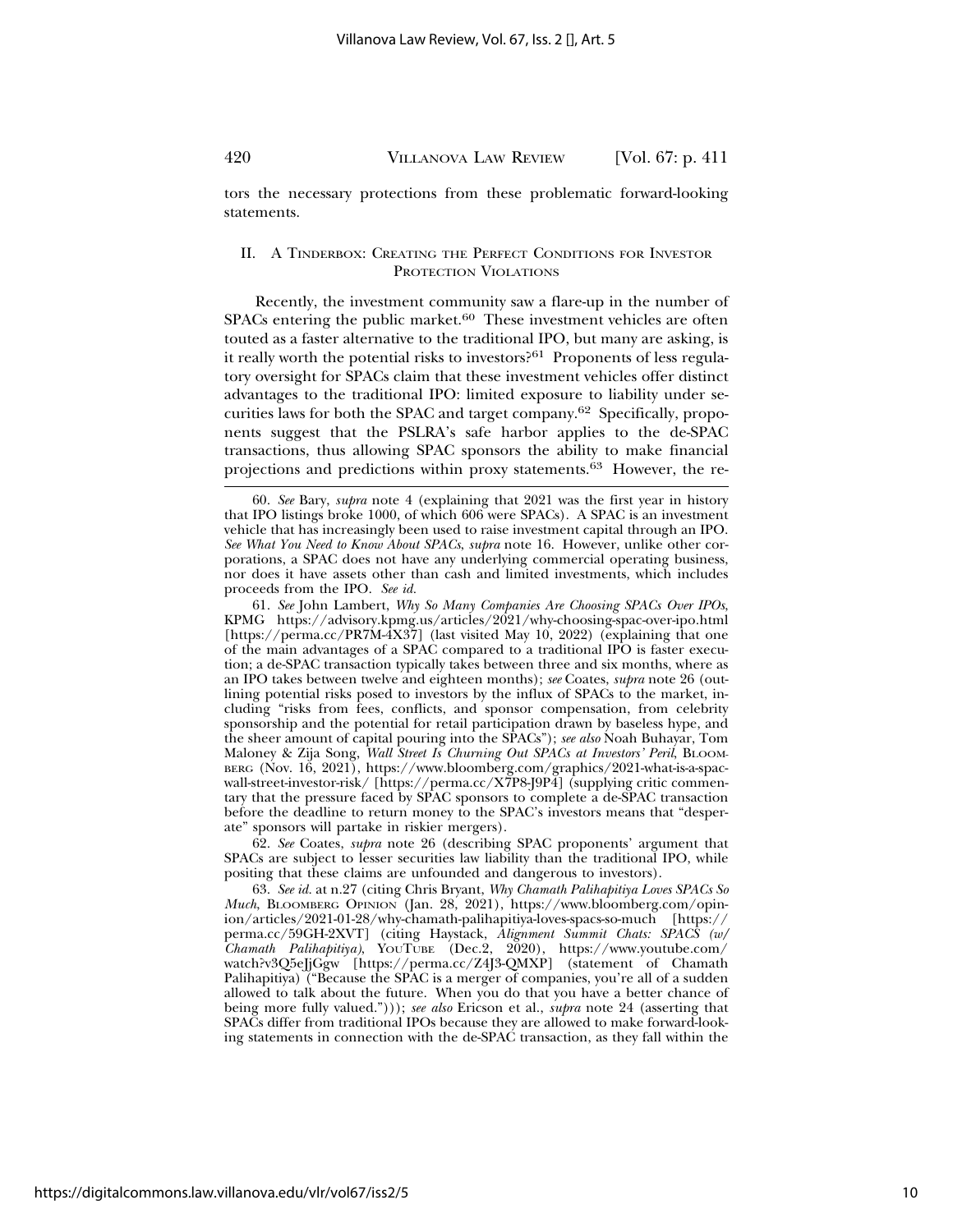cent influx of SPACs has brought with it an increase in SPAC-related litigation and a renewed focus on SPAC-related risks,  $64$  causing many commentators and regulators to question whether the safe harbor actually applies to de-SPAC transactions. $6\overline{5}$  Further compounding these concerns, Coates warned that registration statements provided during the de-SPAC transaction may soon be subject to heightened regulatory scrutiny.66 Specifically, Coates drew attention to the potential investor protection issues posed by allowing SPAC sponsors to make forward-looking statements in these filings.<sup>67</sup>

### A. *The Kindling: A Brief Explanation of the SPAC Process*

As defined by the SEC, at the time of the SPAC's inception it is a shell company—a company with no "underlying operations or assets other than cash and limited investments, including the proceeds from [its] IPO."68 The most common SPAC transaction is one in which the SPAC identifies and acquires a private operating company whose securities it will then bring to the public market, resulting in a public company.69 SPACs are

64. *See* LEO CHO, SPAC RELATED FILINGS ON THE RISE, SEC. CLASS ACTION CLEARINGHOUSE (2021), https://securities.stanford.edu/news-reports/20210607- SPAC-Related-Filings-on-the-Rise.pdf [https://perma.cc/5H8Y-RV5X] (noting that SPAC-related litigation accounted for nearly fourteen percent of all securities class action lawsuits filed between January 1 and May 31 of 2021, up from one to two percent of total filings in 2019 and 2020).

65. *See* Roger Barton & Michael Ward, *SPACs and Speculation: the Changing Legal Liability of Forward-Looking Statements*, REUTERS (July 7, 2021, 12:40 PM), https:// www.reuters.com/legal/legalindustry/spacs-speculation-changing-legal-liabilityforward-looking-statements-2021-07-07 [https://perma.cc/7YR7-6A23] (explaining that despite investor and company interest in SPACs, the recent influx of SPACs to the public markets has brought with it an increase in regulatory and legislative scrutiny, specifically in regards to the investor protection concerns raised by forward-looking statements made during the de-SPAC transaction).

66. *See* Coates, *supra* note 26 (warning investors, SPAC sponsors, and SPAC participants of the potential dangers of overstating SPACs protection from liability under securities laws).

67. *See id.*

68. *See What You Need to Know About SPACs*, *supra* note 16.

69. *See id.* (noting that the most common SPAC transaction is one where the SPAC acquires a private operating company and conducts a reverse merger where the private company merges into the SPAC, resulting in a publicly-traded company carrying out the target company's business); *see also* Tom Huddleston Jr., *What Is a SPAC? Explaining one of Wall Street's Hottest Trends*, CNBC (Feb. 23, 2021, 11:13 PM), https://www.cnbc.com/2021/01/30/what-is-a-spac.html [https://perma.cc/G8JF-MQ8E] (explaining that SPACs have no "explicit business plan other than to acquire or merge with an unspecified private company at some point"—the typical

PSLRA's safe harbor provision); *see also* Kevin Manne, *Investors Lose Out When Investing in 'Blank-Check' SPACs*, UBNOW (Jan. 24, 2022), https://www.buffalo.edu/ ubnow/stories/2022/01/blank-check-spacs.html [https://perma.cc/NE6Y-H3VE] ("Due to litigation concerns, companies that go public via a traditional initial public offering (IPO) cannot provide forward-looking information to investors—but SPAC acquisitions fall under different regulations that allow them to make financial projections").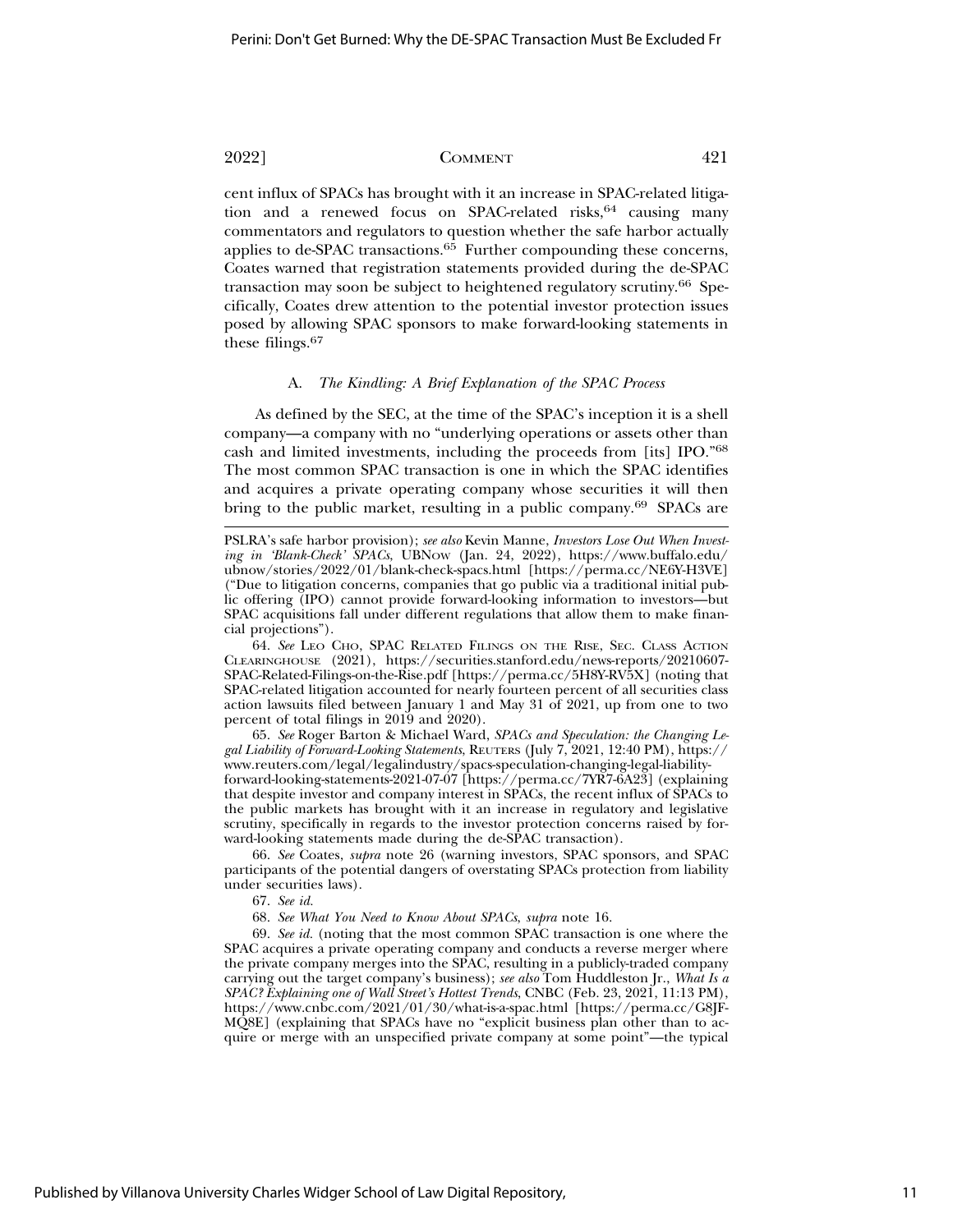usually created by a team of experienced institutional investors or individuals—and recently, an increasing number of celebrities—who provide the initial working capital in exchange for founder's shares.70 In its IPO, the SPAC offers shares for cash.71 Proceeds from this offering are then placed into a trust account for future use in its acquisition of a private operating company.72 At the time of the IPO, neither the SPAC's sponsors nor investors know what the eventual target company will be.<sup>73</sup> Though, the SPAC's prospectus may identify a particular industry that the sponsors plan to target.74 Consequently, investors rely on the SPAC sponsors' expertise and background to locate and acquire a target company within the period provided by the SPAC's governing instrument—typically eighteen to twenty-four months after the SPAC's IPO.75 Once the SPAC's sponsors

70. *See* Layne et al., *supra* note 25 (establishing that SPAC sponsors cover the expenses associated with the SPAC's IPO and a "modest" amount of working capital to fund operations through this transaction; in exchange, the sponsors will receive founders shares, which typically equal twenty-five percent of the number of shares registered for the IPO); *see* Amrith Ramkumar, *The Celebrities From Serena Williams to A-Rod Fueling the SPAC Boom*, WALL ST. J. (Mar. 17, 2021, 5:32 AM), https://www.wsj.com/articles/the-celebrities-from-serena-williams-to-a-rod-fuelingthe-spac-boom-11615973578 [https://perma.cc/W47K-XFHX] (dubbing SPACs "cool" and noting that part of SPAC's recent popularity can be attributed to a wide variety of celebrity involvement). In addition to the founder's shares received, SPAC sponsors typically receive three to five percent of proceeds from the IPO and roughly five percent of the value from a merger. *See SPACs Explained*, *supra* note 69 (citing CFA Society Chicago Education Advisory Group, as of December 15, 2020).

71. *See What You Need to Know About SPACs*, *supra* note 16 (explaining that the SPAC invests the proceeds from its IPO, minus operating expenses, into a trust which is held by a third party until a de-SPAC transaction is successfully completed.); *SPACs Explained*, *supra* note 69 (establishing that the SPAC must place at least eighty-five percent of the IPO's proceeds into a trust account, and that they are usually invested in government bonds). Unlike the traditional IPO, SPACs cannot base stock value on previous financial performance—SPACs do not have any existing operations or business prior to the IPO. *See What You Need to Know About SPACs*, *supra* note 16. Thus, SPACs typically sell their shares for a "nominal" ten dollars per share. *Id.*

72. *See What You Need to Know About SPACs*, *supra* note 16.

73. *See id.* (explaining that SPAC sponsors and investors purchase shares in the SPAC's IPO without knowing what the target company will be).

74. *See id.*

75. *See id.* (explaining that the typical governing instrument of a SPAC requires the sponsors to complete a de-SPAC transaction within eighteen to twentyfour months of the IPO but noting that if the SPAC offers securities on an ex-

timeframe is two years after the SPAC's IPO); *see also Special Purpose Acquisition Company (SPAC)*, CORP. FINANCE INST., https://corporatefinanceinstitute.com/resources/knowledge/strategy/special-purpose-acquisition-company-spac/ [https:// perma.cc/35TK-D5JV] (last visited Feb. 18, 2022) (providing that the SPAC structure—it is a shell company at the time of its IPO—allows investors to invest in a fund that will then be used to acquire one or more target businesses, which will be identified after the IPO); *see also SPACs Explained,* FIDELITY (Mar. 3, 2022), https:// www.fidelity.com/learning-center/trading-investing/SPACs [https://perma.cc/ D9QW-2P24] [hereinafter *SPACs Explained*] (explaining that after a SPAC identifies a target corporation, the SPAC will merge with or acquire the private operating company and continue its previous operations as a public company).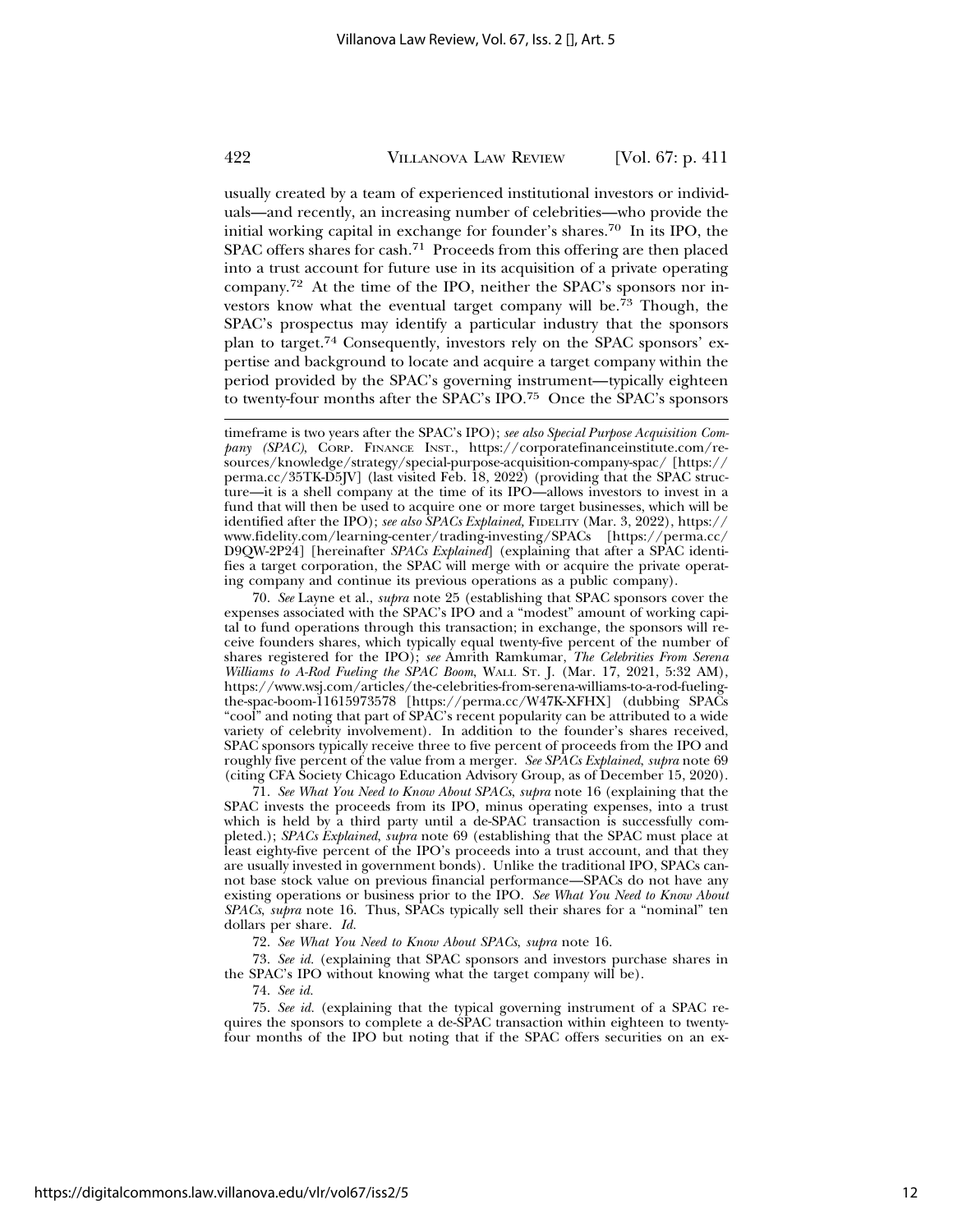have identified a target company and negotiated the terms of the merger—the "business combination"—the two entities will engage in a de-SPAC transaction, resulting in a public operating company.<sup>76</sup> However, if the SPAC fails to consummate a business combination, the sponsors are required to liquidate the SPAC and return each investor's *pro rata* share.<sup>77</sup>

### 1. *The De-SPAC Transaction*

Once the two entities agree upon the terms of the business combination, they will make a formal announcement about the signing of the business combination agreement.78 After this, sponsors are required to present shareholders with the opportunity to redeem their shares, and usually, the opportunity to vote about the proposed business combination.79 At this point, the SPAC must provide shareholders with a proxy

76. *See* Lane & Lenahan, *supra* note 15 (explaining that once the SPAC has received the requisite shareholder approval, met the financing conditions, and consummated the merger, the resulting company will carry on the target company's operations as a public entity). SPACs often seek an additional round of financing prior to the signing of the business combination agreement, usually in the form of a private investment in public entity (PIPE) agreement to finance part of the purchase price. *See id.* (noting that after the PIPE investment is received, the SPAC's sponsors will make a formal announcement about the business combination agreement).

77. *See What You Need to Know About SPACs*, *supra* note 16 (explaining that sponsors' failure to complete a merger within the specified time frame will result in the SPAC's liquidation, at which time the shareholders will be entitled to their "their *pro rata* share of the aggregate amount then on deposit in the trust account").

78. For further details regarding the public announcement, see *supra* note 21 and accompanying text.

79. *See What You Need to Know About SPACs*, *supra* note 16 (noting that the SPAC's shareholders have the option to maintain their SPAC shares—which will be converted to shares in the company post-merger—or redeem their shares the *pro rata* amount of the funds held within the SPAC's trust account). According to stock exchange rules, not all SPACs are required to obtain shareholder approval to complete a de-SPAC transaction. *See* Lane & Lenahan, *supra* note 15 (noting that the necessity of holding a shareholder vote is determined by the structure of the de-SPAC transaction, but in most cases, a public vote of shareholders is required). Additionally, a shareholder vote does not have to be held if the sponsors or other affiliated entities hold enough votes to approve the transaction. *See What You Need to Know About SPACs*, *supra* note 16 (detailing the conditions that prompt a shareholder vote during the de-SPAC transaction). However, if a vote is required, shareholders vote via proxy to approve or disapprove the proposed business combination. *See SPACs Explained*, *supra* note 69 (explaining the shareholder voting process and requirements). "If more than 50% of shareholders approve and less than 20% vote for liquidation, then the transaction is approved and the acquired company is listed on an exchange [as a public company]." *See id.* However, "if more than 50% approve but more than 20% want to liquidate their shares, the escrow account is closed and funds are returned to public shareholders via a *pro rata* distribution of the net offering proceeds (less any fees for early redemption)." *See id.* At the time of the shareholder vote, most SPACs only need 37.5% of the

change, it must complete the transaction within three years). If permitted by the governing document, sponsors may seek an extension, though it may require shareholder approval. *Id.*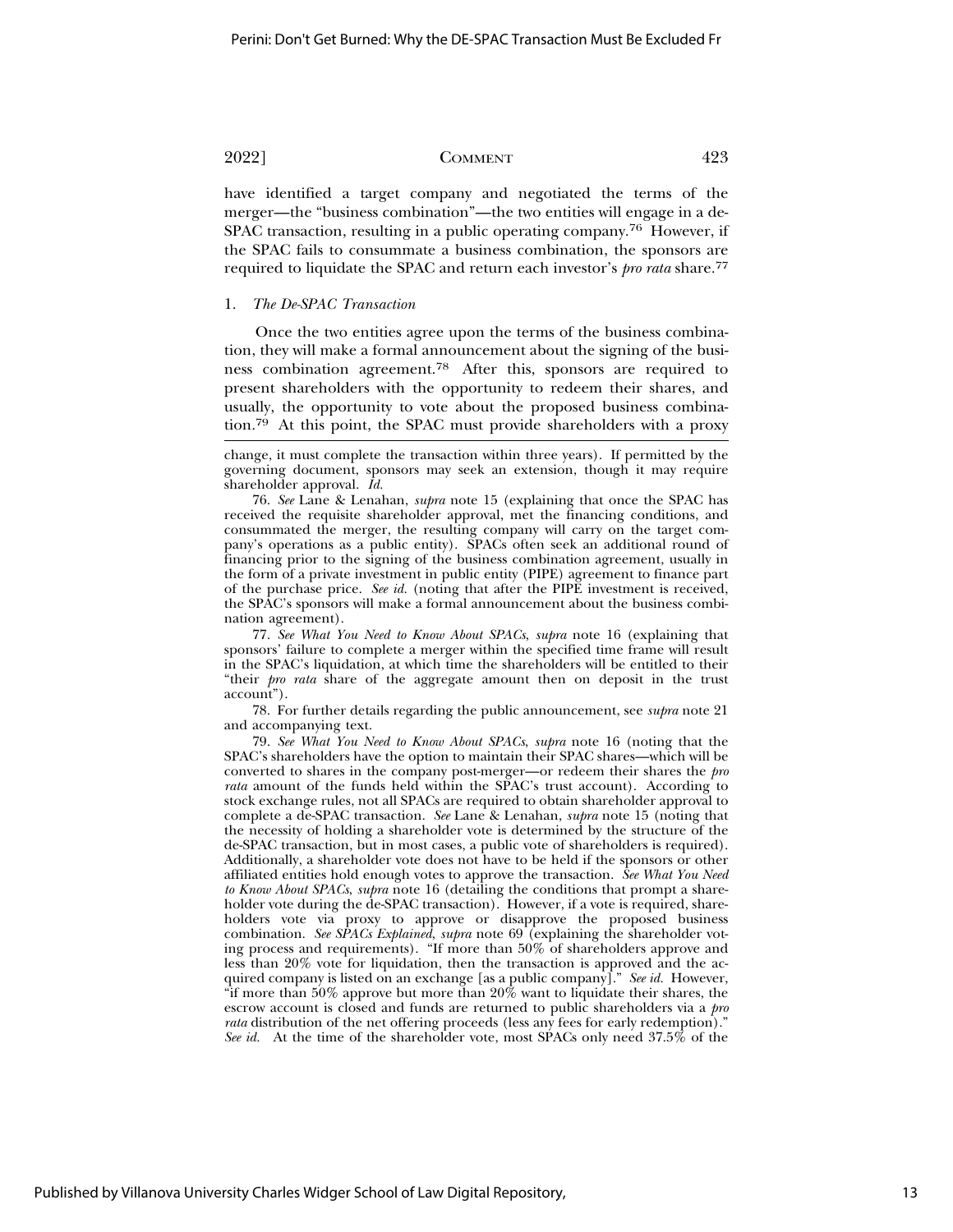statement that outlines the terms of the business combination, the sponsors' interests, and the target company's business and operations.<sup>80</sup> Investors rely on this information to determine if they will exchange their SPAC shares for shares in the newly combined entity or if they will sell back their shares, thus withdrawing their support from the investment vehicle. $81$  If the proposed business combination is approved, the two entities merge, and the newly combined company will carry on the original target company's business as a publicly-traded company.82 As illustrated, SPACs offer private companies an alternative pathway to the status of a publicly-listed company.83

### 2. *SPAC Sponsors' Interests*

From the outset, SPAC sponsors have a significant financial incentive to complete a de-SPAC transaction.<sup>84</sup> Before the SPAC's IPO, all operating expenses are covered by the sponsors in the form of nonrefundable payments.85 If the sponsors fail to identify and acquire a target company, the sponsors lose their investment.86 Once the sponsors have successfully listed the SPAC for its IPO, the sponsors are permitted to purchase up to twenty percent of the SPAC's shares at a significant discount.87 If the

80. *See What You Need to Know About SPACs*, *supra* note 16 (noting that the proxy statement provides information about the business combination, including the target company's financial statements, the interests of parties involved with the transaction, and the capital structure of the combined entity following the business combination).

81. *See id.* (explaining that shareholders who decide to redeem their SPAC shares instead of converting them, will receive the *pro rata* share of the aggregate amount then on deposit in the SPAC's trust account).

82. *See id.*

83. *See id.* (noting the rise in popularity of SPACs as an alternative investment vehicle compared to traditional IPOs in bringing private companies to the public markets).

84. *See* Huddleston, *supra* note 69; *see also SPACs Explained*, *supra* note 69 (explaining that SPAC managers typically receive roughly five percent of a potential deal and a twenty percent stake in the merged company). In addition to the amount received for the completion of a business combination, a SPAC's sponsors typically hold twenty percent equity in the SPAC and receive three to five percent of the proceeds from the SPAC's IPO. *Id.*

85. *See* Max H. Bazerman & Paresh Patel, *SPACs: What You Need to Know*, HARV. BUS. REV. (July 2021), https://hbr.org/2021/07/spacs-what-you-need-to-know [https://perma.cc/UG8A-9WBY] (noting that sponsors invest risk capital to pay the requisite bankers, lawyers, and accountants to get the SPAC to the IPO stage, where the SPAC will receive additional capital).

86. *See id.*

87. *See* Amrith Ramkumar, *SPAC Insiders Can Make Millions Even When the Company They Take Public Struggles*, WALL ST. J. (Apr. 25, 2021, 4:51 PM), https:// www.wsj.com/articles/spac-insiders-can-make-millions-even-when-the-company-

public shares to vote in favor of the transaction, as 20% of the required "yes" votes are the founder's shares. *See* Lane & Lenahan, *supra* note 15 (noting that at the time of the SPAC's IPO, most SPAC sponsors agree to vote their founder's shares in favor of the business combination, which usually account for 20% of the SPAC's outstanding shares).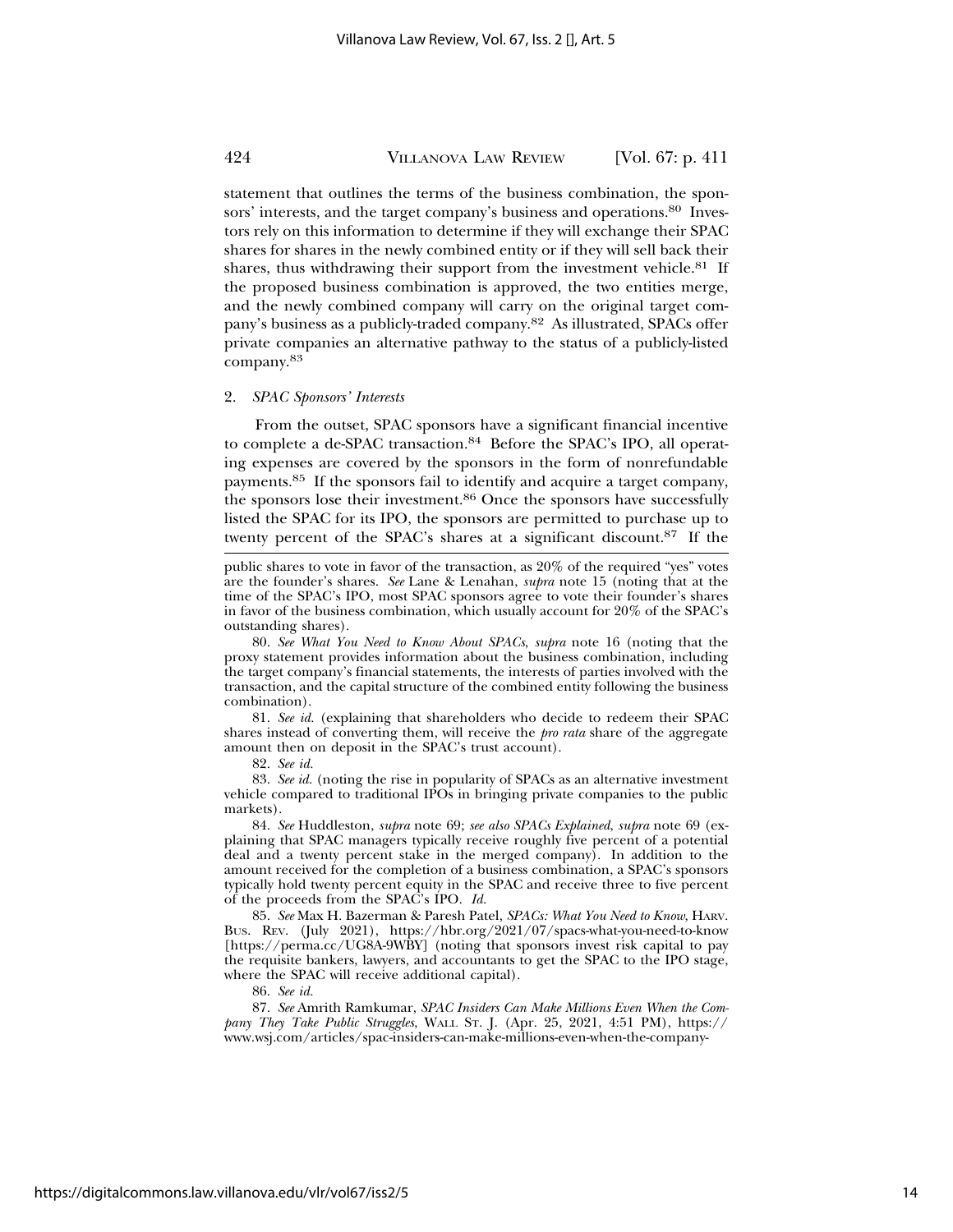sponsors complete a de-SPAC transaction, these shares will be exchanged for shares in the newly combined company following the merger.88 Once a target is identified, and the terms of the business combination have been agreed upon, the SPAC sponsors often enter into loan or securities agreements that finance part of the purchase price.<sup>89</sup> These agreements often involve loans from the SPAC sponsors, who receive shares or cash in exchange for their capital.90

In addition to sponsors' financial incentives, SPACs have seen an increasing number of celebrities participate in SPAC management.<sup>91</sup> During the recent deluge of SPACs, many sponsors turned to celebrities to draw in investors and set themselves apart from the competition.92 Celebrities have made SPACs seem more accessible to the average retail investor, which has changed the perception of the investment vehicle, ultimately expanding SPACs' investor pool.<sup>93</sup> In exchange for the use of their celebrity status, sponsors offer celebrities the chance to serve as financial backers and board members for the SPAC.<sup>94</sup> Typically these celebrities do not make financial decisions as SPAC sponsors. Instead, they

89. *See* Lane & Lenahan, *supra* note 15 (noting that SPACs often participate in a PIPE commitment in order to meet the financing conditions of the business combination agreement).

90. *See id.* (explaining that investors' rights and ownership interests in the merged company may be altered by SPAC sponsors entering into a securities or loan agreement, such as a PIPE investment, to raise funds for the de-SPAC transaction).

91. *See* Ramkumar, *supra* note 70 (asserting that celebrities from multiple backgrounds are a driving factor in the recent rise in SPAC offerings).

92. *See* Bailey Lipschultz, *Celebrity SPACs Leave Famous Winners Looking More* Like Losers, BLOOMBERG (Dec. 16, 2021 8:53 AM), https://www.bloomberg.com/ news/articles/2021-12-16/celebrity-spacs-leave-famous-winners-looking-more-likelosers [https://perma.cc/PS37-7FYJ] (noting that a number of SPACs brought on celebrities as board members and financial backers, despite their lack of corporate expertise); *see also* SEC Off. of Inv. Educ. and Advo., *Celebrity Involvement with SPACs—Investor Alert*, SEC (Mar. 10, 2021), https://www.sec.gov/oiea/investoralerts-and-bulletins/celebrity-involvement-spacs-investor-alert [hereinafter *Celebrity Involvement with SPACs—Investor Alert*] (explaining that celebrities, like other investors, can be "lured" into risky investments).

93. *See* Osipovich & Michaels, *supra* note 5 (explaining that celebrities have changed the perception of SPACs from sketchy investment vehicle that only brought "shaky" companies public to a more stable investment opportunity); *see also* Alexander Osipovich, *Blank-Check Boom Gets Boost From Coronavirus,* WALL ST. J. (July 13, 2020, 4:49 PM), https://www.wsj.com/articles/blank-check-boom-getsboost-from-coronavirus-11594632601 [https://perma.cc/6R5L-WFD7] (noting that individual investors are becoming more interested in the "once obscure" investment vehicle due to participation by well-known business leaders and investors).

94. *See* Lipschultz, *supra* note 92 (providing examples of the incentives offered to celebrities in exchange for their promotion of the SPAC).

they-take-public-struggles-11619343000 [https://perma.cc/SKW8-8RSS] (explaining that the "deep" discount SPAC sponsors receive allows them to make a profit even if the newly combined company struggles after the merger, when most investors lose money).

<sup>88.</sup> *See id.*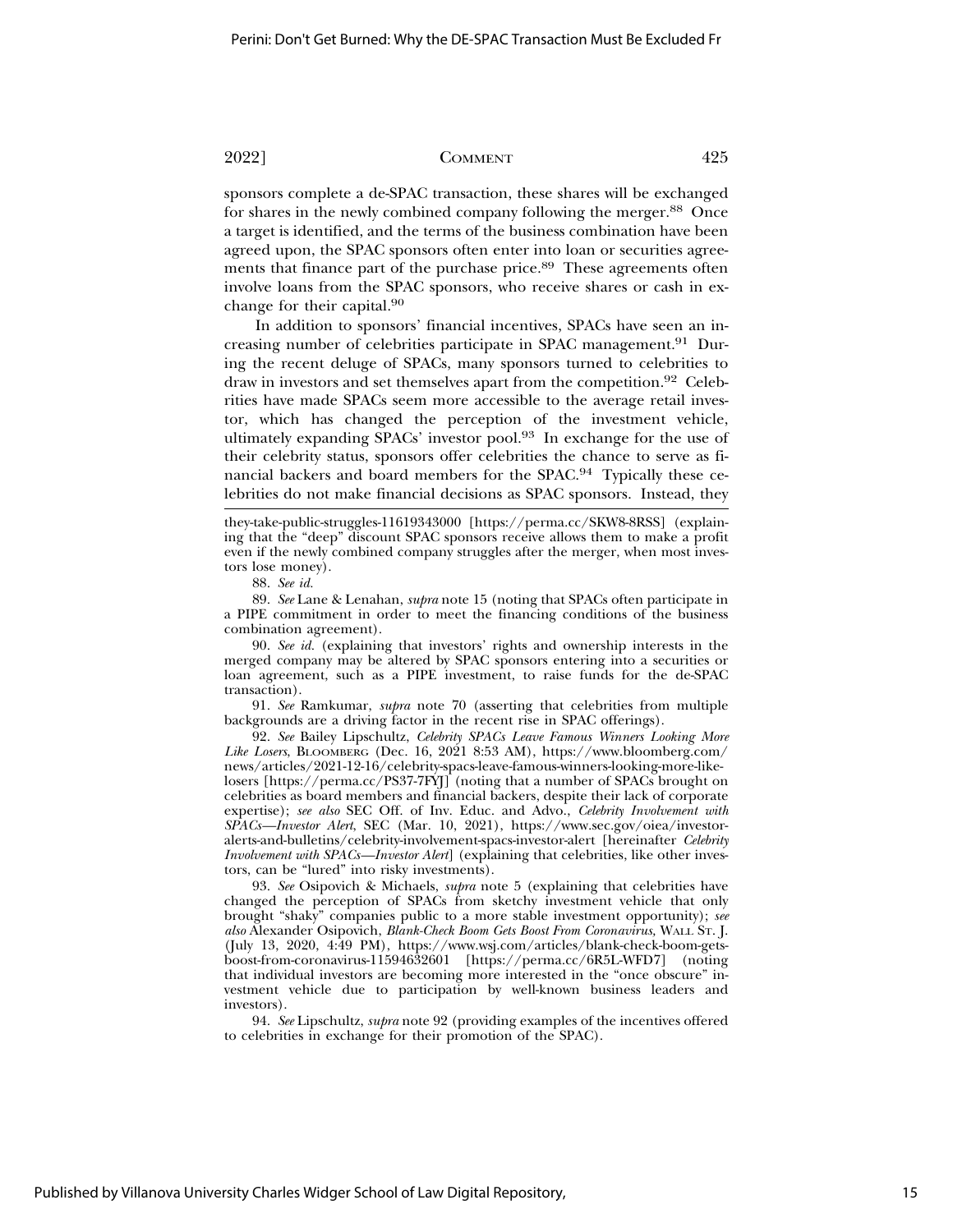act as "promoters" for the SPAC.95 These celebrities, like the other sponsors, have significant incentive to complete a de-SPAC transaction, as their reputation and financial investment are at risk.96

### B. *The Tinder: A Brief Explanation of the Traditional IPO Transaction*

The term "IPO" typically refers to the "first time a company offers its shares of common stock to the general public for purchase."97 As in the de-SPAC transaction, traditional IPOs are used by private operating companies to convert from private to public ownership via publicly-traded shares.98 Unlike the de-SPAC transaction, the traditional IPO brings a private company—which has established operations and prior business history—to the public markets.99 The private operating company participates in a traditional IPO once it has determined that it has adequate resources and capital to support the process' burdensome reporting and financial requirements.100 After the company decides to pursue a traditional IPO, it is required to register the transaction with the SEC before it can offer its shares for purchase.101 To register, the SEC requires the registering company to file a Form S-1 registration statement, which includes the prospectus.102 The prospectus provides investors with infor-

97. INVESTOR BULLETIN, *supra* note 8, at 1 (providing the widely accepted definition for "traditional IPO").

98. *See Investing in IPOs and Other Equity New Issue Offerings*, FIDELITY, https:// www.fidelity.com/learning-center/trading-investing/trading/investing-in-ipos [https://perma.cc/P6RD-MP4M] (last visited Apr. 11, 2022) (explaining that a

traditional IPO is the first time a private company sells its stock to the public, making it a publicly owned entity).

99. *See What You Need to Know About SPACs*, *supra* note 16 (explaining that in a traditional IPO, the company going public has operations and assets other than cash).

100. *See id.* (noting that companies participate in traditional IPOs once they have established the necessary "resources and structures" to facilitate the shift to a public company).

101. *See* INVESTOR BULLETIN, *supra* note 8, at 1 (establishing that federal securities laws require companies to register the IPO transaction with the SEC prior to offering or selling their shares, unless the transaction is subject to an exemption).

102. *See id.* (outlining registration requirements for companies attempting to register an IPO transaction). Form S-1 provides investors with key business and financial information, so that they can make an informed investment decision about the company. *See Form S-1*, CORP. FINANCE INST., https://corporatefinanceinstitute.com/resources/data/public-filings/form-s-1/ [https://perma.cc/32Y6- NSLA] (last visited Apr. 11, 2022) (providing an explanation and example of the form's requirements).

<sup>95.</sup> *See* Steven Kurutz, *OK, What's a SPAC?*, N.Y. TIMES (July 13, 2021), https:// www.nytimes.com/2021/02/27/style/SPACS-celebrity-craze.html [https:// perma.cc/JBX5-PEVY] (explaining that celebrities act as strategic advisors in exchange for a stake in the SPAC).

<sup>96.</sup> *See id.* (noting that SPACs monetize a celebrity's reputation to bring in investors based on the investor's name recognition of that celebrity and, in exchange, the celebrity has the potential to earn a substantial return if the SPAC successfully merges with a target company).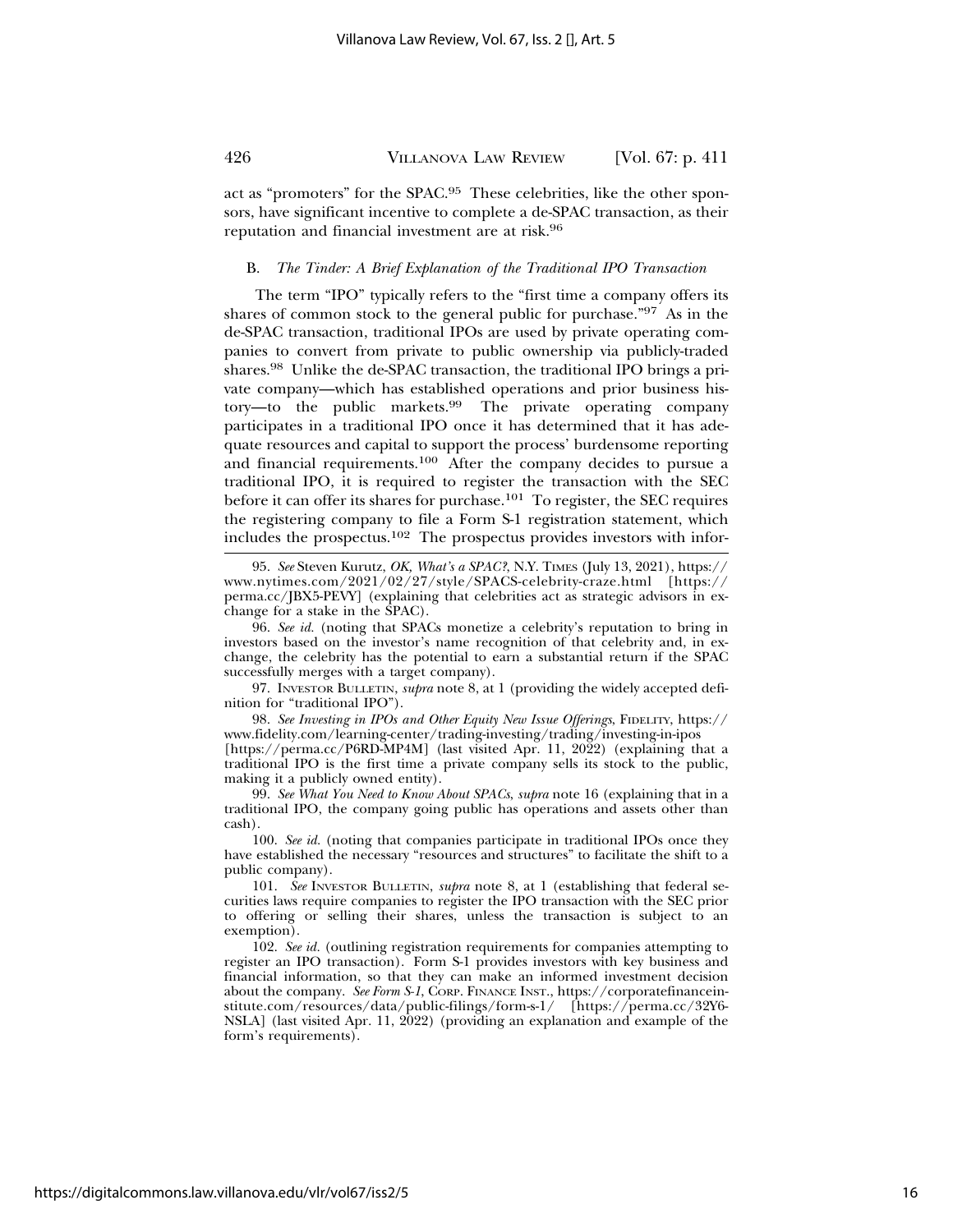mation about the company's business, including its management team, financial performance, and other relevant information that investors rely on to determine whether the offering is a good investment.103 Once the SEC has reviewed and declared the registration statement effective, the company is allowed to proceed with the IPO.<sup>104</sup>

When a company decides to go public through a traditional IPO, it agrees to put itself through an expensive and time-consuming process where it is subject to both public and regulatory scrutiny.<sup>105</sup> Despite this challenging process, companies participate in IPOs for several reasons, including raising capital for the company, raising the company's public profile, and allowing the company's early investors to cash out all or some of their private shares in the IPO.106 IPOs can be very beneficial to the participating company.107 However, these benefits come with significant trade-offs, including significant oversight by regulators and stockholders.108

105. *See* Kate Ashford & John Schmidt, *What is An IPO?*, FORBES (Mar. 24, 2022, 5:56 PM), https://www.forbes.com/advisor/investing/initial-public-offeringwhat-is-an-ipo/ [https://perma.cc/EBM2-2DM6] (noting that a company participating in an IPO is required to file forms and financial disclosures with the SEC, as well as hire a private underwriter, and prepare itself for increased public scrutiny as it prepares for its IPO); s*ee* INVESTOR BULLETIN, *supra* note 8 (providing that among other disclosures, the company is required to file a Form S-1, which includes the prospectus and other disclosures about the company). Companies typically hire an underwriter, such as an investment bank, to assist management in preparing documents and organizing investment banking firms, which will share prior to the IPO in exchange for additional funding. *See* Ashford & Schmidt, *supra*.

106. *See* Ashford & Schmidt, *supra* note 105 (listing factors that may contribute to a company's decision to go public); *see also Investing in IPOs and Other Equity New Issue Offerings*, *supra* note 99 (providing a brief explanation of why companies choose to go public).

<sup>103.</sup> *See* INVESTOR BULLETIN, *supra* note 8, at 1 (detailing the required disclosures found within a prospectus).

<sup>104.</sup> *See id.* (detailing the IPO registration process). The SEC's staff are tasked with monitoring IPO registration statements for compliance with federal securities laws. *See id.* Their review focuses on the statement's compliance with SEC rules and on disclosures that appear to be materially deficient in their explanation or clarity. See id. Following the SEC's initial review, the statement may be amended by the company. *See id.* The SEC maintains that despite its review, it is not guaranteed that the company's disclosure is complete or accurate, nor does it evaluate or draw conclusions about the merit of the investment. *See id.* Once the company has amended the registration statement to comply with the SEC's comments, the SEC will declare the registration statement effective. *See id.* However, the SEC's staff will not do this if they believe that the disclosures within the statement are incomplete or materially inaccurate. *See id.*

<sup>107.</sup> *See Investing in IPOs and Other Equity New Issue Offerings*, *supra* note 99 (noting that following a company's IPO, it is required to adhere to stringent reporting rules and requirements, while it is also beholden to its stockholders).

<sup>108.</sup> *See id.*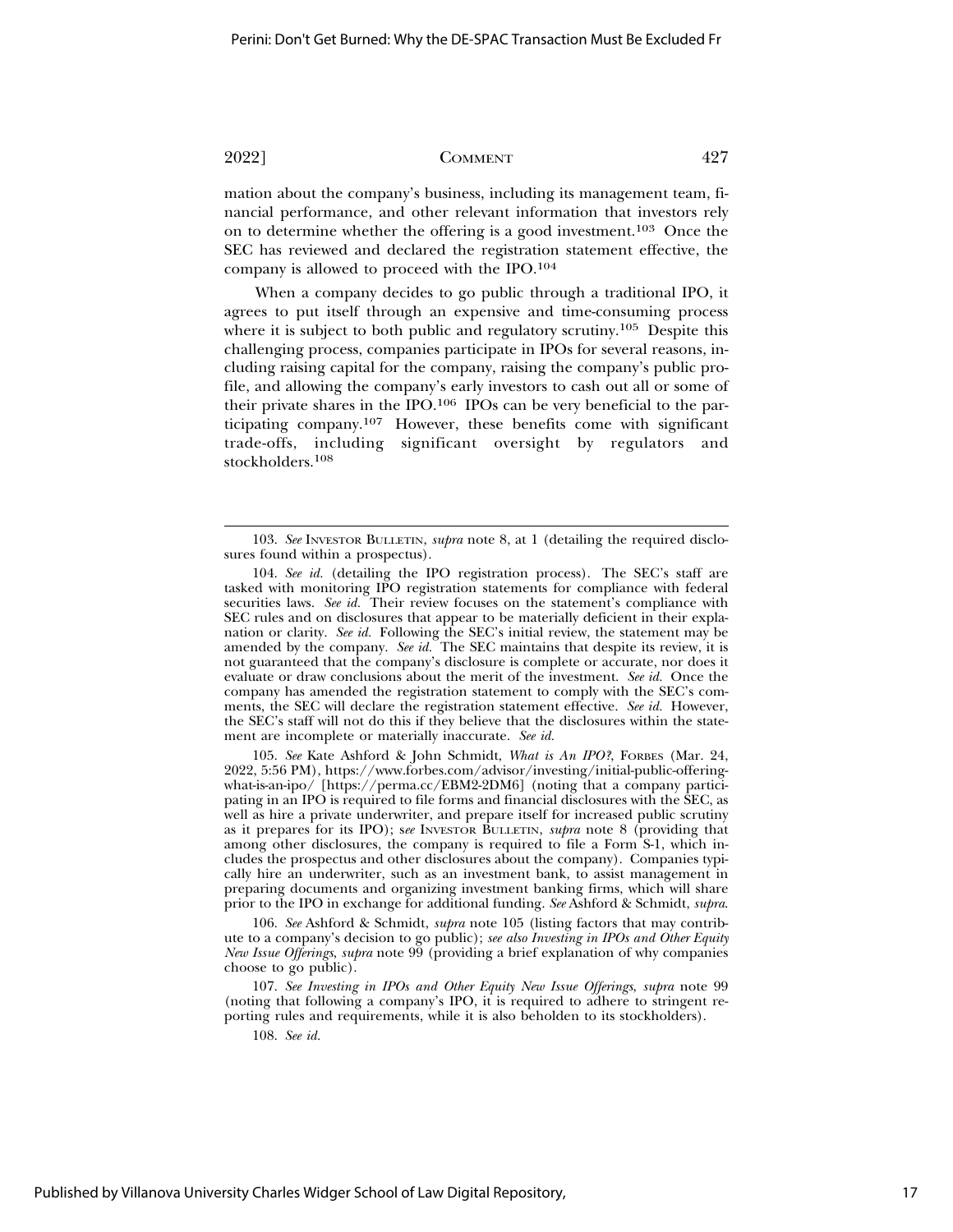### C. *The Flint: The Private Securities Litigation Reform Act and Its Exceptions*

A key distinction between a traditional IPO and the de-SPAC transaction is the participating company's ability to include forward-looking statements in its registration or proxy statements.<sup>109</sup> The SEC does not permit a company going public to make forward-looking statements in traditional IPOs.110 Instead, Companies going through a traditional IPO are required to rely on prior earnings and financial statements to lure in investors.111 SPAC proponents claim that the investment vehicle is not subject to the same securities law liabilities as a traditional IPO, which allows sponsors to include forward-looking statements in the de-SPAC transaction's proxy statements.112 Those who indulge in this reasoning point to the PSLRA's safe harbor for forward-looking statements.<sup>113</sup>

### 1. *Forward-Looking Statements*

The use of forward-looking statements in proxy statements has long been a controversial subject amongst regulators, investors, and commentators.114 So what are they? Forward-looking statements are statutorily defined in the U.S. Code.<sup>115</sup> It is a broad category that includes any

109. *See* D'Alvia & Vulanovic, *supra* note 15 (explaining that despite the obvious procedural differences between a traditional IPO and the de-SPAC transaction, the defining characteristic in each transaction is a company's ability to include forward-looking statements, rather than historical financial results, in its proxy statements.)

110. *See id.* Forward-looking statements are any statements about the future of a company, including expectations for revenue growth, which are particularly important for private businesses whose valuation lies mostly in projected growth. *See* Carroll et al., *supra* note 28.

112. *See id.* (providing arguments made by SPAC proponents in favor of including forward-looking statements in proxy statements made during the de-SPAC transaction); *see also* Coates, *supra* note 26 (outlining the arguments made by SPAC proponents that SPACs are subject to the PSLRA safe harbor for forward-looking statements).

113. *See* Coates, *supra* note 26 (noting that many point to the safe harbor to support the argument that SPACs are allowed to include forward-looking projections in their proxy statements without being subject to liability if they do not come to fruition).

114. *See id.* (highlighting multiple arguments pertaining to the potential investor protection issues raised by forward-looking statements); *see, e.g.*, Barton & Ward, *supra* note 65 (outlining the scrutiny forward-looking statements are receiving by regulators, Congress, and commentators because of their "perceived" impact on investor protections).

115. 15 U.S.C. § 78u-5(i)(1) (2012). The statutory provision provides: The term "forward-looking statement" means—

- (A) a statement containing a projection of revenues, income (including income loss), earnings (including earnings loss) per share, capital expenditures, dividends, capital structure, or other financial items;
- (B) a statement of the plans and objectives of management for future operations, including plans or objectives relating to the products or services of the issuer;

<sup>111.</sup> *See* D'Alvia & Vulanovic, *supra* note 15.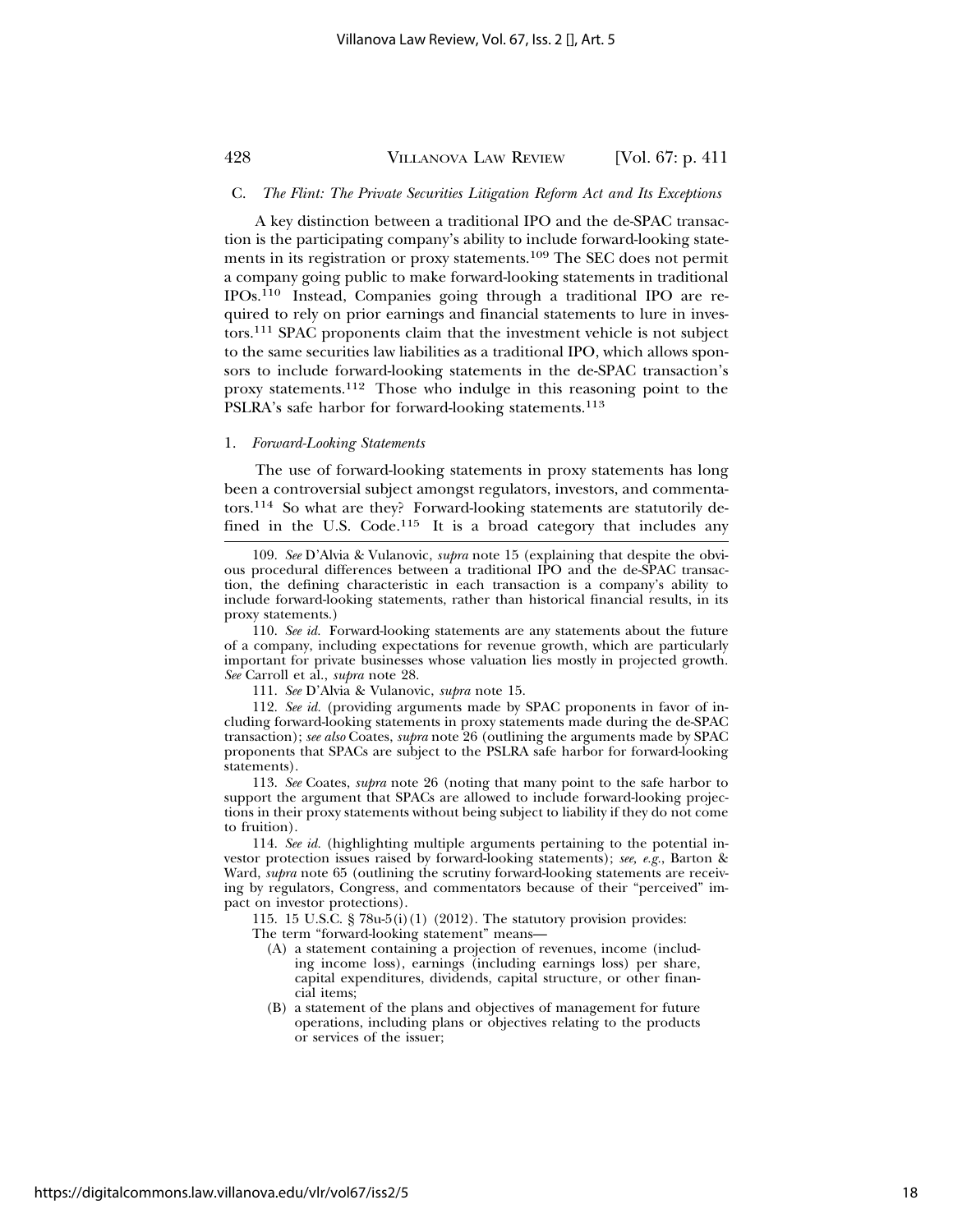statement made by a company about its financial projections, including revenue or income; operational projections, including management objectives for future operations or products; and future economic performance, including any discussion and analysis of financial conditions by management.116 These statements are a double-edged sword—they contain informative predictions such as financial projections, but these predictions can prove to be speculative or misleading.117 Consequently, forward-looking statements are highly regulated and subject to the provisions of the PSLRA.118

# 2. *The Legislative History and Purpose of the Private Securities Litigation Reform Act*

Throughout the twentieth century, the securities litigation system was overwhelmed with an influx of frivolous fraud lawsuits alleging violations of the federal securities laws in the hope that the defendant companies would quickly settle to avoid the expense of litigation.<sup>119</sup> To avoid the frustrations caused by these suits, companies began to favor private mergers and investments over going public.120 The economy and small investors felt the detrimental effects of this trend.121 In 1995, Congress decided to intervene with the passage of the PSLRA.122 The PSLRA established

- (C) a statement of future economic performance, including any such statement contained in a discussion and analysis of financial condition by the management or in the results of operations included pursuant to the rules and regulations of the Commission;
- (D) any statement of the assumptions underlying or relating to any statement described in subparagraph  $(A)$ ,  $(B)$ , or  $(C)$ ;
- (E) any report issued by an outside reviewer retained by an issuer, to the extent that the report assesses a forward-looking statement made by the issuer; or
- (F) a statement containing a projection or estimate of such other items as may be specified by rule or regulation of the Commission.

*Id.* 116. *Id.*

117. *See* Coates, *supra* note 26 (comparing the advantages and disadvantages of forward-looking statements in proxy statements).

118. *See id.* (explaining that forward-looking statements are highly regulated because of their highly speculative nature).

119. *See* Patrick Hall, *The Plight of the Private Securities Litigation Reform Act in the Post-Enron Era: The Ninth Circuit's Interpretation of Materiality in Employer-Teamster v. America West*, 2004 BYU L. REV. 863, 872–74 (establishing that the twentieth century was rife with frivolous "strike" class action lawsuits, which were brought by plaintiff's lawyers with the hope that the company would settle to avoid costly discovery and litigation expenses).

120. *See* Smilan & Locker, *supra* note 35 (establishing the business environment that prompted the passage of the PSLRA).

121. *See id.* (explaining that companies' hesitancy to participate in the public market spurred negative effects across the national economy).

122. *See* 140 CONG. REC. S3695, S3706 (1994) (statements of Sen. Dodd & Sen. Domenici); *see also* H.R. REP. NO. 104-369, at 31 (1995) (Conf. Rep.), *as reprinted* in 1995 U.S.C.C.A.N. 730, 730. Congress identified a number of those abuses in the PSLRA's conference report, stating: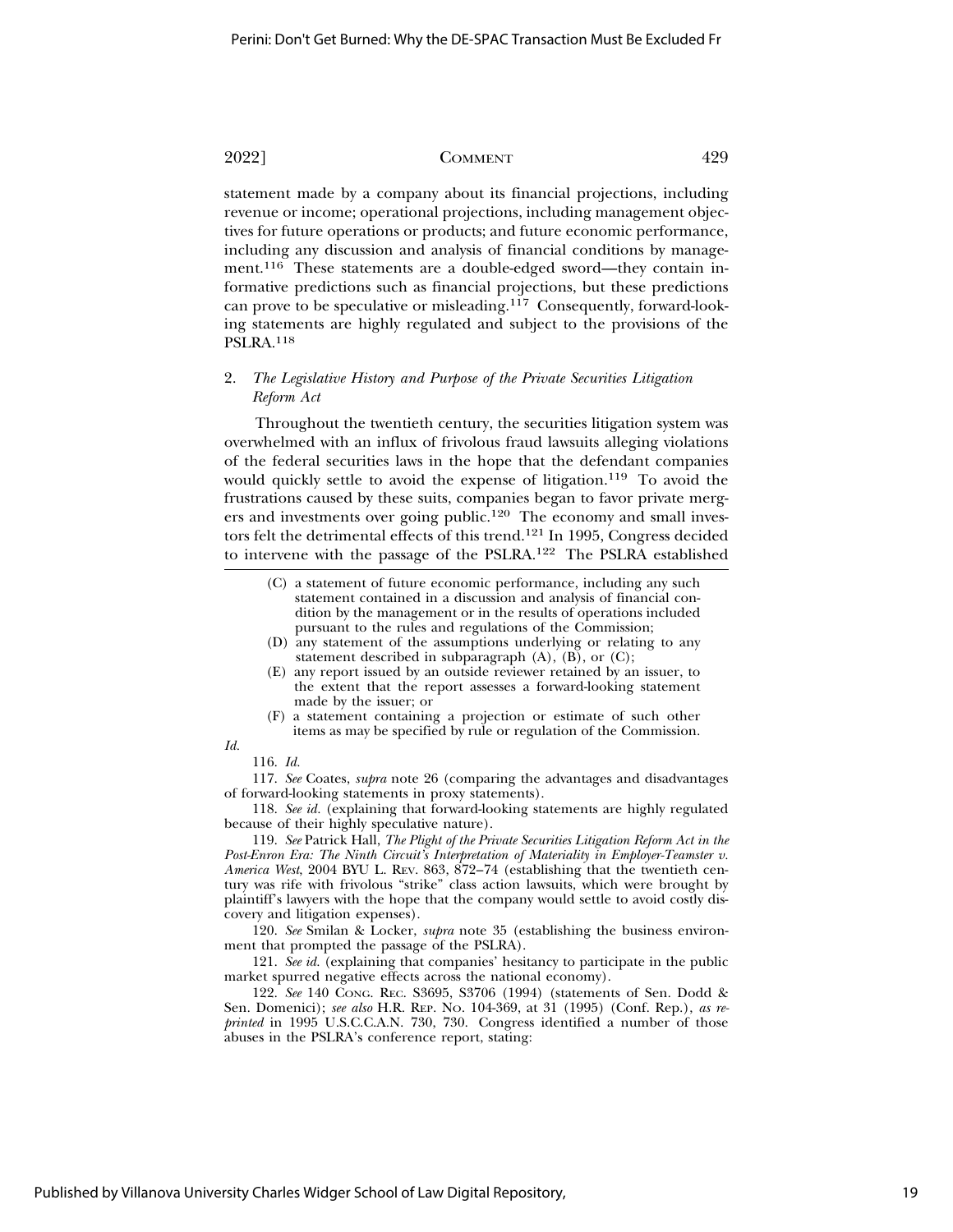sweeping revisions to the Securities Act of 1933 ("Securities Act") and the Securities Exchange Act of 1934 ("Exchange Act").<sup>123</sup> The PSLRA sought to prevent the abusive litigation that plagued federal courts by raising the evidence threshold for plaintiffs who sought to file a securities fraud claim against a company based on a forward-looking statement that failed to come to fruition.124 Additionally, Congress modified the requirements

*Id.* Additionally, Congress observed that meritless securities fraud litigation "unnecessarily increase[d] the cost of raising capital and chill[ed] corporate disclosure, [and was] often based on nothing more than a company's announcement of bad news, not evidence of fraud." S. REP. No. 104-98, at 4 (1995) (Conf. Rep.), *as reprinted* in 1995 U.S.C.C.A.N. 679, 683; *see* Private Securities Litigation Reform Act of 1995, Pub. L. No. 104-67, 109 Stat. 737 (1995) (codified as amended in scattered sections of 15 U.S.C. (2006)). As noted by R. Bruce Josten, former Executive Vice President of Government Affairs for the U.S. Chamber of Commerce,

Those [congressional] hearings and studies demonstrated that a small coterie of plaintiffs' lawyers brought suit whenever a company's stock price fell for any reason, alleging that securities fraud was responsible. To serve as their ostensible clients, the lawyers recruited professional plaintiffs who bought a few shares of many companies' stock for the sole purpose of bringing a class action suit the day after the share price declined. The lawyers would file literally the same boilerplate complaint in case after case–sometimes even forgetting to change the names of the companies listed as the defendant. The point of this exercise was to extract hefty attorneys' fees from companies that couldn't afford years of litigation over nuisance suits.

Hall, *supra* note 119, at 873 n.52 (citing R. Bruce Josten, Executive Vice President of Government Affairs, United States Chamber of Commerce, *Letter to the U.S. Senate: PSLRA and the Uniform Standards Act* (Feb. 27, 2002)).

123. Securities Act of 1933, ch. 38, 48 Stat. 74 (codified as amended at 15 U.S.C. §§ 77a-b (1994)) (mandating that corporations disclose extensive information about themselves at the time they initially sell their securities); Securities Exchange Act of 1934, ch. 404, 48 Stat. 881 (codified as amended at 15 U.S.C. § 78a-7811 (1994)) (mandating that corporations with outstanding stock disclose material information on an ongoing basis after the initial offering of their securities).

124. *See* 15 U.S.C. § 78u(b)(4) (explaining that plaintiffs are now required to bring forward fraudulent statements made by the defendant, to allege that the fraudulent statements were reckless or intentional, and prove that they had suffered a *financial loss* as a *result of* the alleged fraud); *see also* Walter C. Somol, *Dredging the Safe Harbor for Forward Looking Statements*–*An Analysis of the Private Securities Litigation Reform Act's Safe Harbor for Forward Looking Statements,* 32 SUFFOLK U. L. REV. 265, 275–76 (1998) (noting that the PSLRA and the safe-harbor provision help "curb abusive private securities litigation," but also promote the "dissemination of forward-looking information").

The House and Senate Committees heard evidence that abusive practices committed in private securities litigation include: (1) the routine filing of lawsuits against issuers of securities and others whenever there is a significant change in an issuer's stock price, without regard to any underlying culpability of the issuer, and with only faint hope that the discovery process might lead eventually to some plausible cause of action; (2) the targeting of deep pocket defendants, including accountants, underwriters, and individuals who may be covered by insurance, without regard to their actual culpability; (3) the abuse of the discovery process to impose costs so burdensome that it is often economical for the victimized party to settle; and (4) the manipulation by class action lawyers of the clients whom they purportedly represent.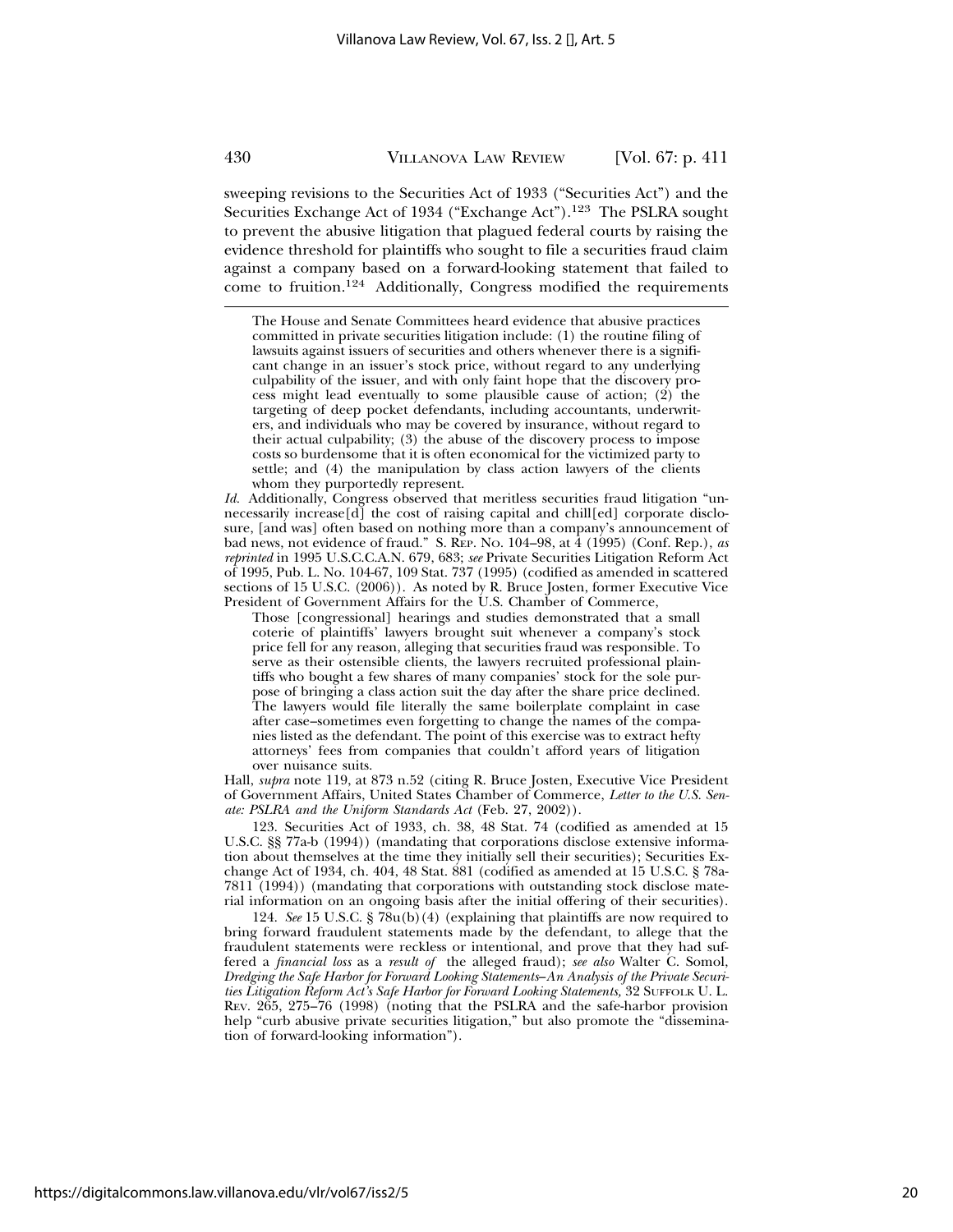for forward-looking statements in proxy statements by adding the PSLRA's safe harbor for forward-looking statements.125

### 3. *The Safe Harbor Provision for Forward-Looking Statements*

The PSLRA's safe harbor codifies the common law "bespeaks caution" doctrine.<sup>126</sup> This doctrine protects securities issuers<sup>127</sup> from claims of fraud based on a company's forward-looking statements, as long as that statement contains adequate cautionary language about the risks that could affect the statements.128 Congress added this provision to create a more efficient market by encouraging companies to disclose forward-looking information.129 Consequently, the safe harbor precludes securities issuers from civil liability if: 1) a forward-looking statement turns out to be wrong, as long as the statement is immaterial; or 2) the statement is material and "accompanied by meaningful cautionary statements identifying important factors that could cause actual results to differ materially from those in the forward-looking statement[.]"130 Additionally, the safe harbor provision protects material statements made without the required cau-

127. "Issuers," as defined by the Securities Act of 1933, means "every person who issues or proposes to issue any security . . . . " Securities Act of 1933,  $\S 2(a)(4)$ ; 15 U.S.C. § 77B(a)(4).

128. *See* Fine, *supra* note 126, at 531–32 (noting that both Congress and the courts have encouraged companies to be generous in their disclosures to encourage open communication and a restoration of the securities litigation system's integrity). The bespeaks caution doctrine is a judicially-created doctrine stating that forward-looking statements are not misleading if they adequately disclose risks that may impact the company's forward-looking predictions. *See id.* at 528–29. The doctrine is a "popular tool used by the courts when granting a motion to dismiss or a motion for summary judgment" in securities fraud cases. *Id.* at 528 (citing Anand Das, *A License to Lie: The Private Securities Litigation Reform Act's Safe Harbor for Forward-Looking Statements Does Not Protect False or Misleading Statements When Made with Meaningful Cautionary Language*, 60 CATH. U.L. REV. 1083, 1091 (2011)). Under this doctrine, the cautionary language accompanying a forwardlooking statement must: (1) relate clearly and unambiguously to the statement; (2) be substantive and narrowly tailored to the statement; (3) "conspicuously accompany" the statement; and (4) provide enough information to put a "reasonable investor" on notice that the statement is a prediction. *Id.* at 531–32.

129. *See* Coates, *supra* note 26, at n.14 (citing H.R. REP. NO. 104-369, 43 (November 28, 1995) (noting that Congress created the safe harbor provision to "enhance market efficiency by encouraging companies to disclose forward-looking information").

130. 15 U.S.C. § 78u-5(c)(1)(A) (detailing the requirements that a forwardlooking statement must meet to receive the safe harbor's protections).

<sup>125.</sup> *See* D'Alvia & Vulanovic, *supra* note 15 (describing Congress' reason for the addition of a safe harbor provision for forward-looking statements within the PSLRA).

<sup>126.</sup> *See* Andrew W. Fine, *A Cautionary Look at a Cautionary Doctrine*, 10 BROOK. J. CORP. FIN. & COM. L. 521, 528–29 (2016) (explaining that commentators maintain that the PSLRA's safe harbor provision is a codified version of the common law's bespeaks caution doctrine because the two are "strikingly similar"); *see generally* 15 U.S.C. § 78u-5(c) (providing the statutory language that codifies the common law "bespeaks caution" doctrine).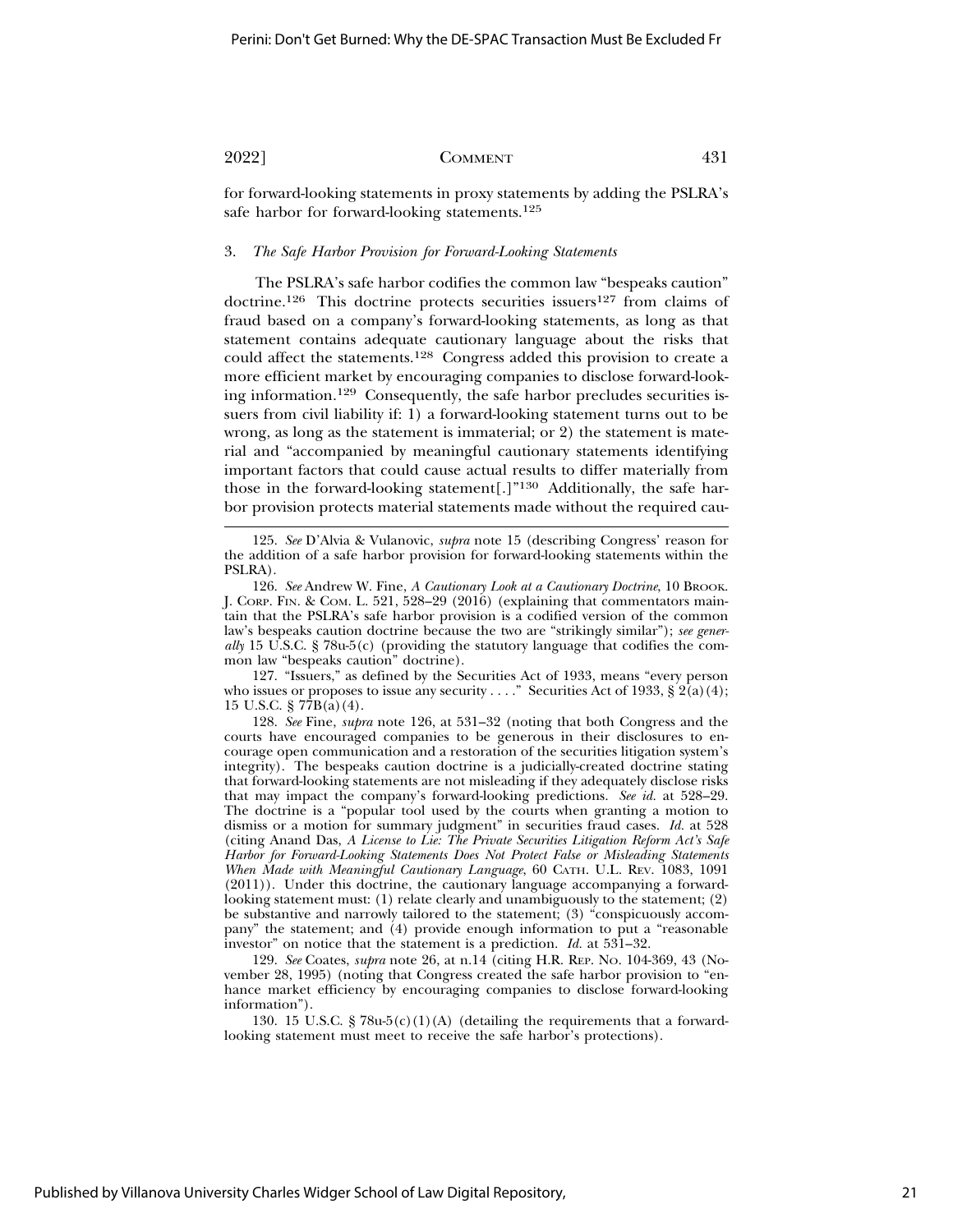tionary statements if the party who made those statements lacked actual knowledge that the statement was false or misleading.131 Though these protections are broad, the safe harbor provision does not protect nonforward-looking statements.<sup>132</sup>

Congress's inclusion of the safe harbor provision reflects a compromise between two competing interests: first, investor protection issues raised by forward-looking statements containing materially false information, and second, the need to encourage corporate disclosure and transparency.133 Consequently, the safe harbor provision only protects those statements that strictly adhere to the stringent guidelines established within the provision.<sup>134</sup> Notably, the safe harbor provision's liability protection only applies in private litigation and does not prevent the SEC from pursuing appropriate enforcement action.<sup>135</sup>

### 4. *Exceptions to the Safe Harbor Provision*

The PSLRA's legislative history indicates that the safe harbor provision's protections were only meant for "seasoned issuers" with an "established track record."136 Consequently, the safe harbor provision explicitly excludes any forward-looking statement made by or in connection with an offering of securities by a blank check company, a penny stock issuer, or an IPO.137 These offerings tend not to have the "established track record"

133. The PSLRA legislative history states:

H.R. REP. NO. 104-369, at 32 (1995) (Conf. Rep.), *as reprinted in* 1995 U.S.C.C.A.N. 730, 731.

134. *See* 15 U.S.C. §§ 78u-5(c)(1)(A)–(B).

135. *See id.* § 78u-5(c)(1) (noting the limitations placed on the safe harbor's liability protections).

136. *See* Coates, *supra* note 26, at n.16; *see also* Matt Levine, *Money Stuff: Maybe SPACs Are Really IPOs*, BLOOMBERG (Apr. 12, 2021, 12:11 PM), https:// www.bloomberg.com/news/newsletters/2021-04-12/money-stuff-maybe-spacs-arereally-ipos [https://perma.cc/C2VF-4HCT] (noting that the point of the safe harbor is to allow "regular established public companies" to tell shareholders about their future plans without fear of being sued, not to let to "let shady companies take advantage of the rule to spin wild tales and sucker people into investing").

137. Private Securities Litigation Reform Act of 1995, 15 U.S.C. §§ 77z–2(b)(1)(B)–(C), 2(b)(2)(D); *see also* Levine, *supra* note 136 (explaining that these specific types of transactions are excluded from the safe harbor because they pose too much risk of fraud or conflicts of interest).

<sup>131.</sup> *See id.* § 78u-5(c)(1)(B).

<sup>132.</sup> *See* Coates, *supra* note 26, at n.13 (noting that the safe harbor does not apply to statements made about to a company's current valuation, operations, or other non-forward-looking statements).

<sup>[</sup>The PSLRA] seeks to protect investors, issuers and all who are associated with our capital markets from abusive securities litigation. This legislation implements needed procedural protections to discourage frivolous litigation. It protects outside directors, and others who may be sued for non-knowing securities law violations, from liability for damage actually caused by others . . . [a]nd it establishes a safe harbor for forward-looking statements, to encourage issuers to disseminate relevant information to the market without fear of open-ended liability.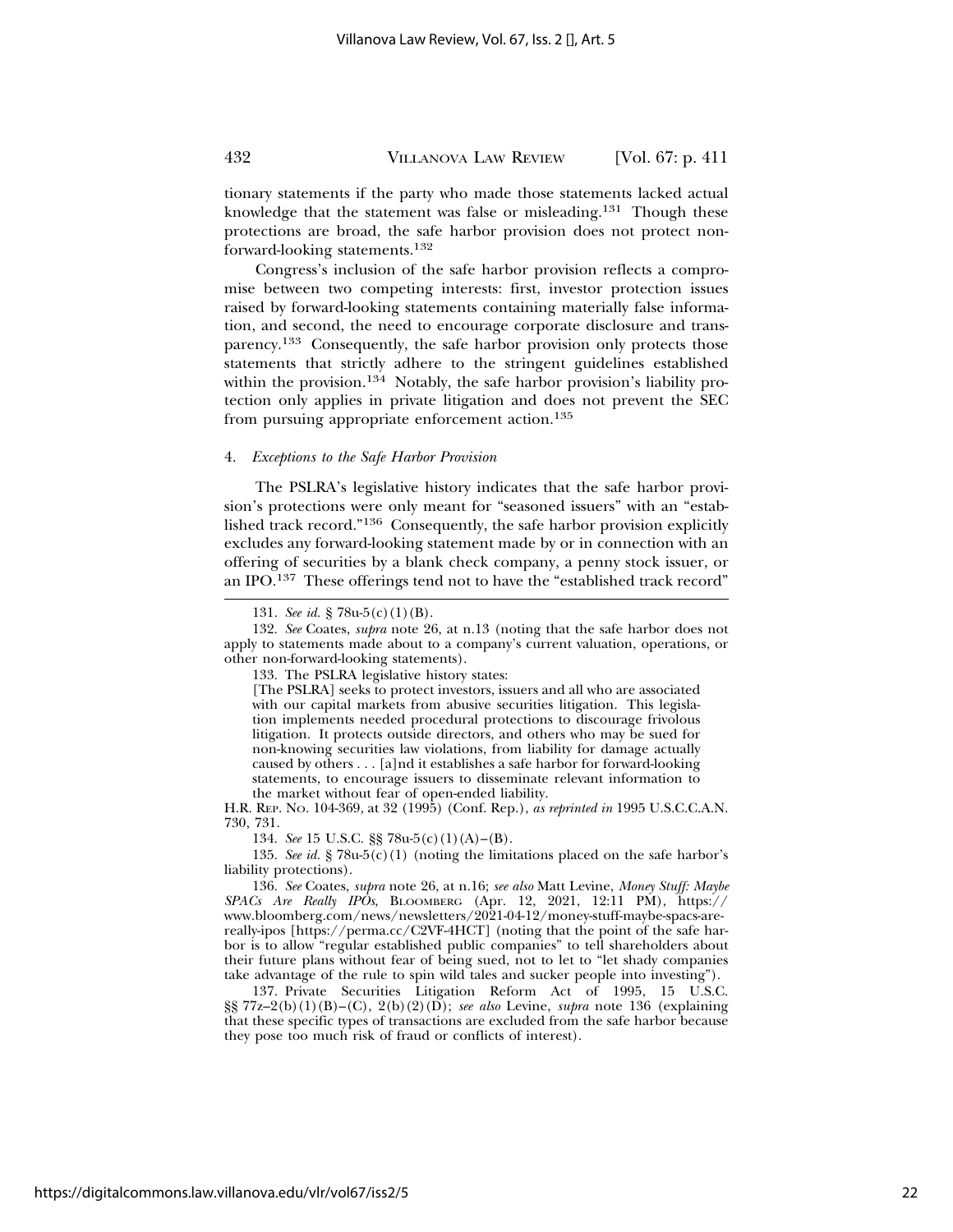of long-traded, public companies, thus excluding them from the safe harbor's protection.138

Congress explicitly defined blank check companies and penny stock issuers within the PSLRA but failed to provide any definition or guidance for the types of companies that fall within the IPO carve-out.139 Presently, de-SPAC transactions do not fall within any of the safe harbor's defined carve-outs.140 The PSLRA provides overlapping definitions for blank check companies and penny stock issuers; a blank check company is a company that plans to pursue a merger with an unidentified business *and* engages in the issuing of penny stocks.<sup>141</sup> This definition limits blank check companies to only those companies that issue penny stocks, effectively excluding SPACs from this carve-out.142 In addition, most SPACs do not meet the PSLRA's trading requirements for companies that fall within the penny stock issuer carve-out; to be a penny stock issuer, the company must trade its shares for less than \$5 per unit—SPACs typically trade at ten

139. *See id.* at n.15 (comparing the safe harbor's treatment of blank check companies and penny stock issuers to its treatment of IPOs, and establishing that under the PSLRA, most SPACs do not meet the blank check company definition).

140. *See id.*

141. *See* 15 U.S.C § 77z-2(i)(3) (defining "penny stock"); *see also* Offerings by Blank Check Companies, 17 C.F.R. § 230.419(a)(2)(ii) (2006). Rule 419 defines a "blank check company" as a company that:

(1) is a development stage company that has no specific business plan or purpose or has indicated that its business plan is to engage in a merger or acquisition with an unidentified company or companies, or other entity or person; and

(2) is issuing "penny stock," as defined in Rule 3a51-1 under the Securities Exchange Act of 1934 . . .

*Id.*; *see also* Coates, *supra* note 26, at n.15 (explaining that the PSLRA's exclusion for blank check companies overlaps the exclusion for penny stock issuers). Per the safe harbor provision, a "penny stock" is:

[A]ny equity security other than a security that is registered . . . and traded on a national security exchange . . . authorized for quotation on an automated quotation system . . . issued by a [registered] investment company . . . excluded, on the basis of exceeding a minimum price . . . or exempted . . . by the [SEC].

15 U.S.C  $\S$ § 78c (51)(a)(i)–(v). Put another way, the SEC prescribes a specific definition to a penny stock: it is a share issued by a small company that is traded at a price below five dollars, that is usually traded over the counter (but can also be traded on exchanges). *See What is a Penny Stock?*, CORP. FINANCE INST., https:// corporatefinanceinstitute.com/resources/knowledge/trading-investing/pennystock/ [https://perma.cc/5VSW-MAZF] (last visited Apr. 11, 2022) (providing a brief explanation of the SEC's specific definition for "penny stock"). These shares are illiquid, and they can be difficult to price. *See id.*

142. *See* Coates, *supra* note 26, at n.15 (admitting that the SEC has not substantively amended the definition of "blank check company" since the passage of the PSLRA but may choose to do so in the future).

<sup>138.</sup> *See* Coates, *supra* note 26 (explaining that these blank check companies and penny stock issuers do not have an established financial or business history to support forward-looking projections, and thus, are excluded from the safe harbor provision).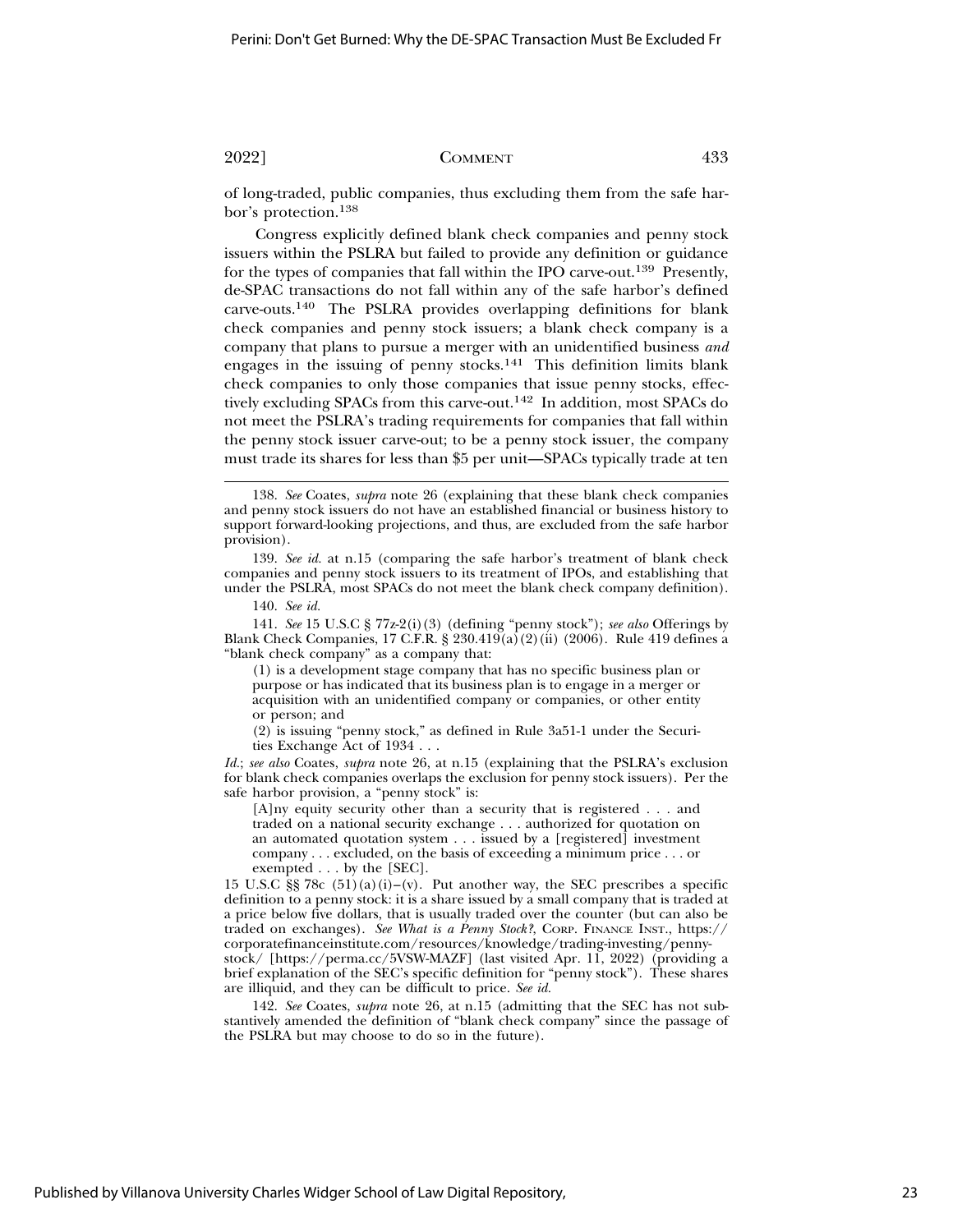dollars a share.143 Despite these explicit definitions, the safe harbor provision fails to provide any definition for the IPO carve-out—either within the PSLRA or by reference to another SEC rule.144 For purposes of the PSLRA, "initial public offering" is not a technical term as it is not subject to a stringent definition like the blank check company and penny stock issuer carve-outs.145 Thus, the PSLRA's ambiguity allows regulators to interpret the IPO exclusion to include de-SPAC transactions.<sup>146</sup>

### III. IGNITION POINT: ALARM BELLS SOUND FOR INCREASED REGULATORY SCRUTINY OF THE DE-SPAC TRANSACTION

The recent flare-up in SPAC popularity came with a correlative rise in SPAC-related litigation in both state and federal courts.<sup>147</sup> SPAC-related litigation made up only one to two percent of all securities class action lawsuits filed in 2019 and 2020.148 However, this number jumped to nearly fourteen percent of all securities class action lawsuits filed between January 1, and May 31, 2021.149 Research has shown that much of this litigation arose in connection with the de-SPAC transaction, specifically in connection to the forward-looking statements made by sponsors to investors.150

Following the 2020 and early 2021 SPAC boom, it comes as no surprise that regulators are calling for increased scrutiny of SPACs, specifically, the de-SPAC transaction.<sup>151</sup> The SEC has signaled a renewed

144. *See* Coates, *supra* note 26 (observing that in addition to the PSLRA's failure to provide or reference a definition, there is not any "relevant" case law that provides guidance on the types of companies that fall within this classification).

145. *See* Levine, *supra* note 136 (interpreting Coates' letter to say that the PSLRA does not treat "initial public offering" as a technical term which means the category is not exclusively limited to traditional IPOs).

146. *See* Coates, *supra* note 26 (explaining that the ambiguous definition of IPOs under the PSLRA may include the de-SPAC transaction).

147. *See* Glen Kopp, Glenn Vanzura & Jason Linder, *Mitigating SPAC Enforcement and Litigation Risks,* HARV. L. SCH. F. ON CORP. GOVERNANCE (May 18, 2021), https://corpgov.law.harvard.edu/2021/05/18/mitigating-spac-enforcement-andlitigation-risks/ [https://perma.cc/L3UF-VZHP] (detailing the dramatic increase in SPAC-related litigation cases over the past three years).

148. *See* CHO, *supra* note 64 (finding that the number of SPAC-related litigation cases filed in 2019 and 2020 compared to those filed in the first five months of 2021 had increased by nearly twelve percent).

149. *See id*.

150. *See* Kopp et al., *supra* note 147 (finding that most SPAC-related litigation risk stems from the potential for lawsuits filed in connection with the de-SPAC transaction).

151. See Nikolai Roussanov, *Why SPACs Are Booming*, KNOWLEDGE WHARTON (May 4, 2021), https://knowledge.wharton.upenn.edu/article/why-spacs-arebooming/ [https://perma.cc/X8SQ-7XJD] (providing background to the increased regulatory scrutiny that SPACs are experiencing).

<sup>143.</sup> *See What You Need to Know About SPACs*, *supra* note 16 (noting that SPAC sponsors typically price the SPAC's shares at a "nominal" \$10 per unit); *see What is a Penny Stock?*, *supra* note 141 (explaining that the typical penny stock issuer is a small company that sells its shares at \$5 a unit).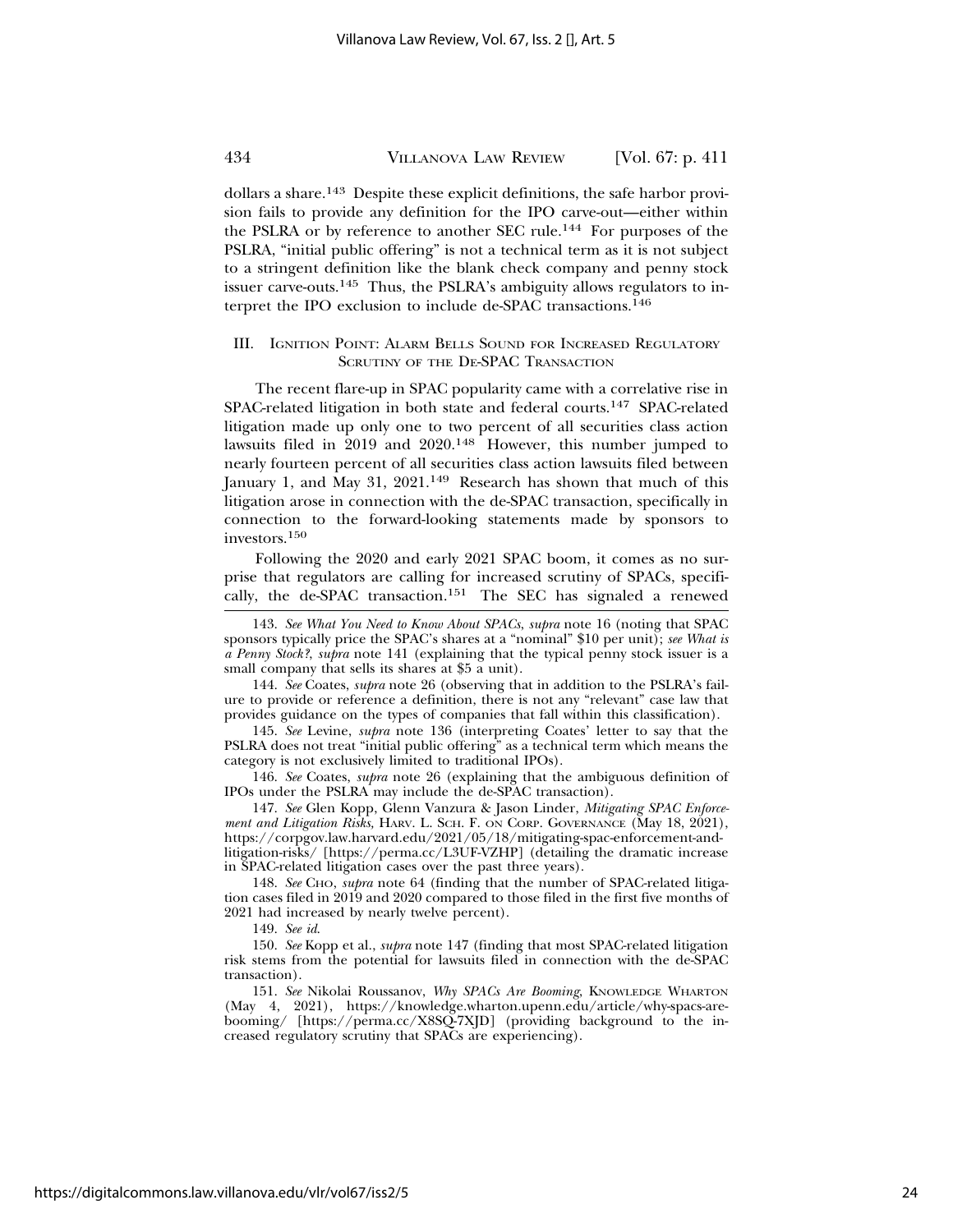enforcement interest in SPACs.<sup>152</sup> John Coates, former Acting Director of the SEC's Division of Corporate Finance, recently highlighted the "significant investor protection concerns" raised by the claim that SPACs are included within the PSLRA's safe harbor provision and are thus subject to lesser securities law liabilities than a traditional IPO.153 Coates posited the idea that the de-SPAC transaction may be an IPO transaction in disguise, calling into question the validity of the claim that the transaction is granted the safe harbor's protection.154 This is not the first time an SEC official has highlighted investor protection concerns raised by forwardlooking statements in the de-SPAC transactions.<sup>155</sup>

### A. *Striking the Flint: Early Signaling from Regulators*

In September 2020, SEC Chairman Jay Clayton commented that the SEC was taking a closer look at SPAC disclosure requirements.156 Specifically, the Chairman drew attention to sponsors' incentives to complete a de-SPAC transaction and the compensation associated with it.157 Chairman Clayton noted that SPACs could be a "very healthy" alternative to the

155. *See* Dave Michaels & Alexander Osipovich, *Blank-Check Firms Offering IPO Alternative Are Under Regulatory Scrutiny*, WALL ST. J. (Sept. 24, 2020, 4:34 PM), https://www.wsj.com/articles/blank-check-firms-offering-ipo-alternative-are-

under-regulatory-scrutiny-11600979237 [https://perma.cc/3APF-22FM] (examining SEC Chairman Jay Clayton's comments pertaining to heightened regulatory scrutiny of SPACs and the comments' impact on the market); *see also What You Need to Know About SPACs*, *supra* note 16 (providing investors a brief explanation of SPACs and potential areas of concern); *see also Staff Statement on Select Issues Pertaining to Special Purpose Acquisition Companies*, SEC (Mar. 31, 2021), https:// www.sec.gov/news/public-statement/division-cf-spac-2021-03-31 [https:// perma.cc/48A8-CG57] [hereinafter *Staff Statement on Select Issues*] (providing guidance for private companies participating in a de-SPAC transaction, specifically addressing reporting issues that should be addressed); *see also CF Disclosure Guidance: Topic No. 11* (Dec. 22, 2020) SEC, https://www.sec.gov/corpfin/disclosurespecial-purpose-acquisition-companies [https://perma.cc/66TQ-WY6J] [hereinafter *CF Disclosure Guidance*] (providing guidance about disclosure considerations that sponsors should take into consideration during the SPAC's IPO and de-SPAC transaction).

156. *See* Michaels & Osipovich, *supra* note 155 (referencing Chairman Jay Clayton's comments that the SEC is looking into how SPAC sponsors disclose their ownership interests and how any compensation they receive is tied to an acquisition).

157. *See id.* Chairman Clayton summarized his concerns in an interview with CNBC, stating, "One of the areas in the SPAC space I'm particularly focused on, and my colleagues are particularly focused on, is the incentives and compensation to the SPAC sponsors." *Id.* Further, he added, "How much of the equity do they

<sup>152.</sup> *See id.* (outlining the SEC's renewed interest in SPAC governance).

<sup>153.</sup> Coates, *supra* note 26 (listing some of the investor protection concerns raised by the proposition that the de-SPAC transaction receives the PSLRA's protections from civil liability).

<sup>154.</sup> *Id.* (questioning whether the de-SPAC transaction is actually an IPO and thus subject to the IPO carve-out of the safe harbor); *see also* Roussanov, *supra* note 151 (providing coverage of John Coates letter and the potential investor protection concerns raised by the current lack of regulatory oversight for the de-SPAC transaction).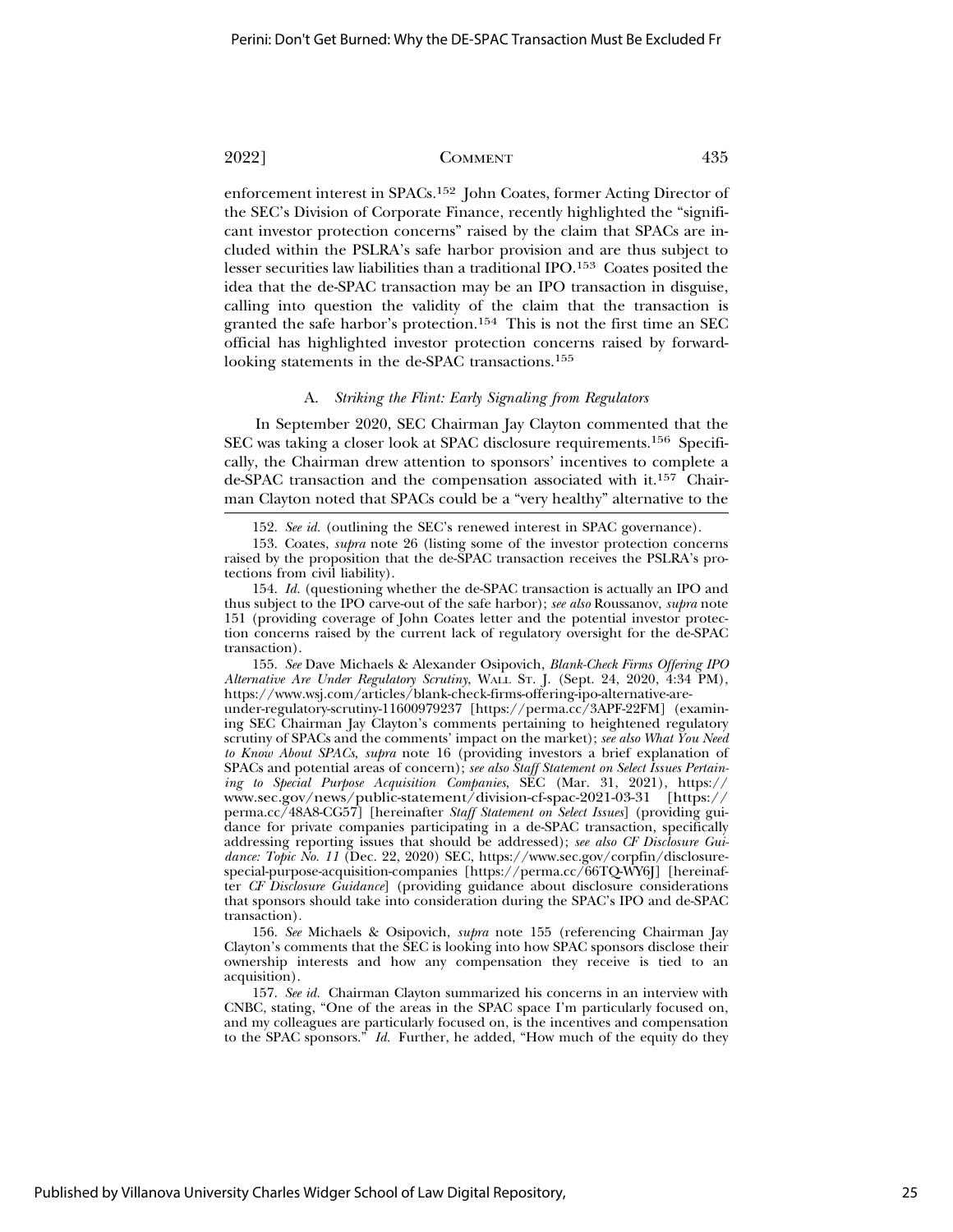traditional IPO. However, he noted that this is dependent on "whether investors are getting all the information [that] they need."158 These comments highlighted the SEC's renewed interests in SPACs and the discussion surrounding enhanced disclosure requirements for sponsors.159

In early 2021, SEC Commissioner Hester Peirce signaled an interest in enhancing disclosure requirements for SPACs, stating, "We should ensure SPACs are providing sufficient disclosures to enable informed investment decision-making at each stage."160 Additionally, the SEC has taken more subtle steps to warn investors of the potential risks imposed by SPACs, including providing official guidance on disclosure considerations related to a sponsor's conflicts of interest, as well as disseminating investor alerts and bulletins to increase public awareness about the potential risks associated with investing in SPACs.161 In March 2021, the SEC took these concerns to the next level when it launched an informal investigation that scrutinized the SPAC dealings of numerous Wall Street Banks.<sup>162</sup> Finally, the new Chairman of the SEC, Gary Gensler, signaled that SPACs will be an area of increased focus and enforcement during 2021 and beyond.163

159. *See* Michaels & Osipovich, *supra* note 155 (noting that Chairman Clayton's comments were "intended to communicate that regulators are closely reviewing SPAC written disclosures," not to indicate enforcement action); *see also* Kopp et al., *supra* note 147 (indicating that SEC officials have "signaled a renewed enforcement interest in SPACs").

160. Commissioner Hester M Peirce, Remarks at Investor Advisory Committee Meeting (Mar. 11, 2021), https://www.sec.gov/news/public-statement/peircestatement-investor-advisory-committee-meeting-031121 [https://perma.cc/L68J-6825].

161. *See id.*; *see also What You Need to Know About SPACs*, *supra* note 16 (alerting investors to potential areas of concern throughout the SPAC process); *see also Staff Statement on Select Issues*, *supra* note 155; *CF Disclosure Guidance*, *supra* note 155 (addressing disclosure considerations throughout the SPAC process, specifically the SPAC's IPO and its business combination transaction); *see also Celebrity Involvement with SPACs—Investor Alert*, *supra* note 92 (warning investors about the dangers of making investor decisions based solely on celebrity participation or recommendation).

162. *See* Kopp et al., *supra* note 147 (explaining active steps that the SEC has taken to ramp up regulatory scrutiny of SPACs). Reportedly, the SEC requested that the banks volunteer information pertaining to "SPAC deal fees and volumes, as well as their compliance, reporting, and internal control functions related to such deals." *See id.*

163. *See id.* (providing coverage of Commissioner Gensler's 2021 Enforcement Agenda).

have now? How much of the equity do they have at the time of the IPO-like transaction? What are their incentives?" *Id.*

<sup>158.</sup> Katanga Johnson, *Top U.S. Markets Watchdog Says Blank-Check IPOs Offer 'Healthy Competition'*, REUTERS (Sept. 24, 2020, 10:32 AM), https:// www.reuters.com/article/us-usa-sec-clayton-spac/top-u-s-markets-watchdog-saysblank-check-ipos-offer-healthy-competition-idUSKCN26F2II [https://perma.cc/ 6HH5-DLGT] (quoting SEC Chairman Jay Clayton's September 2020 comments pertaining to SPACs).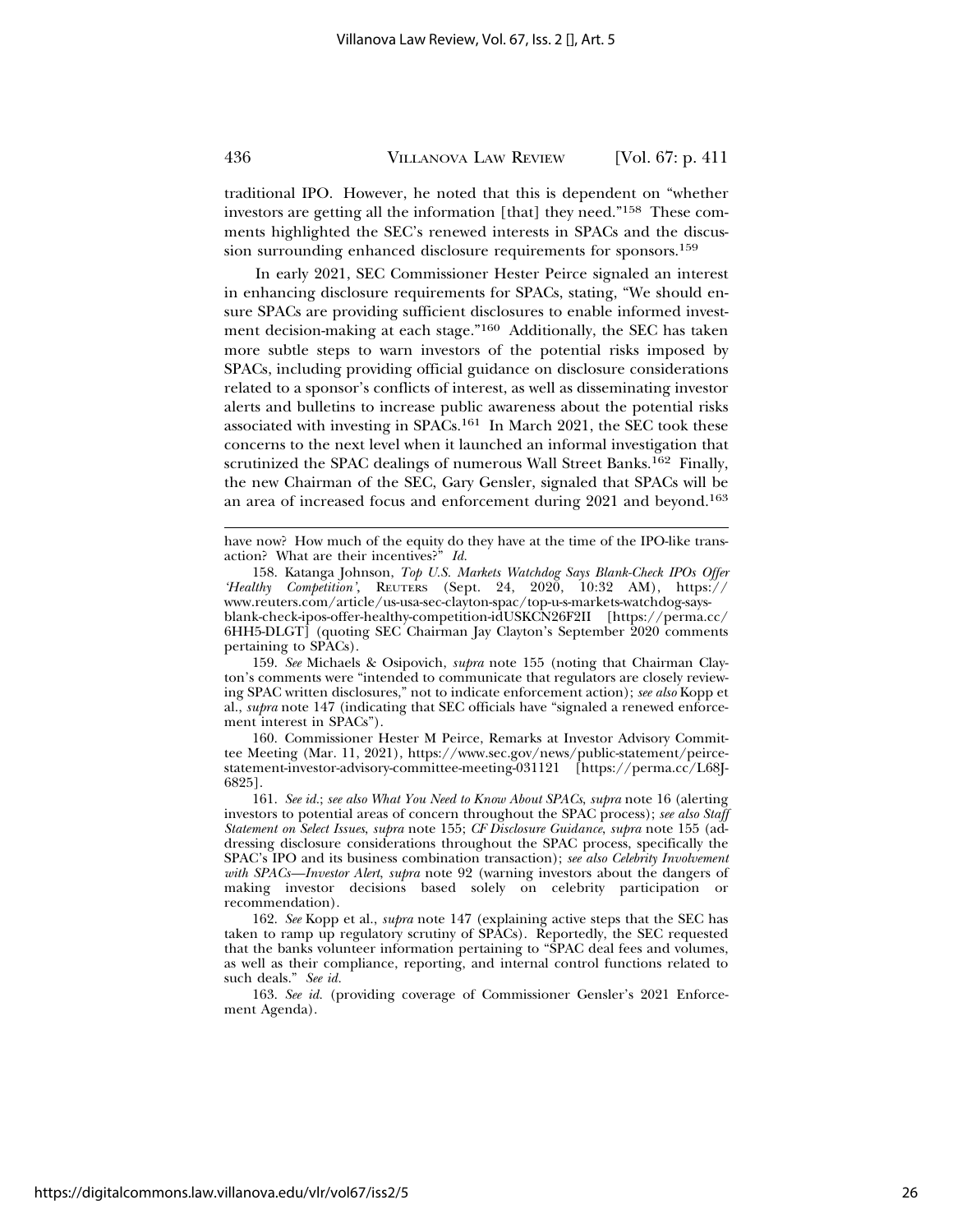### B. *Combustion: John Coates' Explosive Letter*

On April 8, 2021, Former Director Coates issued a public statement pertaining to SPACs, IPOs, and associated liability risks under federal securities laws that sent shockwaves throughout the financial industry.164 Though Coates posited a neutral stance, neither pro- nor anti-SPAC, his message was clear: the SEC is "continuing to look carefully at filings and disclosures by SPACs and their private targets" and cautioned that "[a]ny simple claim about reduced liability exposure [under the safe harbor provision] for SPAC participants is overstated at best, and potentially seriously misleading at worst."165 Most notably, Coates challenged the prevailing notion that the de-SPAC transaction, compared to traditional IPOs, significantly lowered liability exposure under securities laws.166 Further, Coates argued that the de-SPAC transaction could be treated as the "real IPO," which would subject the transaction to the "full panoply of federal securities law protections . . . ."167 Consequently, Coates stressed that any material misstatements in, or omissions from, registration statements or proxy disclosures in connection with a SPAC IPO or de-SPAC transaction could give rise to securities law violations.168 Finally, the public statement drew into question the prevailing argument that the PSLRA afforded SPAC transactions benefits that it withheld from traditional IPOs, stating that the explicit exclusion of traditional IPOs from the safe harbor may extend to the de-SPAC transaction.169

166. *See* Coates, *supra* note 26 (challenging the notion that SPACs, specifically the de-SPAC transaction, are subject to lesser securities law liability because they are not a traditional IPO).

168. *See id.*

<sup>164.</sup> *See* Coates, *supra* note 26; *see also* Anirban Sen, Chris Prentice & Joshua Franklin, *Exclusive: U.S. Watchdog Mulls Guidance to Curb SPAC Projections, Liability Shield—Sources*, REUTERS (April 27, 2021, 3:16 PM), https://www.reuters.com/article/us-usa-sec-exclusive-idTRNIKBN2CE2IM [https://perma.cc/8R4S-XDUX] (positing that the increased regulatory scrutiny could be the reason that the SPAC market started to cool down in April 2021).

<sup>165.</sup> *See* Coates, *supra* note 26 (warning investors and SPAC sponsors about the potential liability risks associated with overstating reduced liability exposure to investors but commenting that he was neutral towards SPACs); *see* Sen et al., *supra* note 164 (noting that despite Coates' neutrality claims, the SEC has significantly stepped up its scrutiny of SPACs, which has had an effect on markets).

<sup>167.</sup> *See id.* (arguing that the de-SPAC transaction may actually be the "real IPO" of the SPAC process because a company with established operations is selling its shares to the public for the first time, thus subjecting the transaction to securities law liabilities for unfounded forward-looking statements).

<sup>169.</sup> *See id.* (explaining that the nature of the de-SPAC transaction, a transaction that brings a private operating company public, is reminiscent of the widely accepted traditional IPO process, and may be subject to the same exceptions that traditional IPOs face).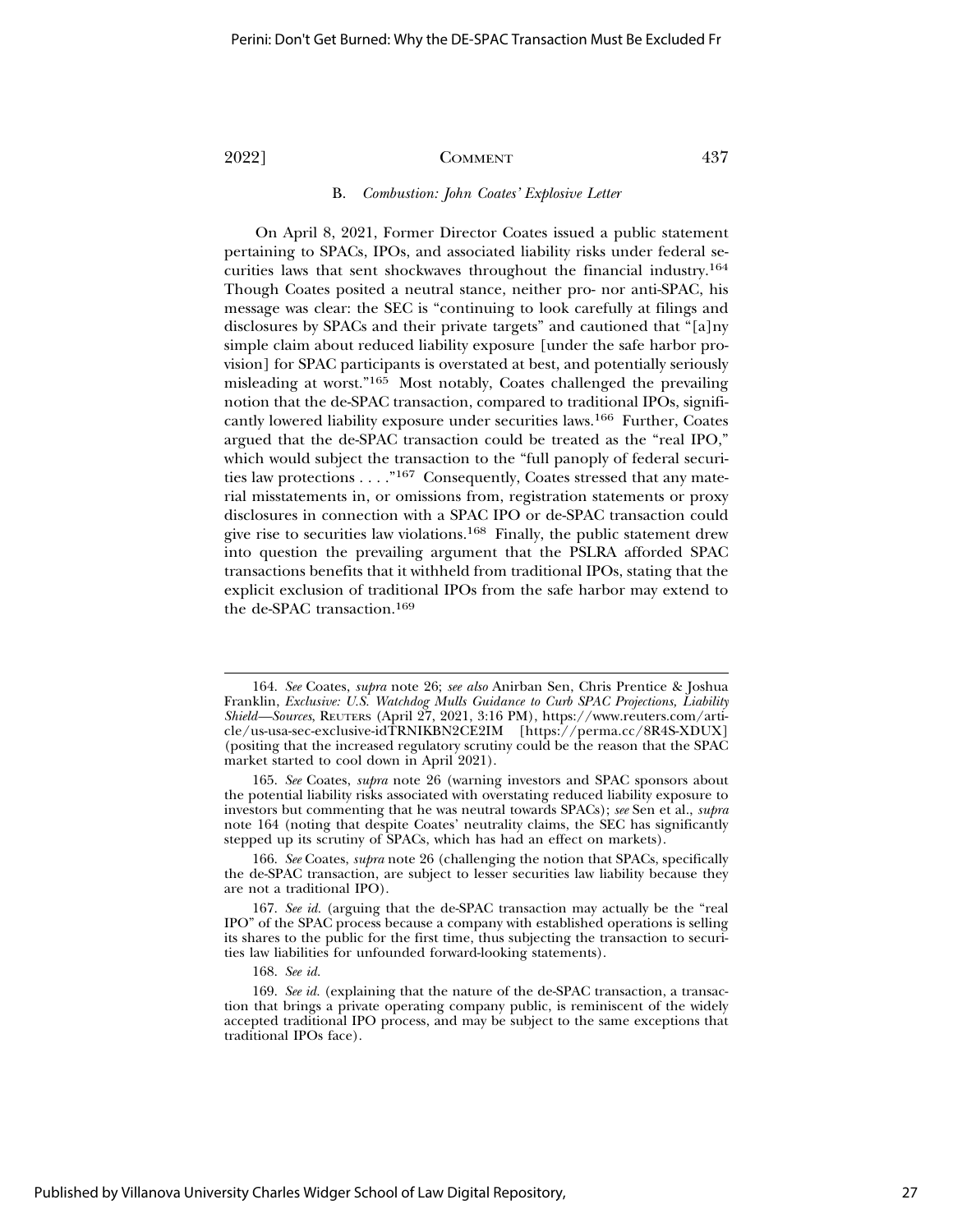### IV. WHERE'S THE FIRE EXTINGUISHER? REGULATORS MUST STEP IN TO PROTECT INVESTORS

The PSLRA's safe harbor provision grants public companies protection from liability for certain forward-looking statements made within their proxy statements.170 In doing so, Congress recognized the important role forward-looking statements have in an investor's decision-making process.171 However, Congress was rightfully skeptical of the trustworthiness of forward-looking statements made in connection with a private company's IPO.172 Undoubtedly, this is why traditional IPOs are excluded from the safe harbor provision; they simply do not have the established track records or reporting histories that public companies have to back their projections.173 This is evidenced by the internal conversation surrounding the passage of the PSLRA, where Congress agreed that the safe harbor provision applied to "seasoned issuers" with an "established track record" rather than unproven IPOs.174 The recent SPAC boom has highlighted an enormous loophole in the PSLRA's safe harbor: the investment vehicle reportedly allows an unproven private company, with no established track record or market performance data, to go public while including forward-looking statements in its proxy statements, i.e., the equivalent of an IPO's prospectus.175 Allowing SPACs and SPAC sponsors to continue to take advantage of these loopholes creates significant investor protection concerns, highlighting the need for regulators to step in and address the IPO carve-outs ambiguity.176

172. *See* Michael Dambra, Omri Even-Tov & Kimberlyn George, *Should SPAC Forecasts Be Sacked?*, HARV. L. SCH. F. OF CORP. GOVERNANCE (Oct. 11, 2021), https:/ /corpgov.law.harvard.edu/2021/10/11/should-spac-forecasts-be-sacked/ [https:/ /perma.cc/4W2Y-HV5R] (asserting that Congress's skepticism of the validity of forward-looking statements made in connection with a firm's IPO motivated the exclusion of such statements from the safe harbor provision).

173. *See* INVESTOR BULLETIN, *supra* note 8, at 2 (explaining that the company going public through a traditional IPO typically lacks a prior reporting history, which is relied on by investors to inform their investment decision, thus requiring them to rely on the information provided within the prospectus).

174. *See* Coates, *supra* note 26, at n.16 (quoting the statement of Senator Diane Feinstein, who said, "The provisions [of the PSLRA] are only available to companies with an established track record," and "I understand the safe harbor does not apply to a new company, but only applies to seasoned issuers.").

175. *See* Dambra et al., *supra* note 172, at 10–11 (establishing that SPACs allow private companies to avoid the liability imposed on traditional IPOs under the PSLRA).

176. *See* Coates, *supra* note 26 (suggesting that the SEC disagrees with the assertion that SPACs are subject to lesser securities law liability, instead positing that the de-SPAC transaction is subject to the same restrictions as a traditional IPO

<sup>170.</sup> *See* Fine, *supra* note 126, at 522–23 (providing that the safe harbor grants public companies "conditional legal immunity" for forward-looking statements that are accompanied by "meaningful cautionary language").

<sup>171.</sup> *See* Coates, *supra* note 26 (explaining that forward-looking statements can be an important part in an investor's decision to invest in a company while highlighting the potential pitfalls this could have if the forward-looking statements are false or misleading).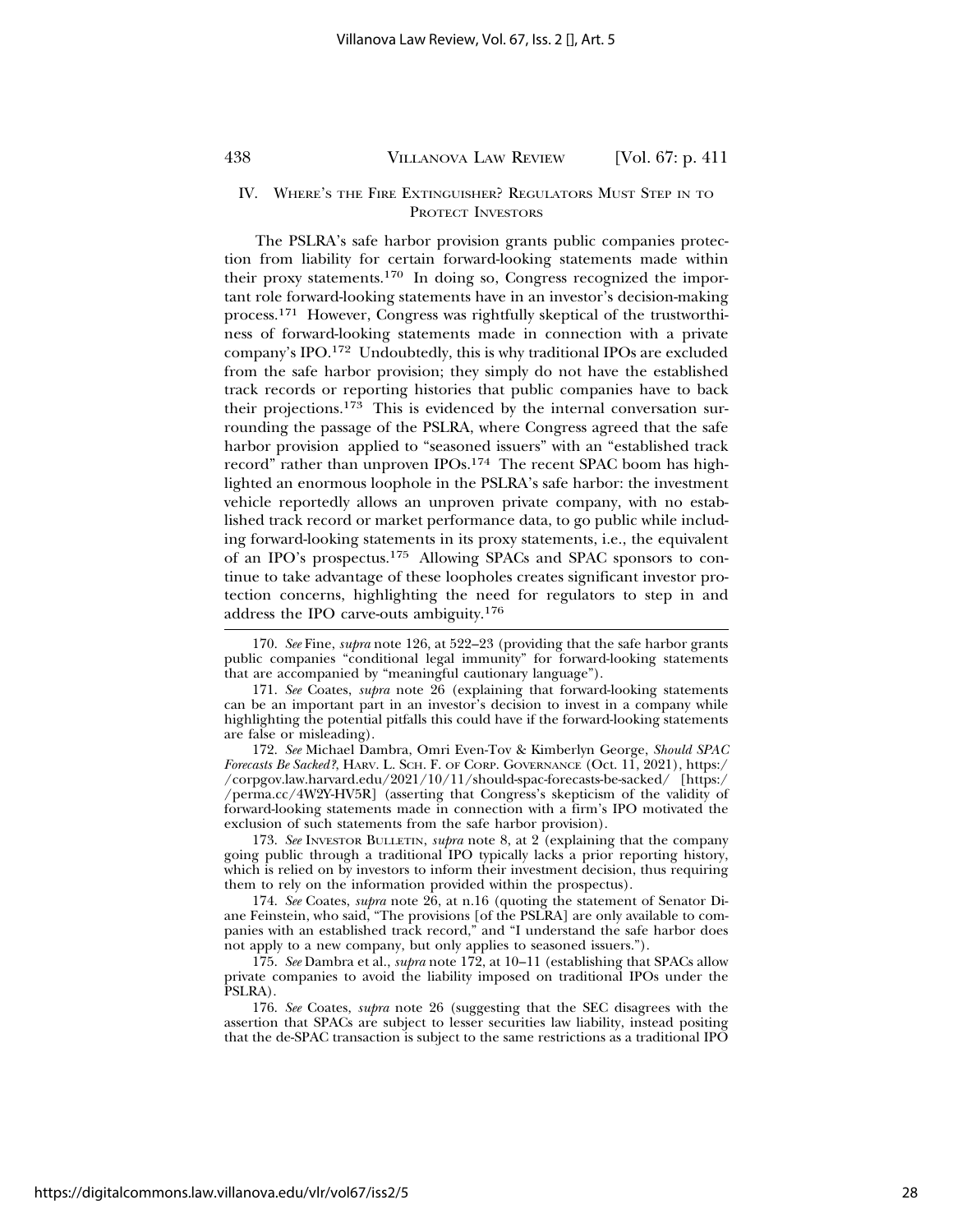# A. *Adding Fuel to the Fire: SPAC Sponsors Have a Unique Incentive to Exaggerate Forward-Looking Statements in the De-SPAC Transaction*

SPAC sponsors, target companies, and other interested parties assert that the de-SPAC transaction falls within the PSLRA's safe harbor, thus allowing sponsors to include forward-looking projections in the de-SPAC transaction's proxy statements.177 However, this assertion fails to account for SPAC sponsors' significant financial incentive in ensuring that a de-SPAC transaction is achieved within the required timeframe.178 SPAC sponsors typically receive a twenty percent stake in the merged company and a percentage of the value of the potential deal.<sup>179</sup> Before the SPAC and target company complete an acquisition, sponsors must convince shareholders to approve the merger agreement; without this approval, the deal fails.180 To accomplish this, sponsors provide investors with forwardlooking statements and projections as a part of the "acquisition narrative" used to convince shareholders to vote in favor of the proposed merger.<sup>181</sup> Additionally, investors rely on these projections to determine whether to sell their SPAC shares prior to the merger, or transfer their shares to the newly combined company.182 In this situation, SPAC sponsors are again tasked with convincing shareholders that the combined company is a sound investment, thus creating incentive for the sponsors to exaggerate financial projections.183 Consequently, sponsors' significant financial stake in the completion of the de-SPAC transaction incentivize untested

177. *See id.* (outlining SPAC proponents' arguments that the de-SPAC transaction falls within the PSLRA's safe harbor provision for forward-looking statements).

178. *See* Carroll et al., *supra* note 28 (positing that SPAC sponsors' financial incentives encourage them to over-promise in forward-looking financial statements to complete the de-SPAC transaction).

179. *See* Huddleston, *supra* note 69 (providing that SPAC sponsors receive up to a twenty percent stake in the merged company, as well as a percentage of the potential profits); *see also SPACs Explained*, *supra* note 69 (citing CFA Society Chicago's Education Advisory Group) (explaining that SPAC managers commonly receive around five percent of the value of a potential deal).

180. *See* Aswath Damodaran, *Disrupting the Disruptors? The "Going Public Process" in Transition*, HARV. L. SCH. F. ON CORP. GOVERNANCE (Oct. 29, 2021), https://  $\operatorname{corpgov.law.harvard.edu/2021/10/29/disrupting-the-disruptors-the-going-public$ process-in-transition/ [https://perma.cc/9AQF-X96L] (explaining that in most de-SPAC transactions, SPAC sponsors must approve the merger agreement before the companies can carry out the de-SPAC transaction).

181. Dambra et al., *supra* note 172, at 2 (explaining that forward-looking statements are heavily relied upon by SPAC sponsors to solicit investor approval of a proposed merger).

182. *See id.* at 20–23 (positing that less sophisticated retail investors are drawn to forward-looking statements and base their investment decisions on them, thus concluding that these investors are more susceptible to being misled by such statements).

183. *See* Ramkumar, *supra* note 87 (explaining that sponsors transfer their SPAC shares, which were bought at a "deep discount," to the newly merged com-

to ensure investors are protected from over-zealous forward-looking statements made by SPAC sponsors).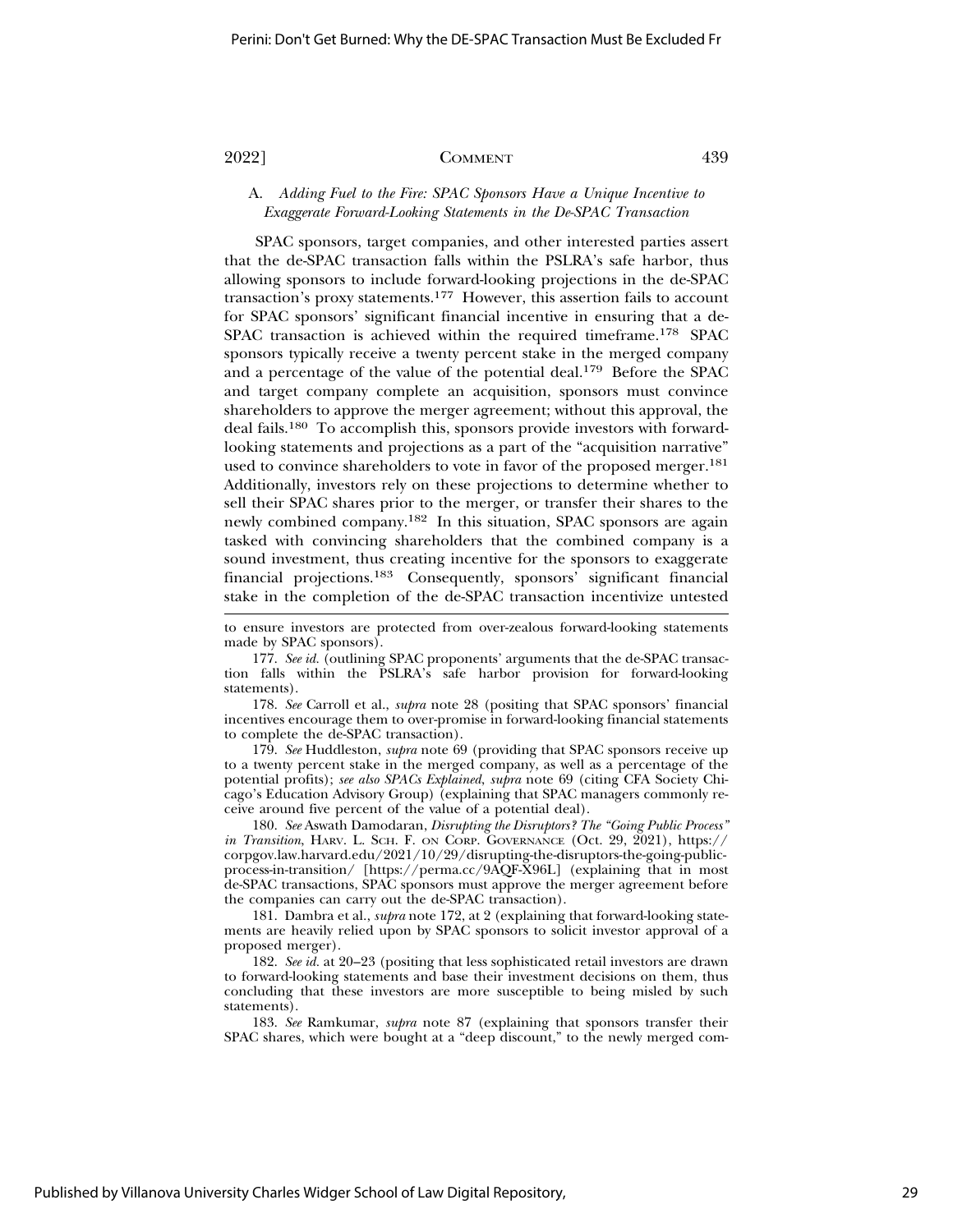and overly generous forward-looking statements to maintain shareholder support and approval of the de-SPAC transaction.<sup>184</sup>

# B. *Fanning the Flames: SPACs Provide a Loophole for Private Companies to "Go Public" and Make Forward-Looking Statements*

SPAC proponents claim that the investment vehicle offers one major advantage to the traditional IPO: lesser exposure to securities law liability than a traditional IPO.185 These proponents argue that SPACs, unlike traditional IPOs, may include forward-looking financial projections in proxy statements during the de-SPAC transaction without worrying about liability if the statements turn out to be false.<sup>186</sup> This argument tends to overlook the apparent similarities between the de-SPAC transaction and the traditional IPO.187 Both the de-SPAC transaction and traditional IPO bring a private company to the public market, have the shared goal of transitioning an existing company from private to public ownership, and hope to raise capital for the newly public company.<sup>188</sup> The critical point here is that both transactions offer an avenue for private companies without an established reporting history—to sell their shares to the public for the first time.189 Despite these similarities, the two investment vehicles

pany during the de-SPAC transaction, resulting in a significant return on investment).

184. *See id.* (asserting that sponsors' ability to purchase up to twenty percent of a SPAC's shares at a deeply discounted price at the SPAC's IPO means that they will benefit from a de-SPAC transaction, even if the public company struggles and investors end up losing money).

185. *See id.* (presenting SPAC proponents claim that the de-SPAC transaction falls within the safe harbor's protections, which would grant it protection from civil liability for forward-looking statements that do not come to fruition); *see, e.g.*, Bazerman & Patel, *supra* note 85 (advancing the claim that SPACs offer target companies specific advantages over other forms of funding, namely IPOs, including higher valuation and fewer regulatory demands); Huddleston, *supra* note 69 (asserting that SPACs are advantageous to IPOs because they significantly reduce the time consumed by an IPOs registration process with the SEC); Domonoske, *supra* note 7 (proposing that the required disclosures for de-SPAC transactions are easier than IPOs because the SPAC does not have any business operations to describe).

186. *See* Levine, *supra* note 136 (explaining that it is "approximately" true that a company participating in a de-SPAC transaction can provide investors with its financial projections, whereas a company going through a traditional IPO is barred from doing so).

187. *See id.* (illustrating the similarities between the traditional IPO and de-SPAC transaction, while noting that SPACs are a "regulatory arbitrage" to the safe harbor's IPO carve-out).

188. *See* Ashford & Schmidt, *supra* note 105 (explaining that the purpose of an IPO is to bring a company public in order to raise funds for further investment into the company); *see also* Layne et al., *supra* note 25 (noting that SPACs are popular investment vehicles for private companies to raise additional capital, provide shareholders with liquidity, and pursue public ownership).

189. *See* Levine, *supra* note 136 (comparing the traditional IPO process to the de-SPAC transaction and concluding that similar to the traditional IPO, the de-SPAC transaction both brings a private company to the public markets and raises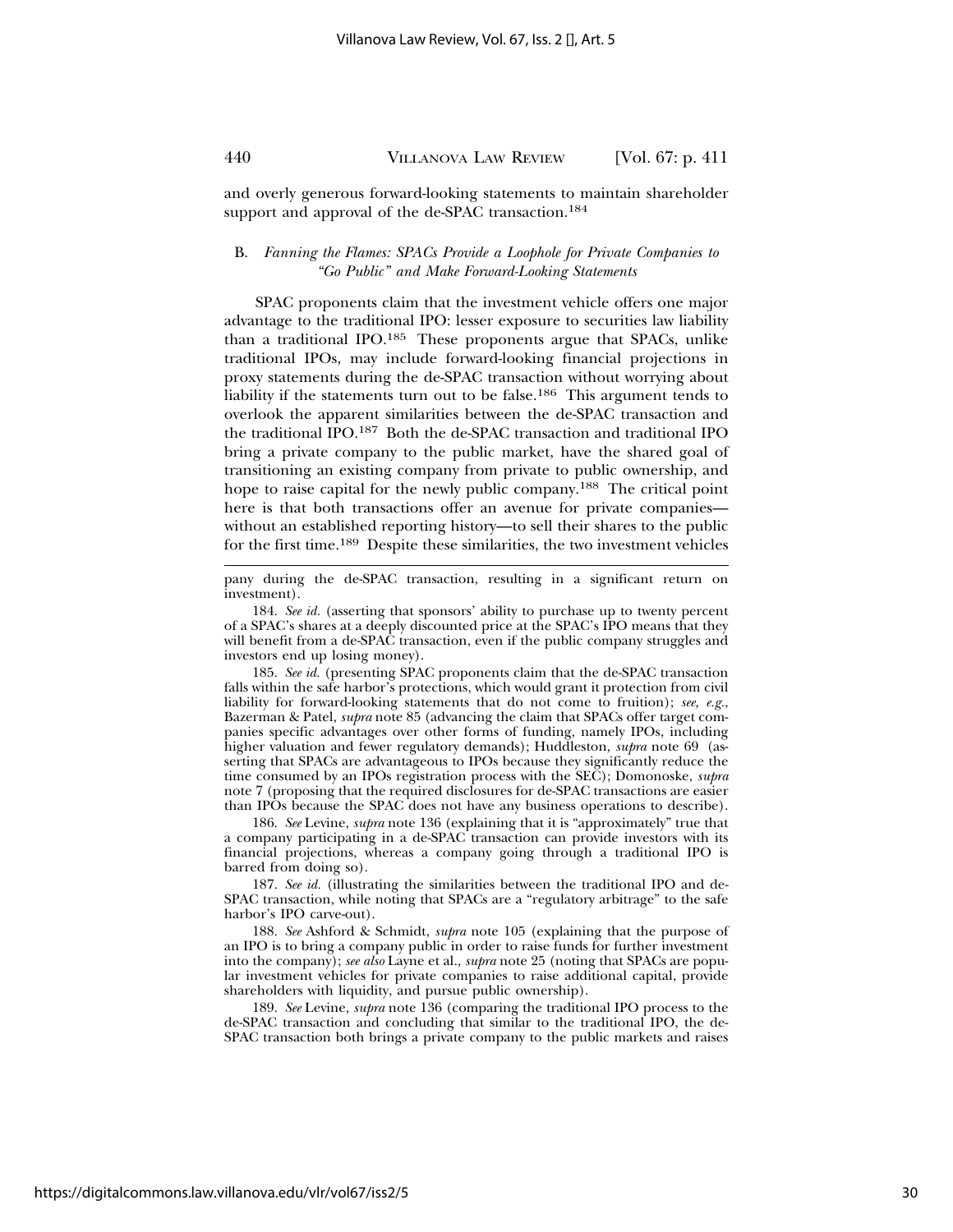receive significantly different treatments under the PSLRA.190 Consequently, SPAC sponsors have seized this loophole, raising significant investor protection concerns—mainly, that investors are relying on forwardlooking statements that are heavily based on predictions, not historical data.<sup>191</sup>

Congress created the safe harbor to encourage companies with an established reporting record to make forward-looking projections, not unproven companies making their market debut in an IPO or de-SPAC transaction.192 SPACs often target start-up companies to merge with.193 These companies attribute a large portion of their valuation to expected future financial growth, projected revenue, and anticipated profitability; these projections are speculative at best, as they are not based on previous financial records or market performance.194 For example, if a company merges with a SPAC in a de-SPAC transaction, the combined company can market its initial public offering to investors based on projected future revenue and income; a traditional IPO may only provide investors with the company's past financial results.195 This double standard encourages rela-

additional capital); *see also* Coates, *supra* note 26 (suggesting that the "economic essence" of an IPO is the introduction of a new company to the public).

190. *See* D'Alvia & Vulanovic, *supra* note 15 (explaining that SPACs essentially reverse the traditional IPO procedure, but forward-looking statements in the de-SPAC transaction are subject to different regulatory standards than the traditional IPO).

191. *See* Coates, *supra* note 26 (raising potential investor protection issues posed by allowing SPACs to include forward-looking statements in the de-SPAC transaction).

192. *See id.* at n.16. For a description of the legislative history and Congressional justifications for the PSLRA safe harbor provision, see *supra* notes 107–13 and accompanying text.

193. *See* Bazerman & Patel, *supra* note 85 (noting that SPACs are attractive to start-up companies as a way to go public because they can be customized to a number of different merger structures, and SPACs often offer higher valuations for these untested companies than a traditional IPO); *see also* Eliot Brown, *Electric-Vehicle Startups Promise Record-Setting Revenue Growth*, WALL ST. J. (Mar. 15, 2021, 5:30 AM), https://www.wsj.com/articles/electric-vehicle-startups-promise-record-setting-revenue-growth-11615800602 [https://perma.cc/VS5P-DKGW] (explaining that the start-ups that go public through SPACs are able to take advantage of the regulatory loophole found within the safe harbor because the transaction is currently viewed as a merger, not an offering).

194. *See* Levine, *supra* note 136 (illustrating the dilemma faced by "relatively immature, pre-revenue" companies trying to go public). Levine provided the following example to illustrate his point:

If you are, say, an electric-vehicle company with some good ideas and smart engineers but no actual revenue, or cars, it is much more pleasant to tell investors how much money you plan to make in 2024 (lots) than it is to tell them how much money you made in 2020 (zero, or realistically a very negative number[ ]).

*Id.*

195. *See id.* (noting that at the moment, companies going public via a de-SPAC transaction can market themselves to investors based on projected future income, while companies going public via a traditional IPO are required to rely on past financial and performance results); *see* Brown, *supra* note 193 (detailing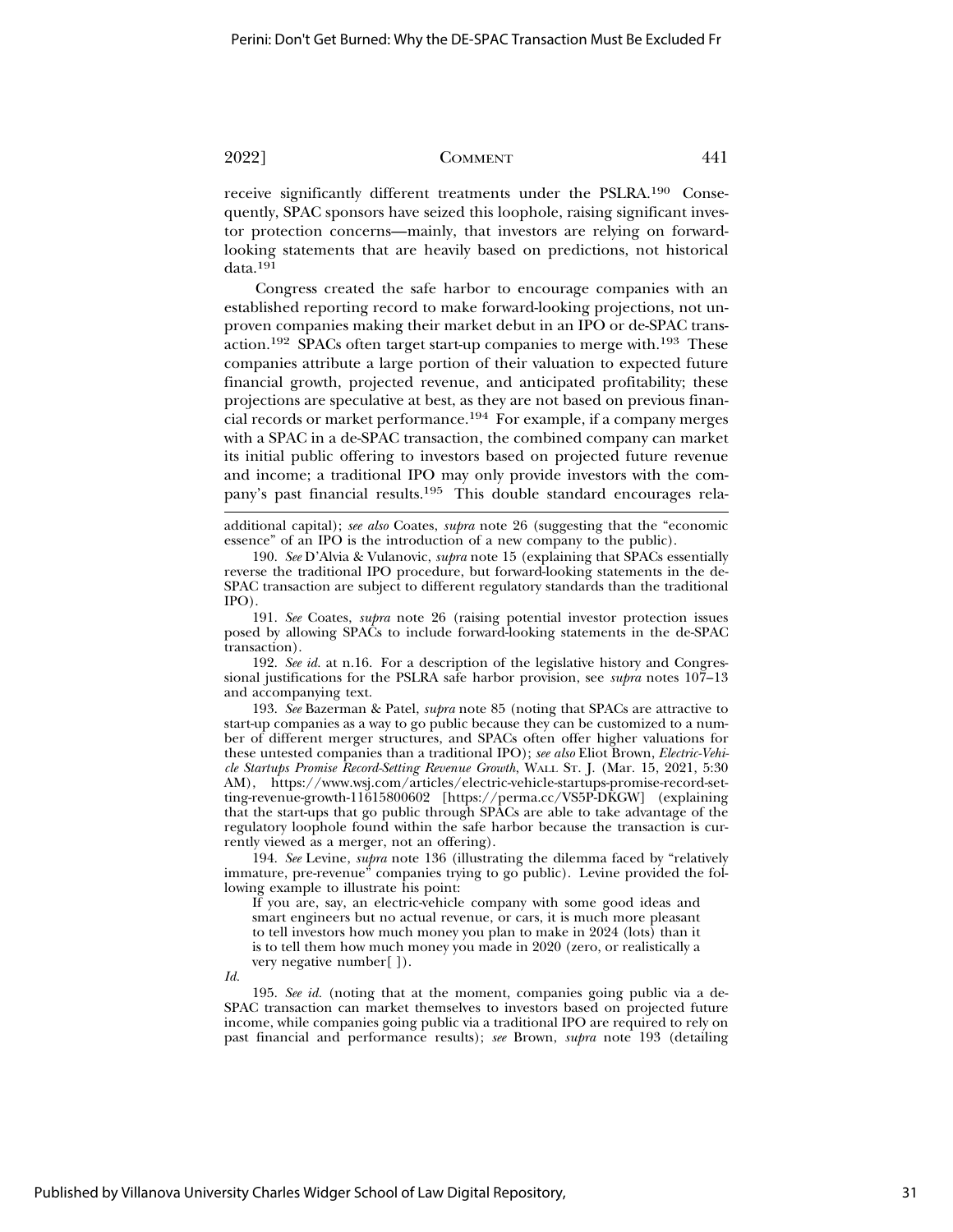tively immature companies—which have little to no revenue or reporting history—to bypass the traditional IPO requirements and instead pursue a merger with a SPAC, which allows the combined company to market itself using financial projections, not performance records.196

Regardless of one's stance on the de-SPAC transactions' securities law liability, it is clear that the traditional IPO and de-SPAC transaction share a common goal: introducing a private operating company to the public for the first time as a means of raising revenue and capital for the organization.197 The PSLRA excludes traditional IPOs from the safe harbor provision to protect investors from "any dodgy little company" going public and making unreliable statements without the fear of being sued if they turn out to be wrong.198 Unfortunately, SPACs exploit the safe harbor loophole and typically target companies that are not mature enough to positively perform on the public markets.<sup>199</sup> Without the built-in protections that traditional IPOs face—like required comprehensive regulatory disclosures and due diligence—it is nearly impossible for inexperienced investors to ascertain which offerings are a "dud."<sup>200</sup>

The safe harbor's IPO carve-out provides much-needed investor protections by barring companies without the requisite reporting history from

critic's concerns that "inherently speculative" forward-looking statements contribute to the "hype" SPAC mergers receive compared to traditional IPOs).

196. *See* Osipovich & Michaels, *supra* note 5 (describing the allure of SPACs for immature companies as a way to bypass the cumbersome and expensive traditional IPO process, as well as highlighting the investor protection concerns that this raises).

197. *See* Ashford & Schmidt, *supra* note 105 (noting that a private company pursues a traditional IPO to raise funds for further investment into the company by allowing the public to purchase shares in the company, thus changing the company from private to public ownership); *see also* Layne et al., *supra* note 26 (commenting on the popular use of SPACs to bring a private company to the public markets).

198. *See* Levine, *supra* note 136 (positing that without the safe harbor's IPO carve-out, retail investors would be taken advantage of by companies who make "ridiculous" projections).

199. *See* Buhayar et al., *supra* note 61 (presenting critics' arguments that SPAC targets aren't ready for the public markets); *see also* Eliot Brown, *EV Companies Went Public with Big Plans. They're Quickly Hitting Snags.*, WALL ST. J. (last updated Apr. 2, 2021, 8:10 AM), https://www.wsj.com/articles/ev-companies-went-public-with-bigplans-theyre-quickly-hitting-snags-11617365407 [https://perma.cc/T6L3-PUC7]. One analyst stated to the *Wall Street Journal*, "These companies are finding it is harder to actually take that PowerPoint slide and get a product out of it than was envisioned." Id. The analyst questioned, "If you're having to reposition or pivot already, what's going to happen in three years or five years?" *Id.*

200. Buhayar et al., *supra* note 61 (explaining that SPACs that went on to merge with a target company saw their stocks fall on average 9.9% following the merger); *see Brown*, *supra* note 200 (illustrating the plight of private companies that go public through a SPAC by specifically pointing to four electric car companies whose sponsors made overzealous promises and projections during the de-SPAC transaction, which have failed to come to fruition, prompting sponsors to "reposition and pivot" less than a year after the de-SPAC transactions brought the private companies public).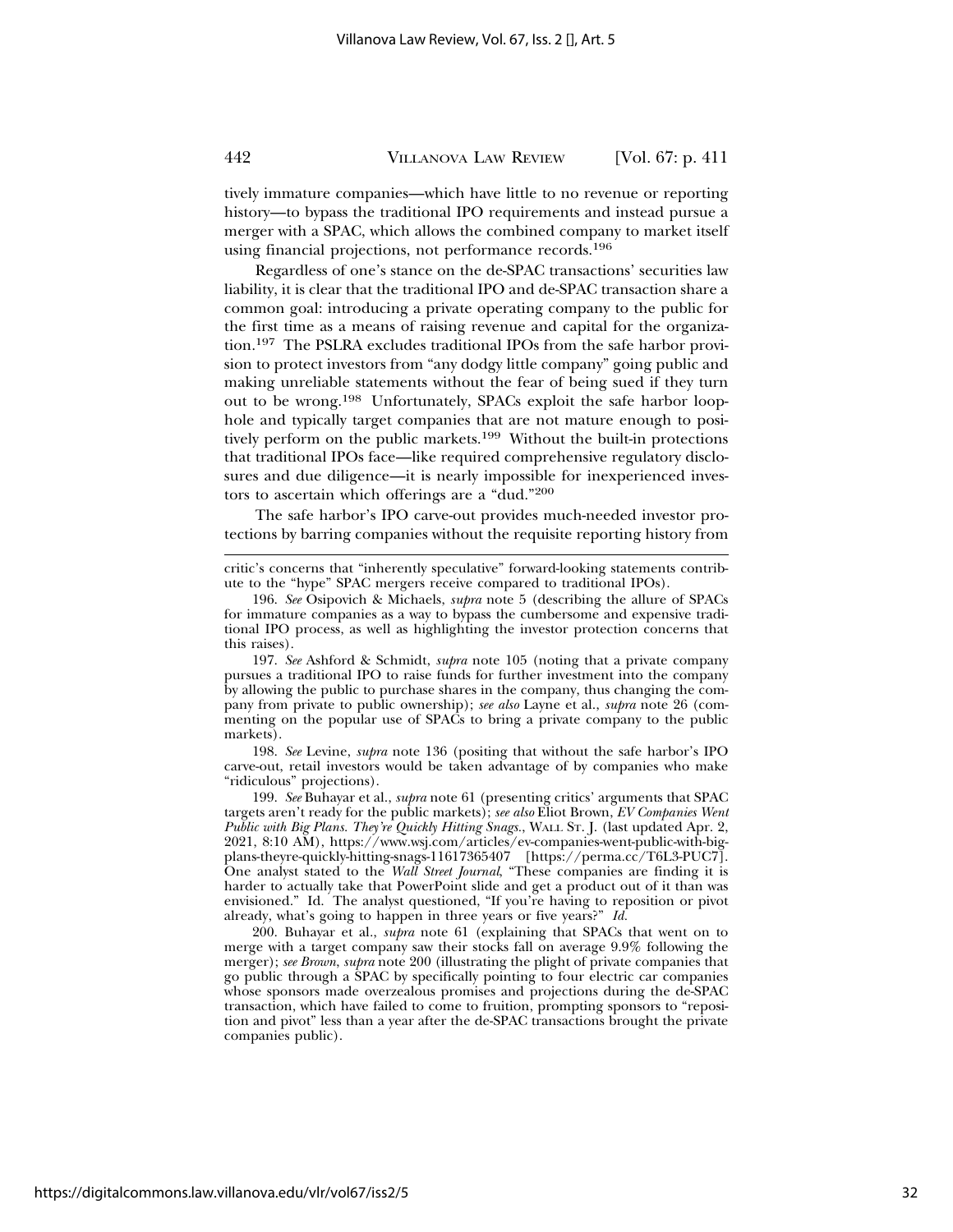including forward-looking statements within their proxy statements; the next logical step is to recognize the de-SPAC transaction as the initial public offering that it is.201 As Coates suggests, "initial public offering" is not a technical term under the PSLRA—it does not have to refer to what is usually thought of as a traditional IPO.202 Thus, the de-SPAC transaction, which is marketed as a merger between two companies, is more accurately described as an IPO, as it brings a private company public for the first time.<sup>203</sup> Accordingly, the de-SPAC transaction should be included under the safe harbor's IPO carve-out to protect investors from predatory forward-looking statements.204

# V. UP IN SMOKE? INVESTORS WILL BE BURNED IF REGULATORS DON'T DOUSE THE FLAMES

If regulators fail to include the de-SPAC transaction in the safe harbor's IPO carve-out, investors will continue to fall victim to unsupported or overzealous forward-looking statements, and SPAC-related litigation will continue to rise.205 Despite the important role forward-looking statements play in an investor's decision-making process, one cannot overlook the implied investor protections and reduction of class action securities lawsuits that including the de-SPAC transaction under the IPO carve-out would have.<sup>206</sup> There is broad consensus among the investment commu-

202. *See* Coates, *supra* note 26 (declining to assume that the conventional IPO is the only definition available for an "initial public offering").

203. *See What You Need to Know About SPACs*, *supra* note 16 (explaining that despite a variety of ways to structure the business combination, the resulting company is a publicly traded company that carries on the target's business).

204. *See* Coates, *supra* note 26 (positing that the de-SPAC transaction should be excluded from the PSLRA's safe harbor provision for forward-looking statements because it shares the same goals as an IPO); *see also* Buhayar et al., *supra* note 61 (explaining that the de-SPAC transaction engages in an IPO when it brings a previously private company to the public market and offers initial shares to the market for public sale, and thus should be subject to heightened regulatory scrutiny).

205. *See* Lisa Silverman, *Guest View: SPAC Investors Face Six Key Risks*, REUTERS (May 13, 2021, 11:42 AM), https://www.reuters.com/breakingviews/guest-viewspac-investors-face-six-key-risks-2021-05-13/ [https://perma.cc/2DDD-6C8Y] (noting that lack of regulatory oversight of the de-SPAC transaction compared to traditional IPOs creates opportunity for fraud and risk to investors). The SPAC process is on a tight deadline, so sponsors often skip the necessary due diligence required in traditional IPOs, leading to inaccurate financial reporting, opportunities for material misstatements and omissions, unproven operations, inadequate controls, and conflicts of interest. *See id.*

206. *See* CHO, *supra* note 64 (positing that the risk of litigation could force sponsors to conduct a more thorough review of forward-looking statements to en-

<sup>201.</sup> *See* Coates, *supra* note 26 (positing that the de-SPAC transaction may *already* be included under the PSLRA's ambiguous definition for "initial public offering"); *see also* Carroll et al., *supra* note 28 (noting that the practical effects of Coates' argument is that federal judges should hold the de-SPAC merger as an IPO under existing law, thus excluding the de-SPAC transaction from the safe harbor provision).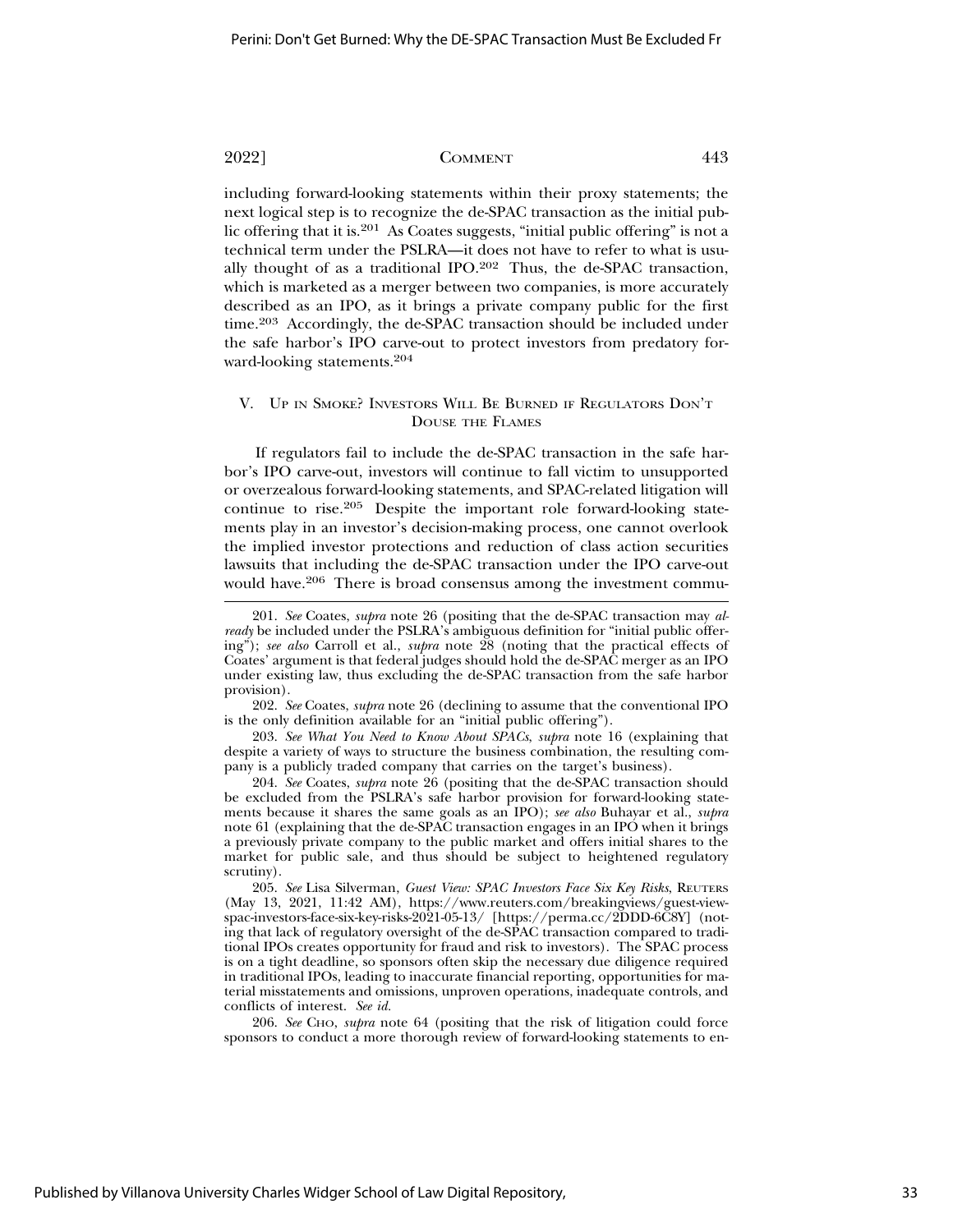nity that companies introduced through an IPO are too new and unpredictable for investors to rely upon their forward-looking statements.207 Because of the material similarities between traditional IPOs and de-SPAC transactions, it is time to extend this protection to forward-looking statements made in conjunction with the de-SPAC transaction as a way to protect investors.208 If regulators interpret the IPO carve-out to include these transactions, it would reshape the narrative surrounding SPACs and close a significant loophole that SPACs have taken full advantage of.209

This discussion now expands beyond the borders of investor advocates and financial regulators. On May 24, 2021, the U.S. House Committee on Financial Services received draft legislation that would amend the Securities Act and the Exchange Act to expressly exclude all SPACs from the PSLRA's safe harbor provision.<sup>210</sup> If this draft legislation becomes law, the amendment will subject SPAC sponsors to increased liability for inaccurate forward-looking statements made in connection to the de-SPAC transaction.211 The legislation would accomplish this by changing the

sure that they contain adequate cautionary language and sufficient disclaimers before they distribute them to investors).

207. *See* Levine, *supra* note 136 (explaining that the SEC's stance that companies brought public via an IPO are too new and lacking an established business record to make sound forward-looking projections, and that this view is nearly universally shared by legal counsel); Eric Reed, *What is an IPO and How Does it Work?*, THESTREET (Oct. 30, 2019), https://www.thestreet.com/markets/ipos/what-is-anipo-14763378 [https://perma.cc/RG2Q-PZPU] (explaining that traditional IPOs "have a tendency towards volatility" making them a risky investment for retail investors).

208. *See* Coates, *supra* note 26 (positing that current securities laws do not need to be amended to include the de-SPAC transaction within the safe harbor's IPO carve-out, but that these transactions are already included within the PSLRA's vague definition of "initial public offering").

209. *See* Miles Kruppa & Ortenca Aliaj, *A Reckoning for Spacs: Will Regulators Deflate the Boom?*, FINANCIAL TIMES (May 4, 2021), https://www.ft.com/content/ 99de2333-e53a-4084-8780-2ba9766c70b7 [https://perma.cc/6LLK-HB9S] (explaining that investor advocates claim that SPACs exploit the regulatory gap created by the PSLRA's vague language, and that increased regulatory scrutiny could have significant effects on SPAC markets and disclosure requirements).

210. *See* Ran Ben-Tzur & Jay Pomerantz, *House Releases Draft Legislation Eliminating SPAC Safe Harbor for forward looking Statements*, FENWICK & WEST LLP (June 7, 2021), https://www.fenwick.com/insights/publications/house-releases-draft-legislation-eliminating-spac-safe-harbor-for-forward-looking-statements [https:// perma.cc/C9ER-4PTF] (providing that draft legislation has been introduced that would specifically exclude all SPACs from the PSLRA's safe harbor provision ); *see also* D'Alvia & Vulanovic, *supra* note 15 (providing that the draft legislation is currently under review).

211. *See* Ben-Tzur & Pomerantz, *supra* note 210 (positing that the amendment would potentially create increased liability for inaccurate forward-looking statements made in conjunction with the de-SPAC transaction); *see also SPAC Update: Congress's Proposal to Eliminate Forward Looking Statement Safe Harbor for SPACs*, BAKER BOTTS (June 11, 2021), https://www.bakerbotts.com/thought-leadership/publications/2021/june/spac-update-congress-proposal-to-eliminate-forwardlooking-statement-safe-harbor-for-spacs [https://perma.cc/YXJ3-AKAD] (providing that the passage of this amendment may lead to increased liability risks for SPAC sponsors,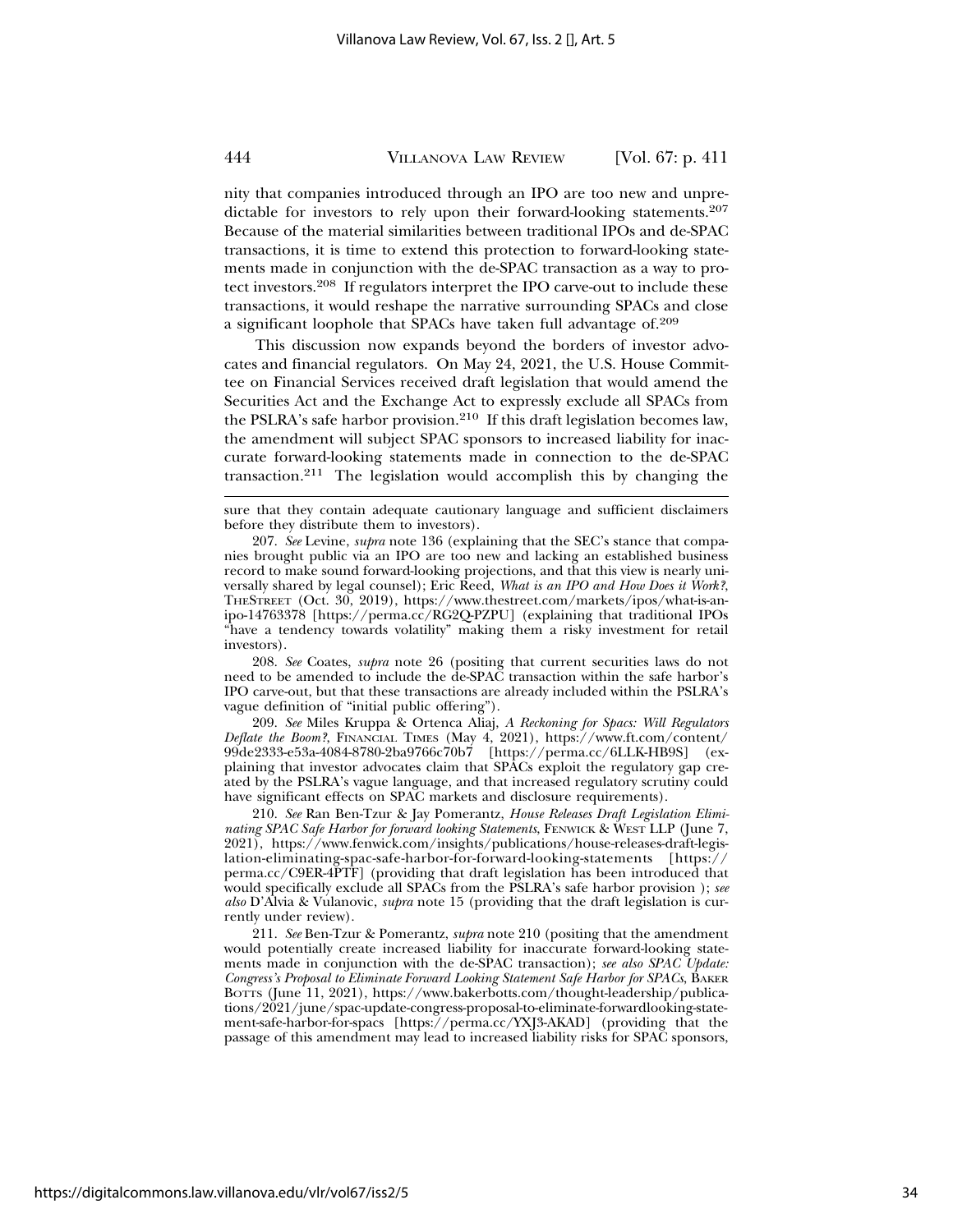term "a blank check company" to "a development stage company that has no specific business plan or purpose or has indicated that its business plan is to acquire or merge with an unidentified company, entity, or person."212 Additionally, in May 2021, SEC Chairman Gary Gensler reported to the House Appropriations Committee that the agency was creating new rules for SPACs, which are specifically targeted at protecting investors through increased transparency measures.213 Further, in September 2021, a group of senators sent open letters to six influential SPAC founders inquiring about sponsor compensation and conflicts of interest posed by the SPAC's business combination.214 The senators indicated that they were concerned about market integrity and protecting investors.215 Though no formal action has been taken, it is clear that regulatory and legislative action is just around the corner, so SPAC sponsors and investors should pre-

214. *See* Letter from Elizabeth Warren, Sherrod Brown, Tina Smith, Chris Van Hollen, U.S. Senators, to Michael Klein, Founder and Managing Partner, M. Klein & Associates, Inc. (September 22, 2021), https://www.warren.senate.gov/imo/media/doc/SPAC%20letters%20[Combined].pdf [https://perma.cc/R7XV-JEFU]; Letter from Elizabeth Warren, Sherrod Brown, Tina Smith, Chris Van Hollen, U.S. Senators, to Stephen Girsky, Managing Partner, VectoIQ, LLC (September 22, 2021), https://www.warren.senate.gov/imo/media/doc/SPAC%20letters%20 [Combined].pdf; Letter from Elizabeth Warren, Sherrod Brown, Tina Smith, Chris Van Hollen, U.S. Senators, to Tilman Fertitta, Chairman and CEO, Fertitta Entertainment, Inc. (September 22, 2021), https://www.warren.senate.gov/imo/media/doc/SPAC%20letters%20[Combined].pdf; Letter from Elizabeth Warren, Sherrod Brown, Tina Smith, Chris Van Hollen, U.S. Senators, to David T. Hamamoto, CEO & Chairman, DiamondHead Holdings Corp. (September 22, 2021), https://www.warren.senate.gov/imo/media/doc/SPAC%20letters%20 [Combined].pdf; Letter from Elizabeth Warren, Sherrod Brown, Tina Smith, Chris Van Hollen, U.S. Senators, to Howard W. Lutnick, Chairman & CEO, Cantor Fitzgerald (September 22, 2021), https://www.warren.senate.gov/imo/media/doc/ SPAC%20letters%20[Combined].pdf; Letter from Elizabeth Warren, Sherrod Brown, Tina Smith, Chris Van Hollen, U.S. Senators, to Chamath Palihapitiya, Co-Founder and CEO, The Social+Capital Partnership, L.L.C. (September 22, 2021), https://www.warren.senate.gov/imo/media/doc/SPAC%20letters%20 [Combined].pdf.

215. *See id.* (explaining that "industry insiders" are using their position and knowledge to take advantage of "ordinary investors" throughout the de-SPAC process, which calls market integrity into question).

parties to the business combination agreement, and directors of the post-merger company).

<sup>212.</sup> *See* Barton & Ward, *supra* note 65 (citing *Virtual Hearing—Going Public: SPACs, Direct Listings, Public Offerings, and the Need for Investor Protections*, 117th Cong. 1 (2021)).

<sup>213.</sup> *See* Gary Gensler, *Testimony Before the Subcommittee on Financial Services and General Government, U.S. House Appropriations Committee*, SEC (May 26, 2021), https:/ /www.sec.gov/news/testimony/gensler-2021-05-26 [https://perma.cc/RD93- BHUP] (explaining that the SPAC boom has put a lot of pressure on the agency's regulatory resources, while noting that the investment vehicle poses significant threats to investors, prompting discussion about creating new rules and guidance by the regulator).